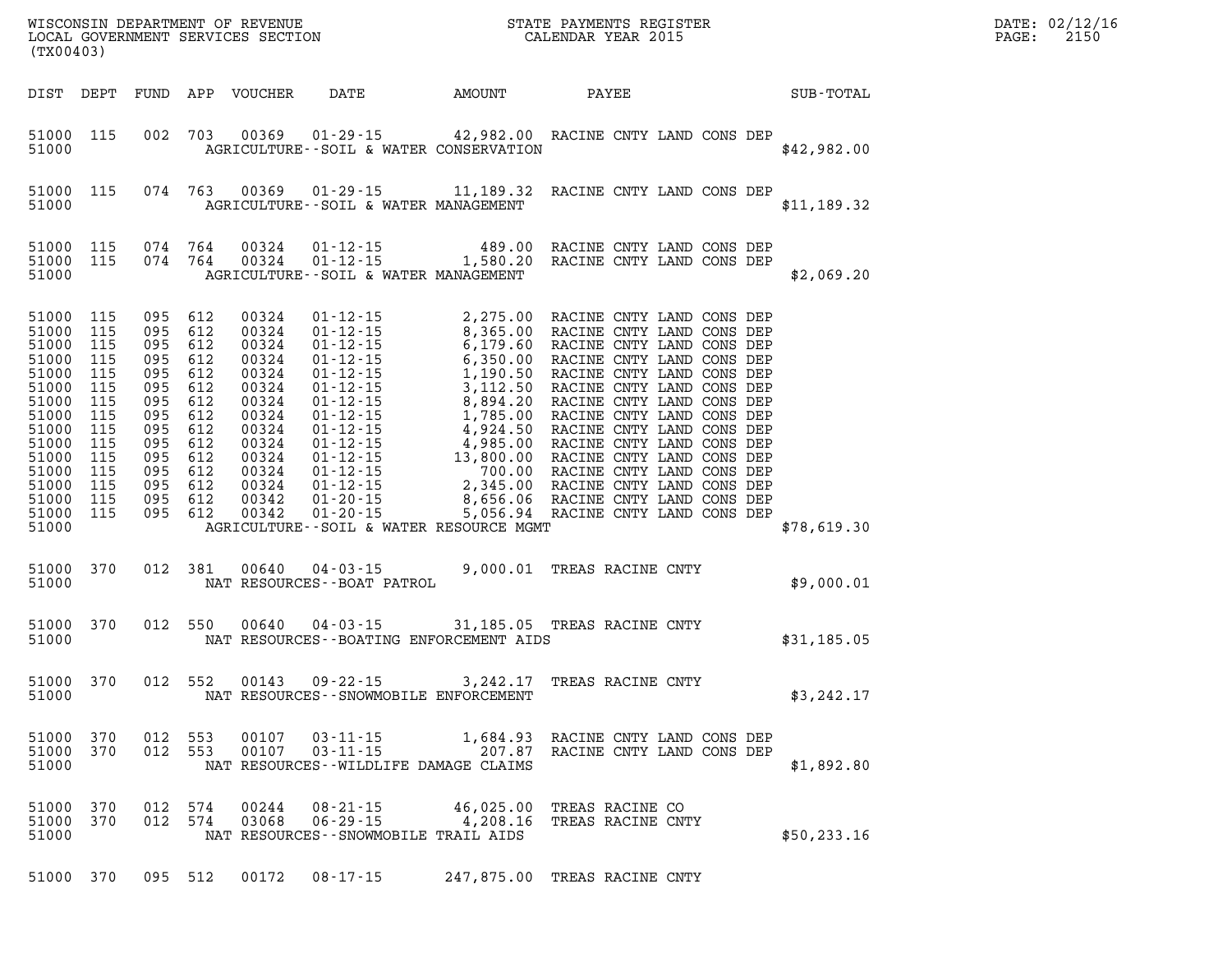| WISCONSIN DEPARTMENT OF REVENUE<br>LOCAL GOVERNMENT SERVICES SECTION<br>(TX00403)                                                                                                                  |                                                                                                                                                 |                                                                                                                     |                                                                                                                                                                 |                                                                                                                                                                                           |                                                                      |                                                                                                                                                                                                                                                                                                                                                                                                                                | STATE PAYMENTS REGISTER<br>CALENDAR YEAR 2015                                                                                                                                                                                                                                                                                                                                                               |                | DATE: 02/12/16<br>PAGE:<br>2151 |
|----------------------------------------------------------------------------------------------------------------------------------------------------------------------------------------------------|-------------------------------------------------------------------------------------------------------------------------------------------------|---------------------------------------------------------------------------------------------------------------------|-----------------------------------------------------------------------------------------------------------------------------------------------------------------|-------------------------------------------------------------------------------------------------------------------------------------------------------------------------------------------|----------------------------------------------------------------------|--------------------------------------------------------------------------------------------------------------------------------------------------------------------------------------------------------------------------------------------------------------------------------------------------------------------------------------------------------------------------------------------------------------------------------|-------------------------------------------------------------------------------------------------------------------------------------------------------------------------------------------------------------------------------------------------------------------------------------------------------------------------------------------------------------------------------------------------------------|----------------|---------------------------------|
| DIST                                                                                                                                                                                               | DEPT                                                                                                                                            | FUND                                                                                                                | APP                                                                                                                                                             | VOUCHER                                                                                                                                                                                   | DATE                                                                 | AMOUNT                                                                                                                                                                                                                                                                                                                                                                                                                         | PAYEE                                                                                                                                                                                                                                                                                                                                                                                                       | SUB-TOTAL      |                                 |
| 51000<br>51000                                                                                                                                                                                     | 370                                                                                                                                             | 095                                                                                                                 | 512                                                                                                                                                             | 01467                                                                                                                                                                                     | $01 - 07 - 15$<br>NAT RESOURCES - - STEWARDSHIP 2000                 | 12,786.24 RACINE CNTY                                                                                                                                                                                                                                                                                                                                                                                                          |                                                                                                                                                                                                                                                                                                                                                                                                             | \$260,661.24   |                                 |
| 51000<br>51000<br>51000<br>51000                                                                                                                                                                   | 395<br>395<br>395<br>395                                                                                                                        | 011<br>011                                                                                                          | 011 167<br>167<br>167<br>011 167                                                                                                                                | 40464<br>52232<br>56674<br>65706                                                                                                                                                          | $02 - 24 - 15$<br>$07 - 02 - 15$<br>$08 - 13 - 15$<br>$11 - 12 - 15$ | 5,800.94<br>8,777.34 RACINE CO                                                                                                                                                                                                                                                                                                                                                                                                 | TREAS RACINE CO<br>10,602.06 RACINE CO<br>8,318.58 RACINE CO                                                                                                                                                                                                                                                                                                                                                |                |                                 |
| 51000                                                                                                                                                                                              |                                                                                                                                                 |                                                                                                                     |                                                                                                                                                                 |                                                                                                                                                                                           |                                                                      | TRANSPORTATION - - ELDERLY/DISABLED CAPITAL                                                                                                                                                                                                                                                                                                                                                                                    |                                                                                                                                                                                                                                                                                                                                                                                                             | \$33,498.92    |                                 |
| 51000<br>51000                                                                                                                                                                                     | 395                                                                                                                                             |                                                                                                                     | 011 168                                                                                                                                                         | 50051                                                                                                                                                                                     | 06-09-15<br>TRANSPORTATION--ELDERLY & DISABLED                       | 448,244.00                                                                                                                                                                                                                                                                                                                                                                                                                     | COUNTY OF RACINE                                                                                                                                                                                                                                                                                                                                                                                            | \$448, 244.00  |                                 |
| 51000<br>51000<br>51000<br>51000<br>51000<br>51000<br>51000<br>51000<br>51000<br>51000<br>51000<br>51000<br>51000<br>51000<br>51000<br>51000<br>51000<br>51000<br>51000<br>51000<br>51000<br>51000 | 395<br>395<br>395<br>395<br>395<br>395<br>395<br>395<br>395<br>395<br>395<br>395<br>395<br>395<br>395<br>395<br>395<br>395<br>395<br>395<br>395 | 011<br>011<br>011<br>011<br>011<br>011<br>011<br>011<br>011<br>011<br>011<br>011<br>011<br>011<br>011<br>011<br>011 | 011 185<br>011 185<br>011 185<br>185<br>185<br>185<br>185<br>185<br>185<br>185<br>185<br>185<br>185<br>185<br>185<br>185<br>185<br>185<br>185<br>185<br>011 185 | 45802<br>45993<br>45993<br>52414<br>52414<br>53159<br>53159<br>53780<br>54035<br>57638<br>63397<br>65628<br>65628<br>65628<br>65628<br>67644<br>67644<br>68958<br>68958<br>69009<br>69243 | $04 - 23 - 15$                                                       | 740.36<br>$\begin{array}{cccc} 04\cdot 23\cdot 15 & 740\cdot 36 \\ 04\cdot 24\cdot 15 & 1,641\cdot 20 \\ 04\cdot 24\cdot 15 & 1,017\cdot 53 \\ 07\cdot 03\cdot 15 & 768\cdot 32 \\ 07\cdot 03\cdot 15 & 1,045\cdot 03 \\ 07\cdot 10\cdot 15 & 1,920\cdot 78 \\ 07\cdot 10\cdot 15 & 5,103\cdot 56 \\ 07\cdot 17\cdot 15 & 4,269\cdot 78 \\ 08\cdot 21\$<br>2,588.91<br>5,397.74<br>TRANSPORTATION - - HIGHWAY SAFETY - FEDERAL | TREAS RACINE CO<br>TREAS RACINE CO<br>TREAS RACINE CO<br>TREAS RACINE CO<br>TREAS RACINE CO<br>TREAS RACINE CO<br>TREAS RACINE CO<br>TREAS RACINE CO<br>TREAS RACINE CO<br>TREAS RACINE CO<br>TREAS RACINE CO<br>TREAS RACINE CO<br>TREAS RACINE CO<br>TREAS RACINE CO<br>TREAS RACINE CO<br>TREAS RACINE CO<br>TREAS RACINE CO<br>TREAS RACINE CO<br>TREAS RACINE CO<br>TREAS RACINE CO<br>TREAS RACINE CO | \$66,177.70    |                                 |
| 51000<br>51000<br>51000<br>51000                                                                                                                                                                   | 395<br>395<br>395                                                                                                                               |                                                                                                                     | 011 190<br>011 190<br>011 190                                                                                                                                   | 36051<br>52051<br>64051                                                                                                                                                                   | $01 - 05 - 15$<br>$07 - 06 - 15$<br>$10 - 05 - 15$                   | 577,547.62<br>1,155,095.24<br>577,547.62<br>TRANSPORTATION--GENERAL TRANSP AIDS-GTA                                                                                                                                                                                                                                                                                                                                            | COUNTY OF RACINE<br>COUNTY OF RACINE<br>COUNTY OF RACINE                                                                                                                                                                                                                                                                                                                                                    | \$2,310,190.48 |                                 |
| 51000<br>51000<br>51000<br>51000<br>51000                                                                                                                                                          | 395<br>395<br>395<br>395                                                                                                                        | 011<br>011<br>011<br>011                                                                                            | 278<br>278<br>278<br>278                                                                                                                                        | 46576<br>46576<br>46576<br>68913                                                                                                                                                          | $04 - 29 - 15$<br>$04 - 29 - 15$<br>$04 - 29 - 15$<br>$12 - 14 - 15$ | 165, 395.57<br>239,401.34<br>248,521.03<br>3,122.89<br>TRANSPORTATION--LRIP/TRIP/MSIP GRANTS                                                                                                                                                                                                                                                                                                                                   | TREAS RACINE CO<br>TREAS RACINE CO<br>TREAS RACINE CO<br>TREAS RACINE CO                                                                                                                                                                                                                                                                                                                                    | \$656,440.83   |                                 |
| 51000                                                                                                                                                                                              | 395                                                                                                                                             |                                                                                                                     | 011 568                                                                                                                                                         | 36700                                                                                                                                                                                     | $01 - 20 - 15$                                                       |                                                                                                                                                                                                                                                                                                                                                                                                                                | 21,250.00 RACINE CO                                                                                                                                                                                                                                                                                                                                                                                         |                |                                 |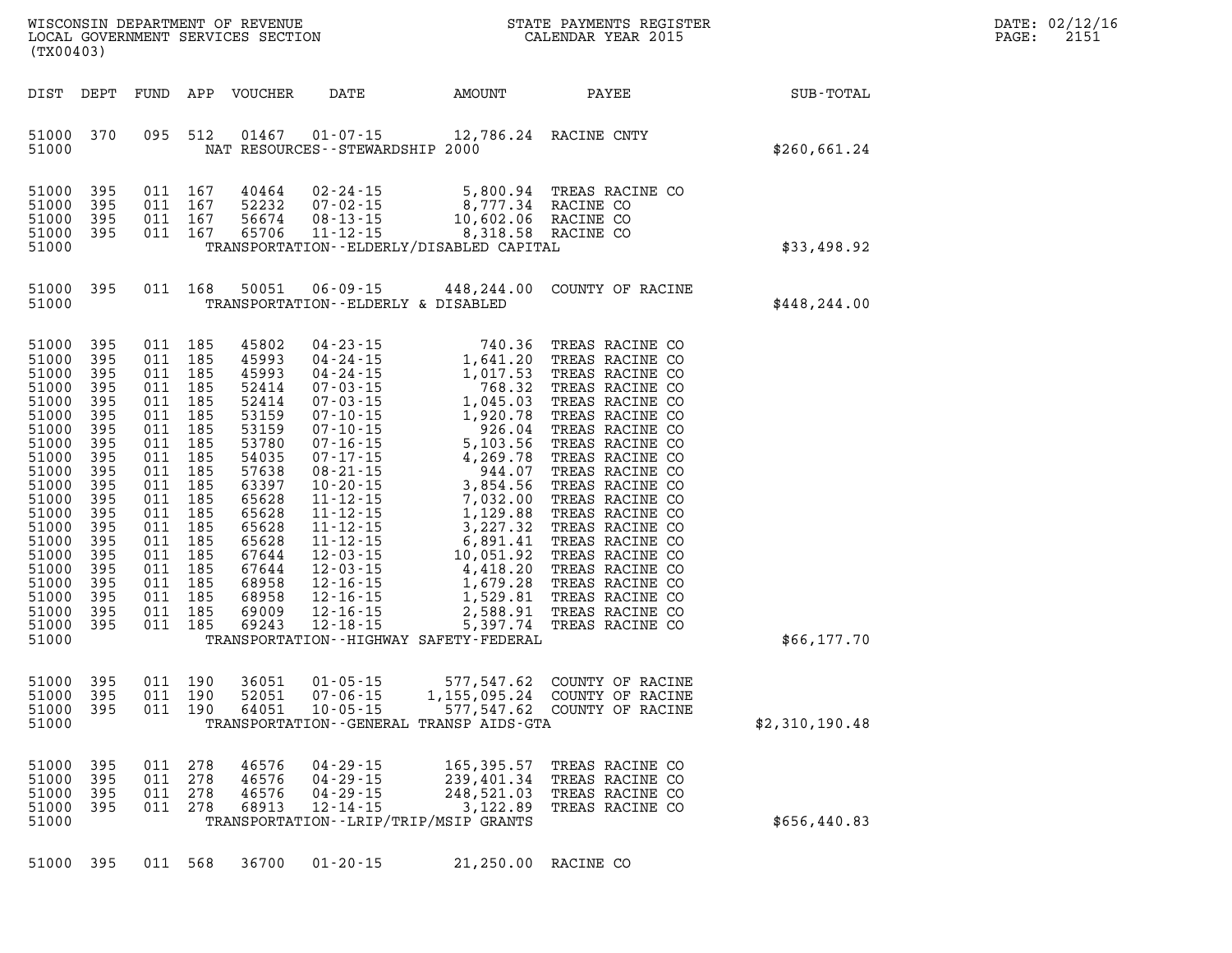| DATE: | 02/12/16 |
|-------|----------|
| PAGE: | 2152     |

| (TX00403)                                                                                                                                                                                                                                                                                                                    |                                                                                                                                                                                                                                                                                      |                                                                                                                                                                                  |                                                                                                                                                                                                                                                                                                                                                                      |                                                                                                                                                                                                                                                                                |                                                                                                                                                                                                                                                                                                 |                                                                                                                                                                                                                          |
|------------------------------------------------------------------------------------------------------------------------------------------------------------------------------------------------------------------------------------------------------------------------------------------------------------------------------|--------------------------------------------------------------------------------------------------------------------------------------------------------------------------------------------------------------------------------------------------------------------------------------|----------------------------------------------------------------------------------------------------------------------------------------------------------------------------------|----------------------------------------------------------------------------------------------------------------------------------------------------------------------------------------------------------------------------------------------------------------------------------------------------------------------------------------------------------------------|--------------------------------------------------------------------------------------------------------------------------------------------------------------------------------------------------------------------------------------------------------------------------------|-------------------------------------------------------------------------------------------------------------------------------------------------------------------------------------------------------------------------------------------------------------------------------------------------|--------------------------------------------------------------------------------------------------------------------------------------------------------------------------------------------------------------------------|
| DIST<br>DEPT                                                                                                                                                                                                                                                                                                                 | <b>FUND</b><br>APP                                                                                                                                                                                                                                                                   | <b>VOUCHER</b>                                                                                                                                                                   | DATE                                                                                                                                                                                                                                                                                                                                                                 | <b>AMOUNT</b>                                                                                                                                                                                                                                                                  | PAYEE                                                                                                                                                                                                                                                                                           | SUB-TOTAL                                                                                                                                                                                                                |
| 395<br>51000<br>51000<br>395<br>51000<br>395<br>51000                                                                                                                                                                                                                                                                        | 011<br>568<br>011<br>568<br>011<br>568                                                                                                                                                                                                                                               | 38863<br>47746<br>60598                                                                                                                                                          | $02 - 10 - 15$<br>$05 - 15 - 15$<br>$09 - 22 - 15$                                                                                                                                                                                                                                                                                                                   | 21,250.00<br>21,250.00<br>21,250.00<br>TRANSPORTATION-PRETRIAL INTOX DRIVER INT                                                                                                                                                                                                | RACINE CO<br>RACINE CO<br>RACINE CO                                                                                                                                                                                                                                                             | \$85,000.00                                                                                                                                                                                                              |
| 51000<br>395<br>395<br>51000<br>51000<br>395<br>51000                                                                                                                                                                                                                                                                        | 011<br>905<br>011<br>905<br>011<br>905                                                                                                                                                                                                                                               | 42674<br>47897<br>56009                                                                                                                                                          | $03 - 19 - 15$<br>$05 - 18 - 15$<br>$08 - 06 - 15$                                                                                                                                                                                                                                                                                                                   | 43,878.60<br>523,042.73<br>133,078.67<br>TRANSPORTATION-HARBOR BOND CLEARING ACCT                                                                                                                                                                                              | TREAS RACINE CO<br>TREAS RACINE CO<br>TREAS RACINE CO                                                                                                                                                                                                                                           | \$700,000.00                                                                                                                                                                                                             |
| 51000<br>435<br>435<br>51000<br>51000<br>435<br>435<br>51000<br>51000<br>435<br>51000<br>435<br>435<br>51000<br>51000<br>435<br>51000<br>435<br>51000<br>435<br>435<br>51000<br>51000<br>435<br>435<br>51000<br>51000                                                                                                        | 005<br>000<br>005<br>000<br>005<br>000<br>005<br>000<br>005<br>000<br>005<br>000<br>005<br>000<br>005<br>000<br>005<br>000<br>005<br>000<br>005<br>000<br>005<br>000<br>005<br>000                                                                                                   | 90511<br>90514<br>90515<br>90517<br>90518<br>90519<br>90521<br>90600<br>90601<br>90604<br>90607<br>90609<br>90611                                                                | $01 - 01 - 15$<br>$02 - 01 - 15$<br>$03 - 01 - 15$<br>$04 - 01 - 15$<br>$05 - 01 - 15$<br>$06 - 01 - 15$<br>$06 - 29 - 15$<br>$07 - 01 - 15$<br>$08 - 01 - 15$<br>$09 - 01 - 15$<br>$10 - 01 - 15$<br>$11 - 02 - 15$<br>$12 - 01 - 15$<br>HEALTH SERVICES - - STATE/FED AIDS                                                                                         | 707,366.00<br>264,159.00<br>359,753.00<br>914,663.00<br>1,403,864.00<br>200,766.00<br>218.00<br>668,111.00<br>188,851.00<br>3,079,468.00<br>584,121.00<br>567,867.00<br>1,051,994.00                                                                                           | RACINE CO<br>RACINE CO<br>RACINE CO<br>RACINE CO<br>RACINE CO<br>RACINE CO<br>RACINE CO<br>RACINE CO<br>RACINE CO<br>RACINE CO<br>RACINE CO<br>RACINE CO<br>RACINE CO                                                                                                                           | \$9,991,201.00                                                                                                                                                                                                           |
| 51000<br>437<br>51000<br>437<br>437<br>51000<br>51000<br>437<br>437<br>51000<br>51000<br>437<br>437<br>51000<br>437<br>51000<br>51000<br>437<br>51000<br>437<br>437<br>51000<br>51000<br>437<br>437<br>51000<br>51000<br>437<br>51000<br>437<br>437<br>51000<br>51000<br>437<br>51000<br>437<br>51000<br>437<br>437<br>51000 | 005<br>000<br>005<br>000<br>005<br>000<br>005<br>000<br>005<br>000<br>005<br>000<br>005<br>000<br>005<br>000<br>005<br>000<br>005<br>000<br>005<br>000<br>005<br>000<br>005<br>000<br>005<br>000<br>005<br>000<br>005<br>000<br>005<br>000<br>005<br>000<br>005<br>000<br>005<br>000 | 00000<br>00000<br>00000<br>00000<br>00000<br>00000<br>00000<br>00000<br>00000<br>00000<br>00000<br>00000<br>00000<br>00000<br>00000<br>00000<br>00000<br>00000<br>00000<br>00000 | $01 - 05 - 15$<br>$01 - 05 - 15$<br>$01 - 13 - 15$<br>$01 - 30 - 15$<br>$02 - 05 - 15$<br>$03 - 05 - 15$<br>$04 - 06 - 15$<br>$04 - 07 - 15$<br>$04 - 17 - 15$<br>$04 - 30 - 15$<br>$04 - 30 - 15$<br>$05 - 05 - 15$<br>$05 - 29 - 15$<br>$06 - 05 - 15$<br>$06 - 26 - 15$<br>$06 - 30 - 15$<br>$07 - 06 - 15$<br>$07 - 30 - 15$<br>$07 - 31 - 15$<br>$08 - 05 - 15$ | 239,905.70<br>10,596.17<br>37,860.41<br>463,001.58<br>$.00 \,$<br>610,929.81<br>552, 174.89<br>94,578.44<br>249,604.25<br>714,068.56<br>206, 285.65<br>212,567.15<br>44,902.00<br>216,894.72<br>168,865.31<br>65,746.43<br>198,880.17<br>672,504.21<br>56,902.65<br>202,510.59 | RACINE<br>RACINE CO DHS<br>RACINE<br>RACINE CHILD SUPPORT<br>RACINE<br>RACINE<br>RACINE<br>RACINE CHILD SUPPORT<br>RACINE<br>RACINE CHILD SUPPORT<br>RACINE CO DHS<br>RACINE<br>RACINE CO DHS<br>RACINE<br>RACINE<br>RACINE CO DHS<br>RACINE<br>RACINE CHILD SUPPORT<br>RACINE CO DHS<br>RACINE | $\star$<br>$\star$<br>$\star$<br>$\star$<br>$\star$<br>$\star$<br>$\star$<br>$\star$<br>$\star$<br>$\star$<br>$\star$<br>$\star$<br>$\star$<br>$\star$<br>$\star$<br>$\star$<br>$\star$<br>$\star$<br>$\star$<br>$\star$ |

**51000 437 005 000 00000 08-21-15 3,755.00 RACINE CHILD SUPPORT \* 51000 437 005 000 00000 08-28-15 91,146.27 RACINE CO DHS \* 51000 437 005 000 00000 09-08-15 202,551.25 RACINE \* 51000 437 005 000 00000 09-29-15 2,447,249.00 RACINE \*** 

175,220.94 RACINE

WISCONSIN DEPARTMENT OF REVENUE STATE STATE PAYMENTS REGISTER LOCAL GOVERNMENT SERVICES SECTION

LOCAL GOVERNMENT SERVICES SECTION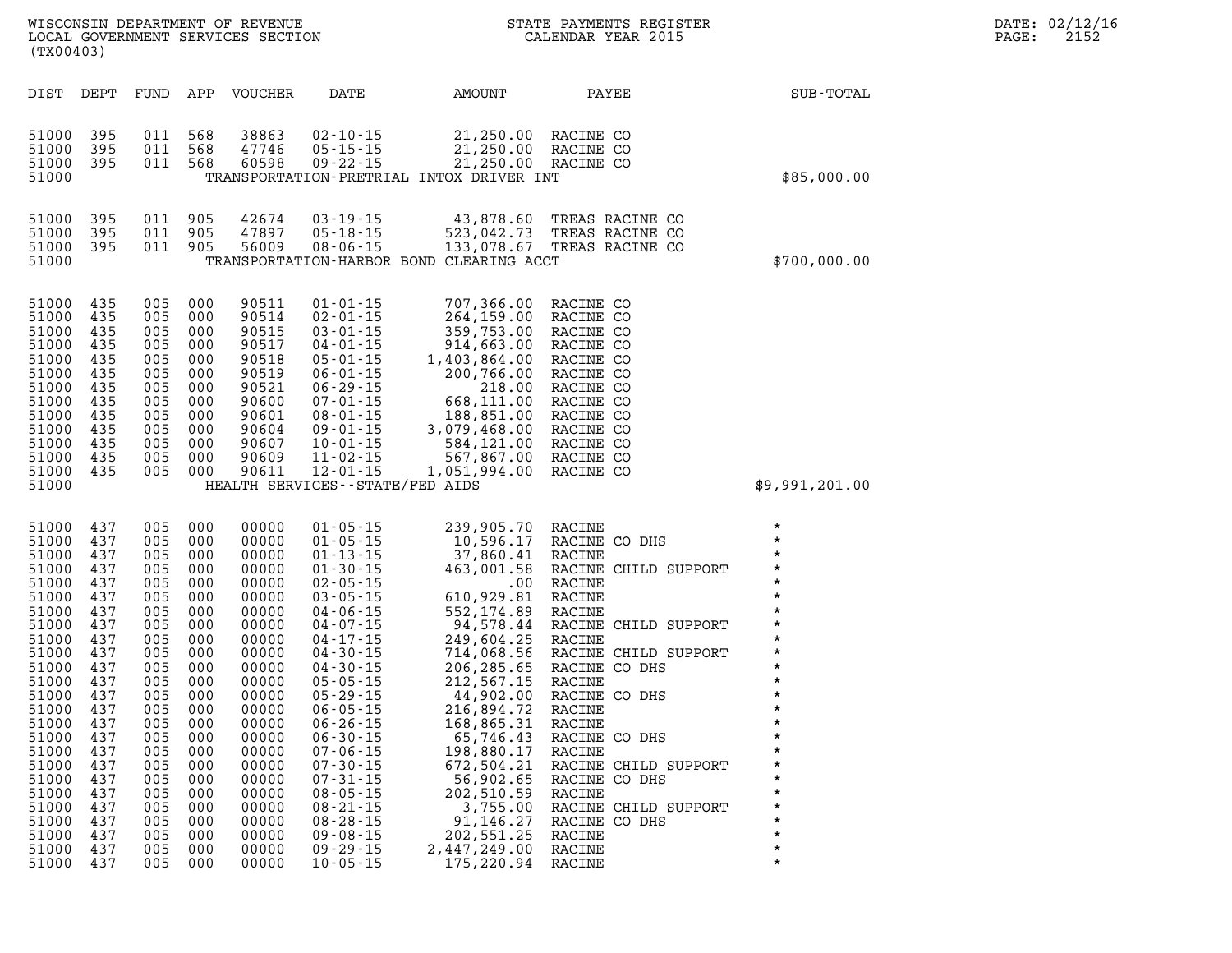| DATE: | 02/12/16 |
|-------|----------|
| PAGE: | 2153     |

| SUB-TOTAL      | PAYEE                                                                                                                                           |                                                                                       | AMOUNT | DATE                                                                                                                                                       | VOUCHER                                                     | APP                                           | FUND                                          | DEPT                                          | DIST                                                                 |
|----------------|-------------------------------------------------------------------------------------------------------------------------------------------------|---------------------------------------------------------------------------------------|--------|------------------------------------------------------------------------------------------------------------------------------------------------------------|-------------------------------------------------------------|-----------------------------------------------|-----------------------------------------------|-----------------------------------------------|----------------------------------------------------------------------|
| \$7,938,701.15 |                                                                                                                                                 |                                                                                       |        | CHILDREN & FAMILIES--STATE/FEDERAL AIDS                                                                                                                    |                                                             |                                               |                                               |                                               | 51000                                                                |
| \$3,724.80     | TREAS RACINE CNTY<br>TREAS RACINE CNTY                                                                                                          | 1,437.10<br>2,287.70                                                                  |        | $08 - 21 - 15$<br>$03 - 16 - 15$<br>JUSTICE--LAW ENFORCEMENT TRAINING REIMB                                                                                | 00643<br>05033                                              | 202<br>202                                    | 002<br>002                                    | 455<br>455                                    | 51000<br>51000<br>51000                                              |
| \$3,000.00     | TREAS RACINE CNTY                                                                                                                               | 3,000.00                                                                              |        | 07-21-15<br>JUSTICE--LAW ENFORCEMENT SERVICES AID                                                                                                          | 14                                                          | 221                                           | 002                                           | 455                                           | 51000<br>51000                                                       |
| \$34,852.20    | TREAS RACINE CNTY<br>TREAS RACINE CNTY<br>TREAS RACINE CNTY<br>TREAS RACINE CNTY<br>TREAS RACINE CNTY                                           | 234.00<br>421.20<br>117.00<br>1,120.00<br>32,960.00                                   |        | $08 - 21 - 15$<br>$03 - 16 - 15$<br>$03 - 16 - 15$<br>$04 - 20 - 15$<br>$04 - 20 - 15$<br>JUSTICE - - LAW ENFORCEMENT TRAINING                             | 00643<br>05032<br>05033<br>18<br>18                         | 231<br>231<br>231<br>231<br>231               | 002<br>002<br>002<br>002<br>002               | 455<br>455<br>455<br>455<br>455               | 51000<br>51000<br>51000<br>51000<br>51000<br>51000                   |
| \$3,153.52     | TREAS RACINE CNTY<br>TREAS RACINE CNTY                                                                                                          | 2,505.56<br>647.96                                                                    |        | $09 - 23 - 15$<br>$01 - 16 - 15$<br>JUSTICE--CEASE AND OTHER FEDERAL GRANTS                                                                                | 01140<br>03754                                              | 241<br>241                                    | 002<br>002                                    | 455<br>455                                    | 51000<br>51000<br>51000                                              |
| \$181,656.80   | TREAS RACINE CNTY<br>TREAS RACINE CNTY<br>TREAS RACINE CNTY<br>TREAS RACINE CNTY<br>TREAS RACINE CNTY<br>TREAS RACINE CNTY<br>TREAS RACINE CNTY | 50,718.86<br>12,541.05<br>6,292.38<br>30,333.96<br>1,545.00<br>50,451.30<br>29,774.25 |        | 09 - 04 - 15<br>$03 - 09 - 15$<br>$02 - 20 - 15$<br>$03 - 27 - 15$<br>$04 - 24 - 15$<br>$04 - 28 - 15$<br>07-16-15<br>JUSTICE--TRUANCY PROGRAM-GRANT FUNDS | 00842<br>04506<br>04534<br>05296<br>05770<br>05858<br>07363 | 251<br>251<br>251<br>251<br>251<br>251<br>251 | 002<br>002<br>002<br>002<br>002<br>002<br>002 | 455<br>455<br>455<br>455<br>455<br>455<br>455 | 51000<br>51000<br>51000<br>51000<br>51000<br>51000<br>51000<br>51000 |
| \$53,525.82    | TREAS RACINE CNTY<br>TREAS RACINE CNTY<br>TREAS RACINE CNTY                                                                                     | 19,904.55<br>5,119.00<br>28,502.27                                                    |        | $02 - 05 - 15$<br>$04 - 15 - 15$<br>$07 - 16 - 15$<br>JUSTICE - TREATMENT ALT/DIVERSION GRANT                                                              | 04217<br>05607<br>07349                                     | 271<br>271<br>271                             | 002<br>002<br>002                             | 455<br>455<br>455                             | 51000<br>51000<br>51000<br>51000                                     |
| \$282.99       | TREAS RACINE CNTY<br>TREAS RACINE CNTY                                                                                                          | 141.29<br>141.70                                                                      |        | $08 - 04 - 15$<br>$08 - 04 - 15$<br>JUSTICE--JDAI-ANNIE E CASEY FOUNDATION                                                                                 | 00254<br>00254                                              | 272<br>272                                    | 002<br>002                                    | 455<br>455                                    | 51000<br>51000<br>51000                                              |
| \$195,662.55   | TREAS RACINE CNTY<br>TREAS RACINE CNTY                                                                                                          | 109,050.86<br>86,611.69                                                               |        | 03-09-15<br>$07 - 27 - 15$<br>JUSTICE - - VICTIM/WITNESS ASSISTANCE SERV                                                                                   | 04<br>12                                                    | 532<br>532                                    | 002<br>002                                    | 455<br>455                                    | 51000<br>51000<br>51000                                              |
|                | TREAS RACINE CNTY<br>TREAS RACINE CNTY                                                                                                          | 18,855.00<br>15,786.00                                                                |        | $08 - 07 - 15$<br>02-13-15                                                                                                                                 | 00326<br>04294                                              | 542<br>542                                    | 002<br>002                                    | 455<br>455                                    | 51000<br>51000                                                       |

**WISCONSIN DEPARTMENT OF REVENUE STATE STATE PAYMENTS REGISTER**<br>LOCAL GOVERNMENT SERVICES SECTION STATE: OF BALENDAR YEAR 2015

LOCAL GOVERNMENT SERVICES SECTION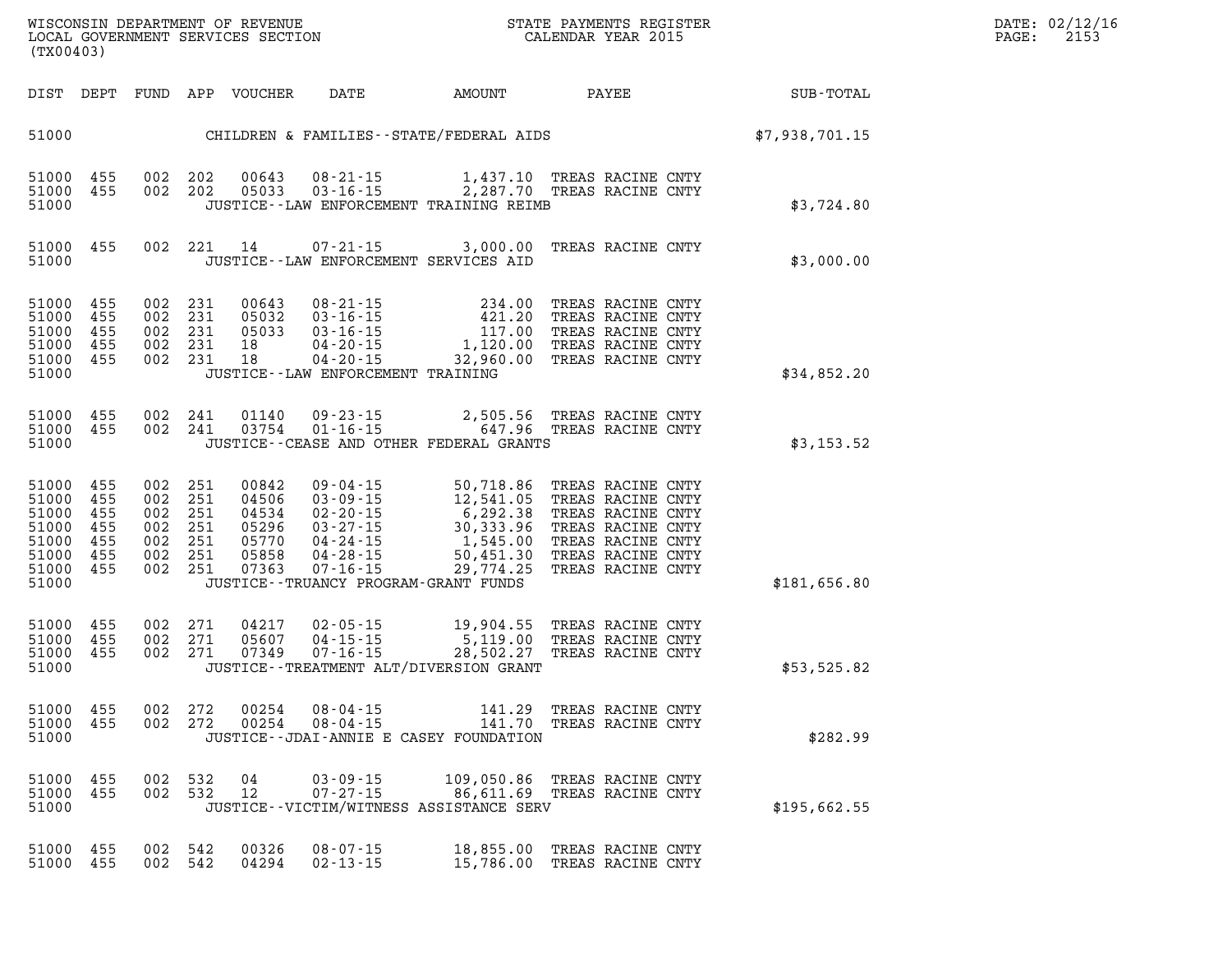| DATE: | 02/12/16 |
|-------|----------|
| PAGE: | 2154     |

| DIST                                                                                                                                                                             | DEPT                                                                                                                              | FUND                                                                                                                              | APP                                                                                                                               | <b>VOUCHER</b>                                                                                                                                                          | DATE                                                                                                                                                                                                                                                                                                                                                                                       | AMOUNT                                                                                                                                                                                                                                      | PAYEE                                                                                                                                                                                                                                                                                                                                                                                                       | SUB-TOTAL    |
|----------------------------------------------------------------------------------------------------------------------------------------------------------------------------------|-----------------------------------------------------------------------------------------------------------------------------------|-----------------------------------------------------------------------------------------------------------------------------------|-----------------------------------------------------------------------------------------------------------------------------------|-------------------------------------------------------------------------------------------------------------------------------------------------------------------------|--------------------------------------------------------------------------------------------------------------------------------------------------------------------------------------------------------------------------------------------------------------------------------------------------------------------------------------------------------------------------------------------|---------------------------------------------------------------------------------------------------------------------------------------------------------------------------------------------------------------------------------------------|-------------------------------------------------------------------------------------------------------------------------------------------------------------------------------------------------------------------------------------------------------------------------------------------------------------------------------------------------------------------------------------------------------------|--------------|
| 51000<br>51000<br>51000                                                                                                                                                          | 455<br>455                                                                                                                        | 002<br>002                                                                                                                        | 542<br>542                                                                                                                        | 06166<br>06612                                                                                                                                                          | $05 - 14 - 15$<br>$06 - 10 - 15$<br>JUSTICE - - VICTIM ASSISTANCE                                                                                                                                                                                                                                                                                                                          | 14,610.00<br>1,949.05                                                                                                                                                                                                                       | TREAS RACINE CNTY<br>TREAS RACINE CNTY                                                                                                                                                                                                                                                                                                                                                                      | \$51,200.05  |
| 51000<br>51000<br>51000                                                                                                                                                          | 465<br>465                                                                                                                        | 002<br>002                                                                                                                        | 337<br>337                                                                                                                        | 01016<br>01369                                                                                                                                                          | $01 - 20 - 15$<br>$06 - 24 - 15$<br>MILITARY AFFAIRS-EMERGENCY MGMT PLANNING                                                                                                                                                                                                                                                                                                               | 18,985.00<br>18,484.50                                                                                                                                                                                                                      | TREAS RACINE CNTY<br>TREAS RACINE CNTY                                                                                                                                                                                                                                                                                                                                                                      | \$37,469.50  |
| 51000<br>51000<br>51000<br>51000                                                                                                                                                 | 465<br>465<br>465                                                                                                                 | 002<br>002<br>002                                                                                                                 | 342<br>342<br>342                                                                                                                 | 00145<br>00933<br>01439                                                                                                                                                 | $08 - 26 - 15$<br>$01 - 15 - 15$<br>$06 - 25 - 15$<br>MILITARY AFFAIRS-EMERGENCY MGMT-FED FUND                                                                                                                                                                                                                                                                                             | 4,538.75<br>39, 351.54<br>36,055.76                                                                                                                                                                                                         | TREAS RACINE CNTY<br>TREAS RACINE CNTY<br>TREAS RACINE CNTY                                                                                                                                                                                                                                                                                                                                                 | \$79,946.05  |
| 51000<br>51000                                                                                                                                                                   | 485                                                                                                                               | 002                                                                                                                               | 127                                                                                                                               | 06052                                                                                                                                                                   | $06 - 12 - 15$<br>VETERANS AFFAIRS GRANTS                                                                                                                                                                                                                                                                                                                                                  | 1,300.00                                                                                                                                                                                                                                    | TREAS RACINE CNTY                                                                                                                                                                                                                                                                                                                                                                                           | \$1,300.00   |
| 51000<br>51000                                                                                                                                                                   | 485                                                                                                                               | 082                                                                                                                               | 267                                                                                                                               | 06052                                                                                                                                                                   | $06 - 12 - 15$<br>VETERANS AFFAIRS - - GRANTS TO COUNTIES                                                                                                                                                                                                                                                                                                                                  | 5,850.00                                                                                                                                                                                                                                    | TREAS RACINE CNTY                                                                                                                                                                                                                                                                                                                                                                                           | \$5,850.00   |
| 51000<br>51000                                                                                                                                                                   | 485                                                                                                                               | 083                                                                                                                               | 370                                                                                                                               | 06052                                                                                                                                                                   | $06 - 12 - 15$<br>VETERANS AFFAIRS - - GRANTS TO COUNTIES                                                                                                                                                                                                                                                                                                                                  | 5,850.00                                                                                                                                                                                                                                    | TREAS RACINE CNTY                                                                                                                                                                                                                                                                                                                                                                                           | \$5,850.00   |
| 51000<br>51000<br>51000<br>51000<br>51000<br>51000<br>51000<br>51000<br>51000<br>51000<br>51000<br>51000<br>51000<br>51000<br>51000<br>51000<br>51000<br>51000<br>51000<br>51000 | 505<br>505<br>505<br>505<br>505<br>505<br>505<br>505<br>505<br>505<br>505<br>505<br>505<br>505<br>505<br>505<br>505<br>505<br>505 | 002<br>002<br>002<br>002<br>002<br>002<br>002<br>002<br>002<br>002<br>002<br>002<br>002<br>002<br>002<br>002<br>002<br>002<br>002 | 155<br>155<br>155<br>155<br>155<br>155<br>155<br>155<br>155<br>155<br>155<br>155<br>155<br>155<br>155<br>155<br>155<br>155<br>155 | 60005<br>60005<br>60066<br>60066<br>60107<br>60530<br>60530<br>60571<br>60571<br>60599<br>60599<br>60667<br>60667<br>60713<br>60713<br>60746<br>60746<br>60790<br>60790 | $07 - 23 - 15$<br>$07 - 23 - 15$<br>$08 - 25 - 15$<br>$08 - 25 - 15$<br>$09 - 09 - 15$<br>$02 - 24 - 15$<br>$02 - 24 - 15$<br>$03 - 10 - 15$<br>$03 - 10 - 15$<br>$03 - 24 - 15$<br>$03 - 24 - 15$<br>$04 - 23 - 15$<br>$04 - 23 - 15$<br>$05 - 21 - 15$<br>$05 - 21 - 15$<br>$05 - 21 - 15$<br>$05 - 21 - 15$<br>$06 - 08 - 15$<br>$06 - 08 - 15$<br>DOA-HOUSING ASSISTANCE-FEDERAL FUNDS | 16,262.20<br>16,017.74<br>8,057.16<br>9,359.23<br>5,813.30<br>4,396.00<br>3,273.00<br>12,016.59<br>11,467.56<br>8,813.65<br>17,209.19<br>7,677.00<br>8,171.36<br>19,328.14<br>10,102.65<br>16,349.55<br>11,973.73<br>12,867.98<br>16,480.48 | TREAS RACINE CNTY<br>TREAS RACINE CNTY<br>TREAS RACINE CNTY<br>TREAS RACINE CNTY<br>TREAS RACINE CNTY<br>TREAS RACINE CNTY<br>TREAS RACINE CNTY<br>TREAS RACINE CNTY<br>TREAS RACINE CNTY<br>TREAS RACINE CNTY<br>TREAS RACINE CNTY<br>TREAS RACINE CNTY<br>TREAS RACINE CNTY<br>TREAS RACINE CNTY<br>TREAS RACINE CNTY<br>TREAS RACINE CNTY<br>TREAS RACINE CNTY<br>TREAS RACINE CNTY<br>TREAS RACINE CNTY | \$215,636.51 |
| 51000<br>51000<br>51000                                                                                                                                                          | 505<br>505<br>505                                                                                                                 | 002<br>002<br>002                                                                                                                 | 743<br>743<br>743                                                                                                                 | 01338<br>01338<br>09698                                                                                                                                                 | $09 - 14 - 15$<br>$09 - 14 - 15$<br>$07 - 10 - 15$                                                                                                                                                                                                                                                                                                                                         | 3,359.34<br>4,280.38<br>42,360.28                                                                                                                                                                                                           | TREAS RACINE CNTY<br>TREAS RACINE CNTY<br>TREAS RACINE CNTY                                                                                                                                                                                                                                                                                                                                                 |              |

WISCONSIN DEPARTMENT OF REVENUE STATE STATE PAYMENTS REGISTER LOCAL GOVERNMENT SERVICES SECTION

LOCAL GOVERNMENT SERVICES SECTION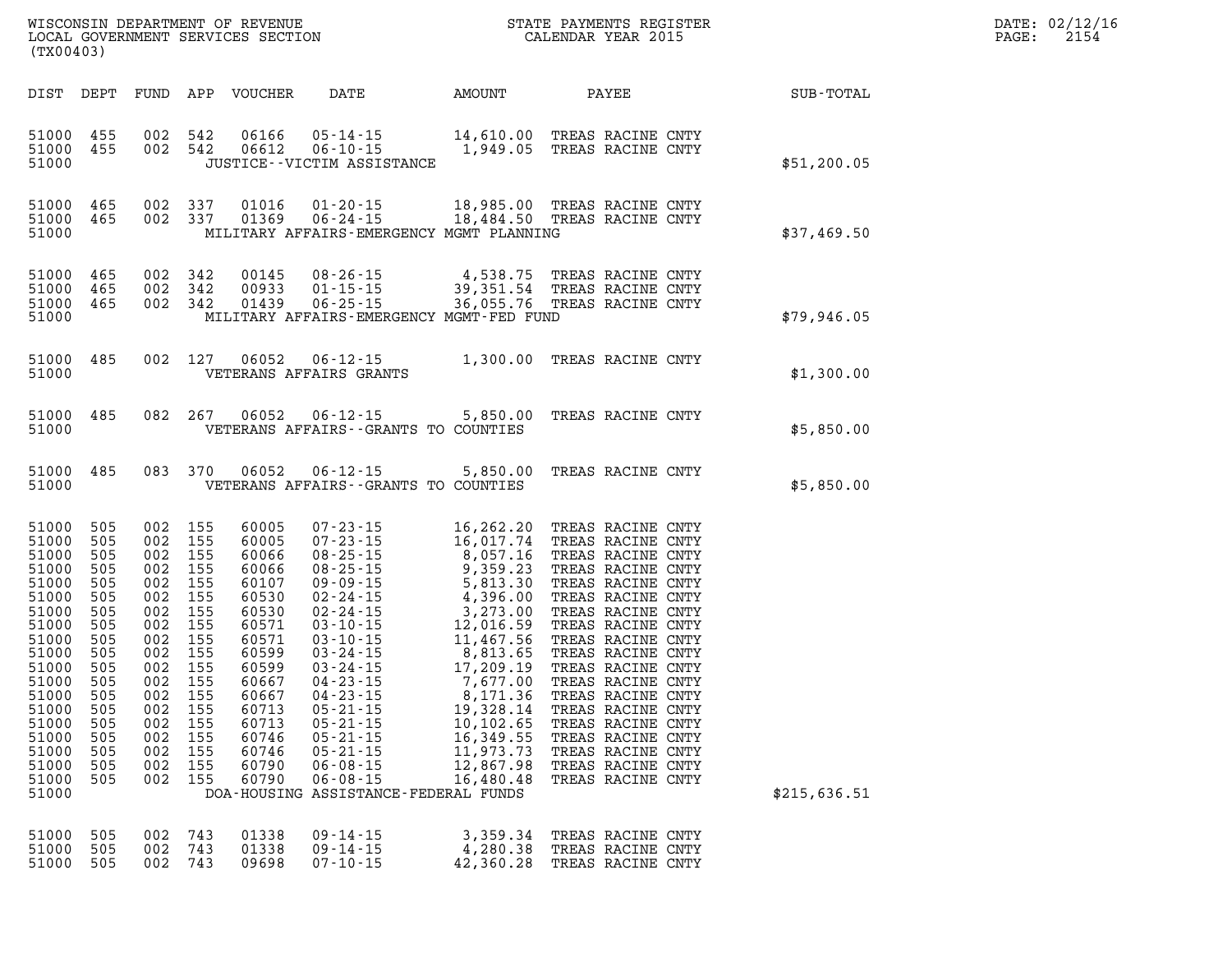| DIST                                                                                                                                                                                                                                                                                | DEPT                                                                                                                                                                                                           | FUND                                                                                                                                                                                                           | APP                                                                                                                                                                                                            | VOUCHER                                                                                                                                                                                                                                                                    | DATE                                                | AMOUNT                                                                                                        | PAYEE                        | SUB-TOTAL       |  |
|-------------------------------------------------------------------------------------------------------------------------------------------------------------------------------------------------------------------------------------------------------------------------------------|----------------------------------------------------------------------------------------------------------------------------------------------------------------------------------------------------------------|----------------------------------------------------------------------------------------------------------------------------------------------------------------------------------------------------------------|----------------------------------------------------------------------------------------------------------------------------------------------------------------------------------------------------------------|----------------------------------------------------------------------------------------------------------------------------------------------------------------------------------------------------------------------------------------------------------------------------|-----------------------------------------------------|---------------------------------------------------------------------------------------------------------------|------------------------------|-----------------|--|
| 51000                                                                                                                                                                                                                                                                               |                                                                                                                                                                                                                |                                                                                                                                                                                                                |                                                                                                                                                                                                                |                                                                                                                                                                                                                                                                            | DOA--HOUSING ASSISTANCE GRANTS                      |                                                                                                               |                              | \$50,000.00     |  |
| 51000<br>51000<br>51000<br>51000<br>51000<br>51000<br>51000<br>51000<br>51000<br>51000<br>51000<br>51000<br>51000<br>51000<br>51000<br>51000<br>51000<br>51000<br>51000<br>51000<br>51000<br>51000<br>51000<br>51000<br>51000<br>51000<br>51000<br>51000<br>51000<br>51000<br>51000 | 505<br>505<br>505<br>505<br>505<br>505<br>505<br>505<br>505<br>505<br>505<br>505<br>505<br>505<br>505<br>505<br>505<br>505<br>505<br>505<br>505<br>505<br>505<br>505<br>505<br>505<br>505<br>505<br>505<br>505 | 035<br>035<br>035<br>035<br>035<br>035<br>035<br>035<br>035<br>035<br>035<br>035<br>035<br>035<br>035<br>035<br>035<br>035<br>035<br>035<br>035<br>035<br>035<br>035<br>035<br>035<br>035<br>035<br>035<br>035 | 371<br>371<br>371<br>371<br>371<br>371<br>371<br>371<br>371<br>371<br>371<br>371<br>371<br>371<br>371<br>371<br>371<br>371<br>371<br>371<br>371<br>371<br>371<br>371<br>371<br>371<br>371<br>371<br>371<br>371 | 60005<br>60005<br>60005<br>60066<br>60066<br>60066<br>60107<br>60107<br>60107<br>60530<br>60530<br>60530<br>60571<br>60571<br>60571<br>60599<br>60599<br>60599<br>60667<br>60667<br>60667<br>60713<br>60713<br>60713<br>60746<br>60746<br>60746<br>60790<br>60790<br>60790 | DOA--PUBLIC BENEFITS FUND                           |                                                                                                               |                              | \$189, 247.50   |  |
| 51000<br>51000                                                                                                                                                                                                                                                                      | 505                                                                                                                                                                                                            | 089                                                                                                                                                                                                            | 166                                                                                                                                                                                                            | 04945                                                                                                                                                                                                                                                                      | $01 - 21 - 15$<br>DOA--LAND INFORMATION FUND        |                                                                                                               | 1,000.00 TREAS RACINE CNTY   | \$1,000.00      |  |
| 51000<br>51000                                                                                                                                                                                                                                                                      | 835                                                                                                                                                                                                            | 002                                                                                                                                                                                                            | 105                                                                                                                                                                                                            | 44231                                                                                                                                                                                                                                                                      | $07 - 27 - 15$<br>REVENUE - - STATE SHARED REVENUES |                                                                                                               | 380,068.44 TREAS RACINE CNTY | \$380,068.44    |  |
| 51000<br>51000                                                                                                                                                                                                                                                                      | 835                                                                                                                                                                                                            | 002                                                                                                                                                                                                            | 109                                                                                                                                                                                                            | 01051                                                                                                                                                                                                                                                                      | $07 - 27 - 15$<br>REVENUE--EXEMPT COMPUTER AID      |                                                                                                               | 228,919.00 TREAS RACINE CNTY | \$228,919.00    |  |
| 51000<br>51000<br>51000                                                                                                                                                                                                                                                             | 835<br>835                                                                                                                                                                                                     | 002<br>002                                                                                                                                                                                                     | 302<br>302                                                                                                                                                                                                     | 10104<br>11104                                                                                                                                                                                                                                                             | $07 - 27 - 15$<br>$07 - 27 - 15$                    | 17,495,573.05 TREAS RACINE CNTY<br>3,022,073.99 TREAS RACINE CNTY<br>REVENUE-FIRST DOLLAR/SCHOOL LEVY CREDITS |                              | \$20,517,647.04 |  |
| 51000                                                                                                                                                                                                                                                                               | 835                                                                                                                                                                                                            | 021                                                                                                                                                                                                            | 363                                                                                                                                                                                                            | 37243                                                                                                                                                                                                                                                                      | $03 - 23 - 15$                                      | 3,863,089.27                                                                                                  | TREAS RACINE CNTY            |                 |  |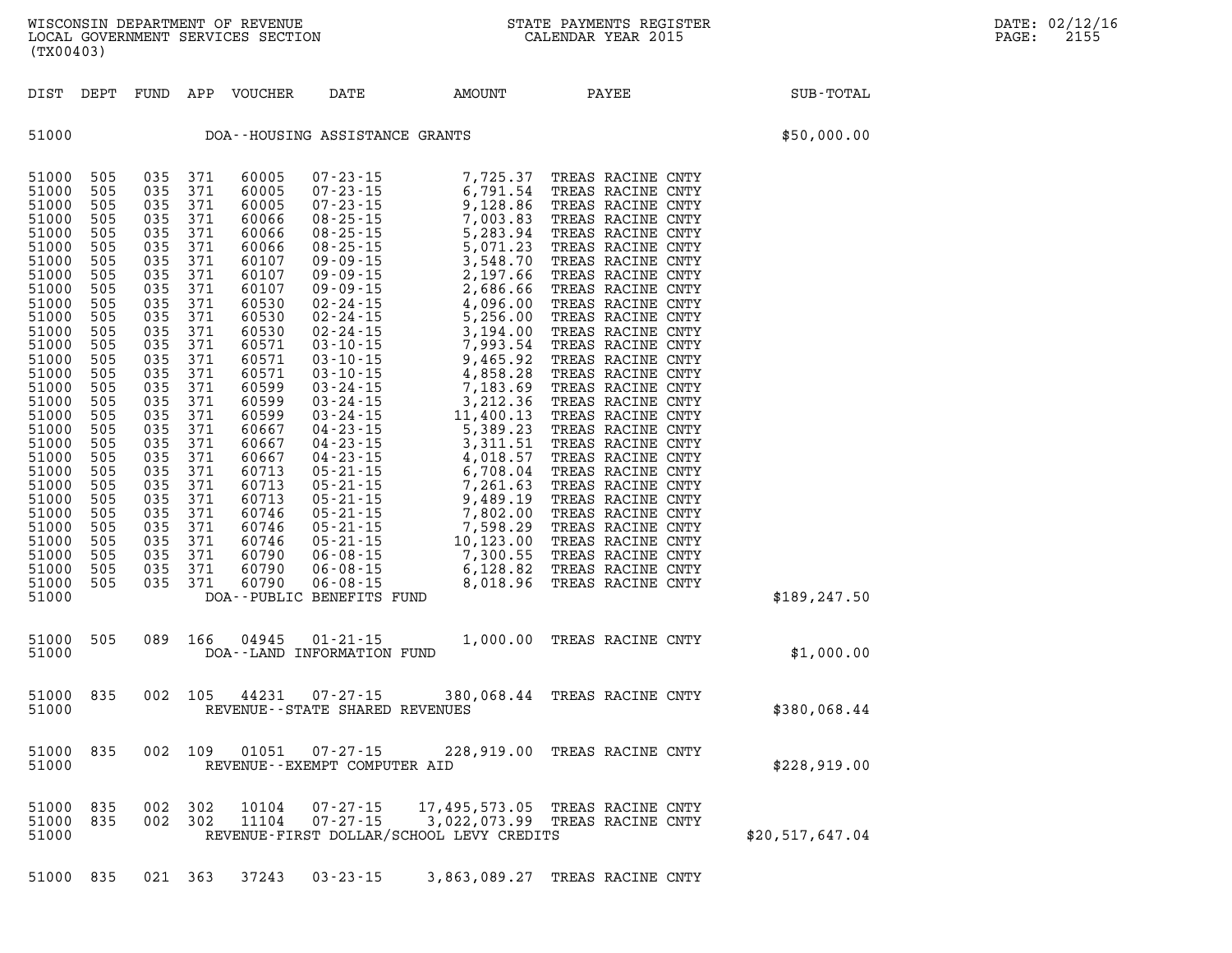| WISCONSIN DEPARTMENT OF REVENUE<br>LOCAL GOVERNMENT SERVICES SECTION<br>(TX00403) |                               |     |         |                           |        | STATE PAYMENTS REGISTER<br>CALENDAR YEAR 2015 | DATE: 02/12/16<br>2156<br>PAGE: |  |
|-----------------------------------------------------------------------------------|-------------------------------|-----|---------|---------------------------|--------|-----------------------------------------------|---------------------------------|--|
| DIST<br>DEPT                                                                      | FUND                          | APP | VOUCHER | DATE                      | AMOUNT | PAYEE                                         | SUB-TOTAL                       |  |
| 51000                                                                             |                               |     |         | REVENUE--LOTTERY CREDIT - |        |                                               | \$3,863,089.27                  |  |
| 51000                                                                             | DISTRICT TOTAL APPROPRIATIONS |     |         |                           |        |                                               | \$48,823,610.37                 |  |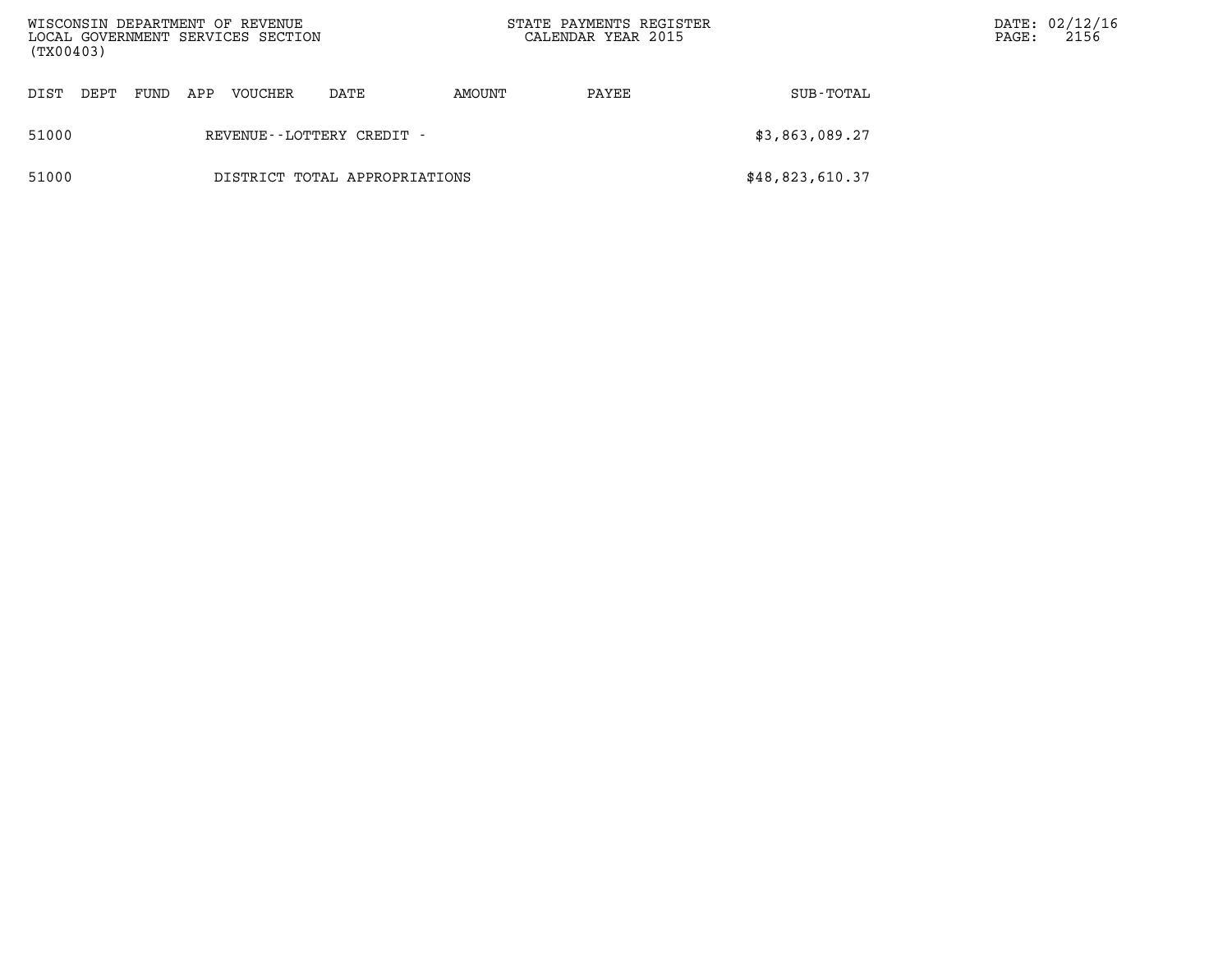| DATE: | 02/12/16 |
|-------|----------|
| PAGE: | 2157     |

| (TX00403)                                        |  |            |                                         |                                                  | WISCONSIN DEPARTMENT OF REVENUE                                   STATE PAYMENTS REGISTER LOCAL GOVERNMENT SERVICES SECTION                                                                                              | $\mathbb{R}^n$ | DATE: 02/12/1<br>$\mathtt{PAGE}$ :<br>2157 |
|--------------------------------------------------|--|------------|-----------------------------------------|--------------------------------------------------|--------------------------------------------------------------------------------------------------------------------------------------------------------------------------------------------------------------------------|----------------|--------------------------------------------|
|                                                  |  |            |                                         |                                                  | DIST DEPT FUND APP VOUCHER DATE AMOUNT PAYEE SUB-TOTAL                                                                                                                                                                   |                |                                            |
| 51002                                            |  |            |                                         | SAFETY/PROF SERV--FIRE INSURANCE DUES            | 51002 165 002 225 01270 06-25-15 21,761.31 TREAS TN BURLINGTON                                                                                                                                                           | \$21,761.31    |                                            |
| 51002 370<br>51002 370                           |  |            |                                         |                                                  | 002 503 17735 01-12-15 3,500.21 TREAS TN BURLINGTON<br>002 503 17735 01-12-15 2,401.75 TREAS TN BURLINGTON<br>832.61 TOWN SHARE                                                                                          |                |                                            |
|                                                  |  |            |                                         | 51002 NAT RESOURCES--AIDS IN LIEU OF TAXES       |                                                                                                                                                                                                                          | \$5,901.96     |                                            |
|                                                  |  |            |                                         |                                                  | $\begin{tabular}{lllllll} 51002&370&012&381&00576&03-31-15&6,964.47 \text{ TREAS TN BURLINGTON} \\ 51002&\text{NAT RESOURCES}-BOAT PATROL \end{tabular}$                                                                 | \$6,964.47     |                                            |
| 51002                                            |  |            |                                         | NAT RESOURCES--BOATING ENFORCEMENT AIDS          | 51002 370 012 550 00576 03-31-15 24,131.88 TREAS TN BURLINGTON                                                                                                                                                           | \$24,131.88    |                                            |
|                                                  |  |            |                                         | 51002 NAT RESOURCES--FOREST CROP/MFL/CO FOREST   | 51002 370 012 571 39425 06-02-15 26.00 TREAS TN BURLINGTON                                                                                                                                                               | \$26.00        |                                            |
| 51002                                            |  |            |                                         | NAT RESOURCES--AIDS IN LIEU OF TAXES             | 51002 370 012 579 20583 04-03-15 293.46 TREAS TN BURLINGTON<br>51002 370 012 579 20583 04-03-15 301.81 TREAS TN BURLINGTON                                                                                               | \$595.27       |                                            |
|                                                  |  |            | 51002 NAT RESOURCES--RU RECYCLING GRANT |                                                  | 51002 370 074 670 42953 05-29-15 19,280.95 TREAS TN BURLINGTON                                                                                                                                                           | \$19, 280.95   |                                            |
| 51002 395<br>51002 395<br>51002 395<br>51002 395 |  |            |                                         | 51002 TRANSPORTATION - GENERAL TRANSP AIDS - GTA | 011 191 39273 01-05-15 51,841.40 TOWN OF BURLINGTON<br>011 191 47273 04-06-15 51,841.40 TOWN OF BURLINGTON<br>011 191 55273 07-06-15 51,841.40 TOWN OF BURLINGTON<br>011 191 67273 10-05-15 51,841.40 TOWN OF BURLINGTON | \$207,365.60   |                                            |
| 51002                                            |  |            |                                         | TRANSPORTATION - - LRIP/TRIP/MSIP GRANTS         | 51002 395 011 278 41008 02-25-15 236,185.94 TREAS TN BURLINGTON                                                                                                                                                          | \$236,185.94   |                                            |
| 51002 455<br>51002                               |  | 002 231 08 | JUSTICE - - LAW ENFORCEMENT TRAINING    |                                                  | 03-12-15 640.00 TREAS TN BURLINGTON                                                                                                                                                                                      | \$640.00       |                                            |
| 51002 835<br>51002                               |  |            | REVENUE--STATE SHARED REVENUES          |                                                  | 002 105 44215 07-27-15 11,771.67 TREAS TN BURLINGTON                                                                                                                                                                     | \$11,771.67    |                                            |
| 51002 835<br>51002                               |  |            | REVENUE--EXEMPT COMPUTER AID            |                                                  | 002 109 03191 07-27-15 386.00 TREAS TN BURLINGTON                                                                                                                                                                        | \$386.00       |                                            |

**51002 835 021 363 35825 03-23-15 9,008.81 TREAS TN BURLINGTON**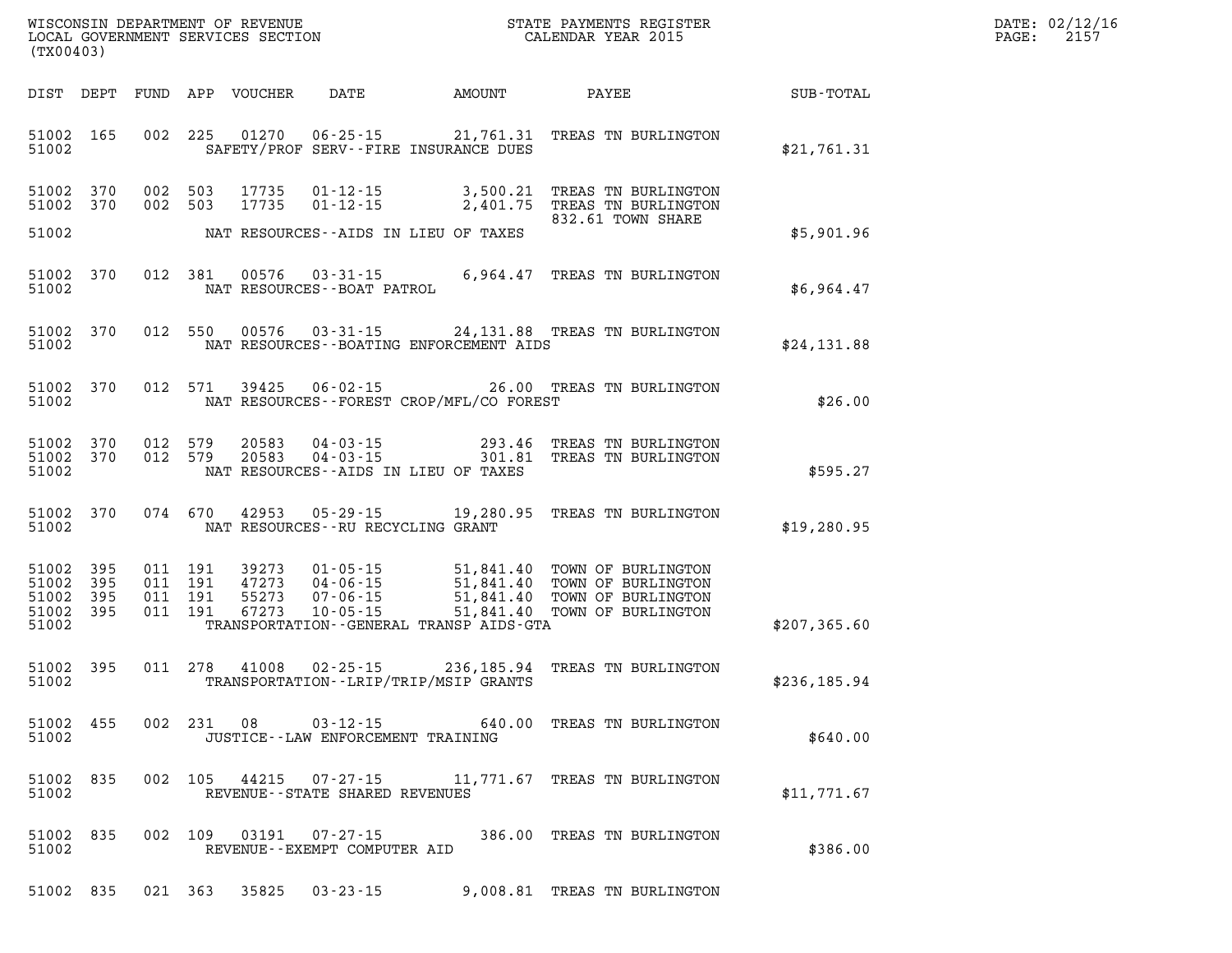| (TX00403) |      |      |     | WISCONSIN DEPARTMENT OF REVENUE<br>LOCAL GOVERNMENT SERVICES SECTION |                               | STATE PAYMENTS REGISTER<br>CALENDAR YEAR 2015 |       | PAGE:        | DATE: 02/12/16<br>2158 |  |
|-----------|------|------|-----|----------------------------------------------------------------------|-------------------------------|-----------------------------------------------|-------|--------------|------------------------|--|
| DIST      | DEPT | FUND | APP | VOUCHER                                                              | DATE                          | AMOUNT                                        | PAYEE | SUB-TOTAL    |                        |  |
| 51002     |      |      |     |                                                                      | REVENUE - - LOTTERY CREDIT -  |                                               |       | \$9,008.81   |                        |  |
| 51002     |      |      |     |                                                                      | DISTRICT TOTAL APPROPRIATIONS |                                               |       | \$544,019.86 |                        |  |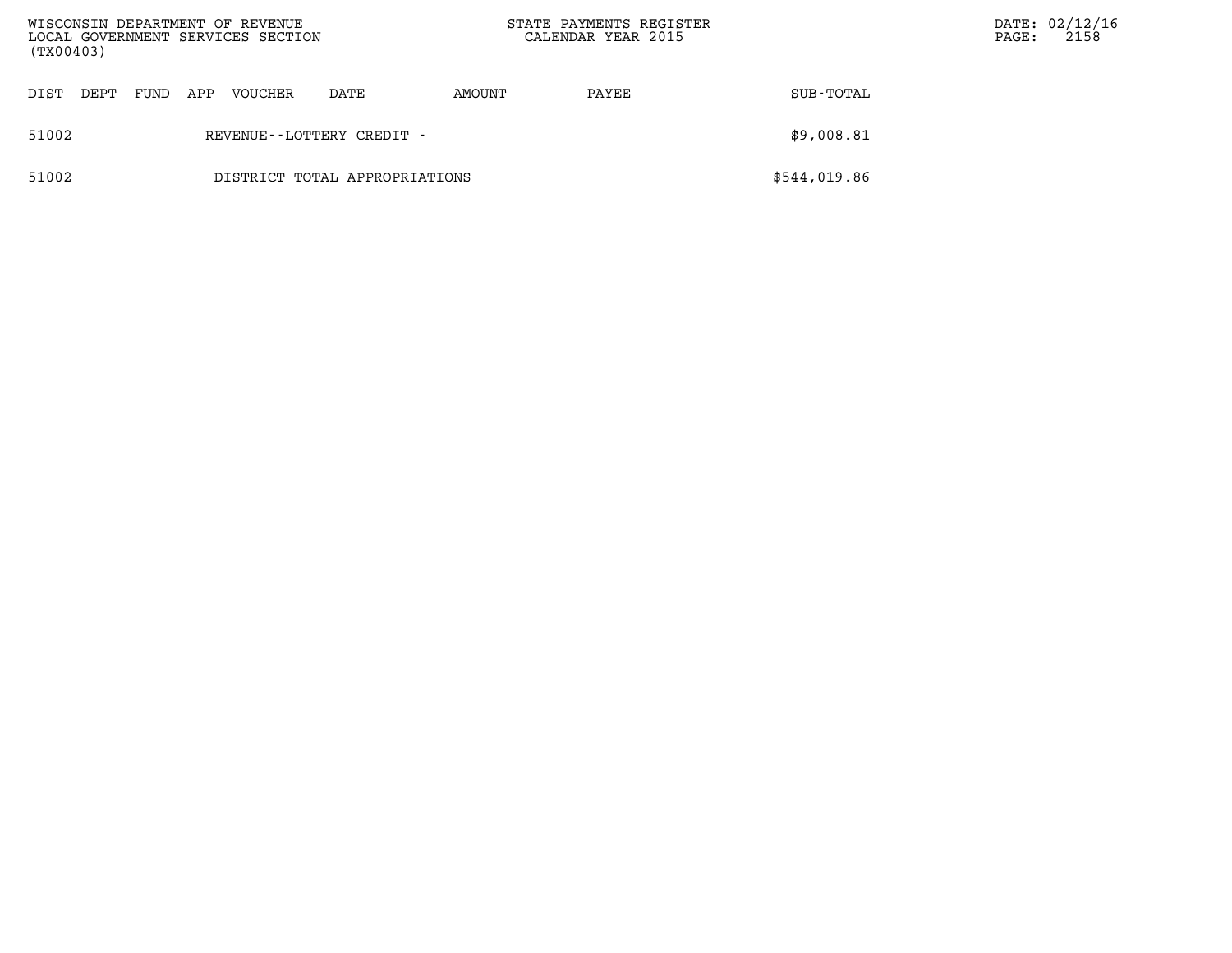| DIST                                                                                                              | DEPT                                                                             | FUND                                                                             | APP                                                                              | <b>VOUCHER</b>                                                                                           | DATE                                                                                                                                                                                                                                      | AMOUNT                                                                                                                                                         | PAYEE                                                                                                                                                                                                                                                                                     | SUB-TOTAL    |
|-------------------------------------------------------------------------------------------------------------------|----------------------------------------------------------------------------------|----------------------------------------------------------------------------------|----------------------------------------------------------------------------------|----------------------------------------------------------------------------------------------------------|-------------------------------------------------------------------------------------------------------------------------------------------------------------------------------------------------------------------------------------------|----------------------------------------------------------------------------------------------------------------------------------------------------------------|-------------------------------------------------------------------------------------------------------------------------------------------------------------------------------------------------------------------------------------------------------------------------------------------|--------------|
| 51004<br>51004<br>51004<br>51004<br>51004<br>51004<br>51004<br>51004<br>51004<br>51004<br>51004<br>51004<br>51004 | 435<br>435<br>435<br>435<br>435<br>435<br>435<br>435<br>435<br>435<br>435<br>435 | 005<br>005<br>005<br>005<br>005<br>005<br>005<br>005<br>005<br>005<br>005<br>005 | 000<br>000<br>000<br>000<br>000<br>000<br>000<br>000<br>000<br>000<br>000<br>000 | 90511<br>90514<br>90515<br>90517<br>90518<br>90519<br>90600<br>90601<br>90604<br>90607<br>90609<br>90611 | $01 - 01 - 15$<br>$02 - 01 - 15$<br>$03 - 01 - 15$<br>$04 - 01 - 15$<br>$05 - 01 - 15$<br>$06 - 01 - 15$<br>$07 - 01 - 15$<br>$08 - 01 - 15$<br>$09 - 01 - 15$<br>10-01-15<br>11-02-15<br>$12 - 01 - 15$<br>HEALTH SERVICES - - STATE/FED | 22,628.00<br>19,437.00<br>17,492.00<br>5,495.00<br>15,832.00<br>18,454.00<br>21,955.00<br>13,400.00<br>9,026.00<br>40,012.00<br>29,362.00<br>18,938.00<br>AIDS | TOWN OF<br>CALEDONIA<br>TOWN OF<br>CALEDONIA<br>TOWN OF<br>CALEDONIA<br>TOWN OF<br>CALEDONIA<br>TOWN OF<br>CALEDONIA<br>TOWN OF<br>CALEDONIA<br>TOWN OF<br>CALEDONIA<br>TOWN OF<br>CALEDONIA<br>TOWN OF<br>CALEDONIA<br>TOWN OF<br>CALEDONIA<br>TOWN OF<br>CALEDONIA<br>TOWN OF CALEDONIA | \$232,031.00 |
|                                                                                                                   |                                                                                  |                                                                                  |                                                                                  |                                                                                                          |                                                                                                                                                                                                                                           |                                                                                                                                                                |                                                                                                                                                                                                                                                                                           |              |
| 51004<br>51004                                                                                                    | 435                                                                              | 005                                                                              | 162                                                                              | 01DHS                                                                                                    | $09 - 11 - 15$                                                                                                                                                                                                                            | 6,413.31<br>HS--AMBULANCE FUNDING ASSISTANCE GRANTS                                                                                                            | CALEDONIA FIRE DEPT                                                                                                                                                                                                                                                                       | \$6,413.31   |
| 51004                                                                                                             |                                                                                  |                                                                                  |                                                                                  |                                                                                                          | DISTRICT TOTAL APPROPRIATIONS                                                                                                                                                                                                             |                                                                                                                                                                |                                                                                                                                                                                                                                                                                           | \$238,444.31 |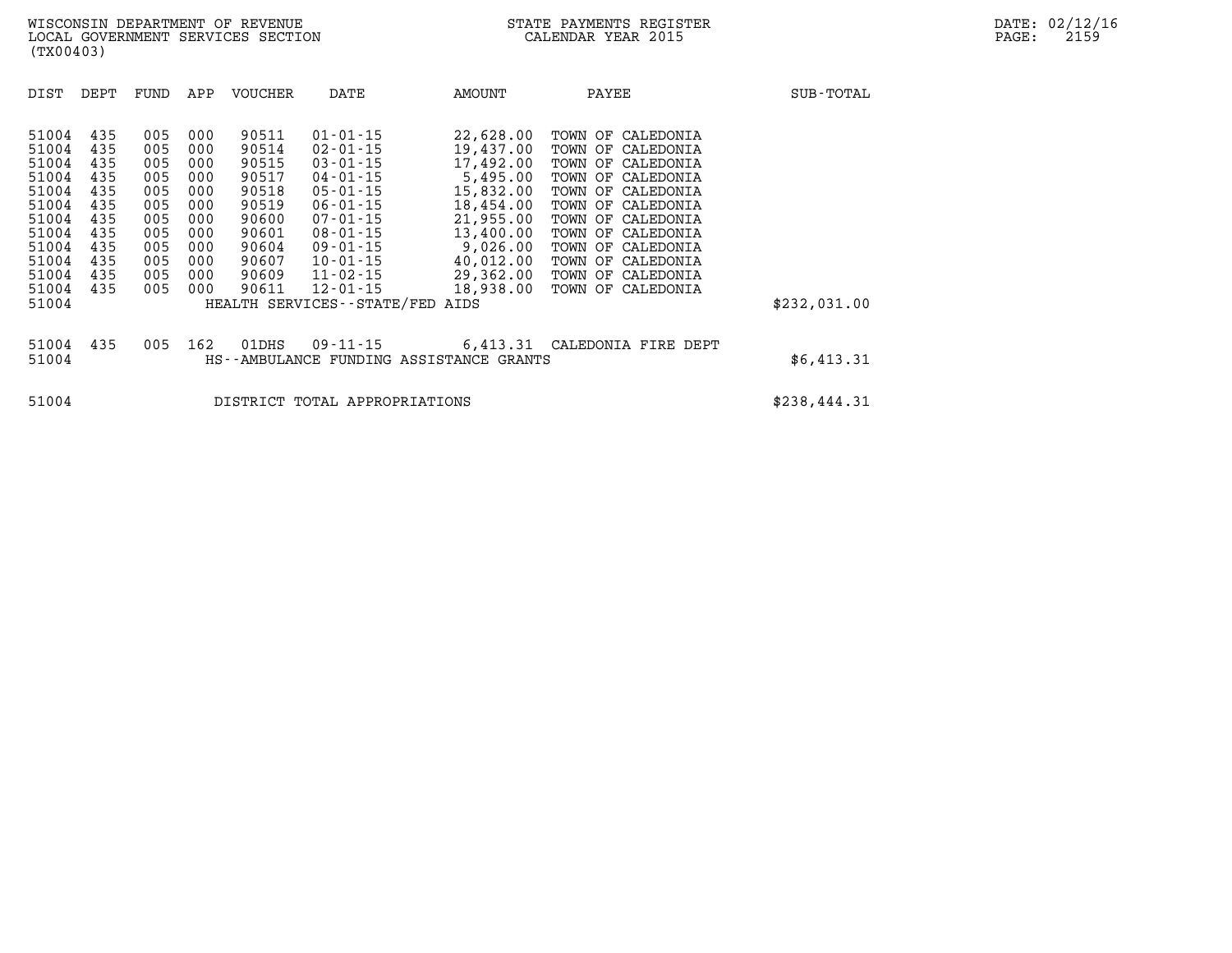| WISCONSIN DEPARTMENT OF REVENUE   | PAYMENTS REGISTER<br>3TATE | DATE: | 02/12/16 |
|-----------------------------------|----------------------------|-------|----------|
| LOCAL GOVERNMENT SERVICES SECTION | CALENDAR YEAR 2015         | PAGE  | 2160     |

| LOCAL GOVERNMENT SERVICES SECTION<br>(TX00403)        |     |                                  |                                      |                                  |                                                                      |                                                                                                                                                                                               | CALENDAR YEAR 2015                                                                    |                             | PAGE: | 2160 |
|-------------------------------------------------------|-----|----------------------------------|--------------------------------------|----------------------------------|----------------------------------------------------------------------|-----------------------------------------------------------------------------------------------------------------------------------------------------------------------------------------------|---------------------------------------------------------------------------------------|-----------------------------|-------|------|
| DIST DEPT                                             |     |                                  |                                      | FUND APP VOUCHER                 |                                                                      |                                                                                                                                                                                               |                                                                                       | DATE AMOUNT PAYEE SUB-TOTAL |       |      |
| 51006 165<br>51006                                    |     |                                  | 002 225                              | 01271                            |                                                                      | $06 - 25 - 15$ 11,079.10<br>SAFETY/PROF SERV--FIRE INSURANCE DUES                                                                                                                             | TREAS TN DOVER                                                                        | \$11,079.10                 |       |      |
| 51006 370<br>51006                                    | 370 | 002 503<br>002                   | 503                                  | 17736<br>17736                   |                                                                      | $\begin{array}{cccc} 01\text{-}12\text{-}15 & 2.62 & \text{TREAS TN DOVER} \\ 01\text{-}12\text{-}15 & 1,620.96 & \text{TREAS TN DOVER} \end{array}$                                          | 218.73 TOWN SHARE                                                                     |                             |       |      |
| 51006 370<br>51006                                    |     |                                  | 002 503                              | 17736                            | $01 - 12 - 15$                                                       | 134.44 TREAS TN DOVER<br>NAT RESOURCES -- AIDS IN LIEU OF TAXES                                                                                                                               |                                                                                       | \$1,758.02                  |       |      |
| 51006 370<br>51006                                    |     |                                  | 012 381                              | 00591                            | $03 - 31 - 15$<br>NAT RESOURCES - - BOAT PATROL                      | 1,524.95 TREAS TN DOVER                                                                                                                                                                       |                                                                                       | \$1,524.95                  |       |      |
| 51006 370<br>51006                                    |     |                                  | 012 550                              | 00591                            |                                                                      | 03-31-15 5,283.94 TREAS TN DOVER<br>NAT RESOURCES - - BOATING ENFORCEMENT AIDS                                                                                                                |                                                                                       | \$5,283.94                  |       |      |
| 51006 370<br>51006                                    |     |                                  | 012 571                              | 39426                            | $06 - 02 - 15$                                                       | 21.20 TREAS TN DOVER<br>NAT RESOURCES - - FOREST CROP/MFL/CO FOREST                                                                                                                           |                                                                                       | \$21.20                     |       |      |
| 51006 370<br>51006<br>51006 370<br>51006 370<br>51006 | 370 | 012 579<br>012<br>012<br>012 579 | 579<br>579                           | 20584<br>20584<br>20584<br>20584 |                                                                      | $\begin{array}{cccc} 04\cdot 03\cdot 15 & 1.46 \\ 04\cdot 03\cdot 15 & 6.24 \\ 04\cdot 03\cdot 15 & 136.12 \\ 04\cdot 03\cdot 15 & 62.40 \end{array}$<br>NAT RESOURCES--AIDS IN LIEU OF TAXES | 1.46 TREAS TN DOVER<br>6.24 TREAS TN DOVER<br>136.12 TREAS TN DOVER<br>TREAS TN DOVER | \$206.22                    |       |      |
| 51006 370<br>51006                                    |     |                                  | 074 670                              | 42954                            | NAT RESOURCES - - RU RECYCLING GRANT                                 | $05 - 29 - 15$ 3,751.56                                                                                                                                                                       | TREAS TN DOVER                                                                        | \$3,751.56                  |       |      |
| 51006 395<br>51006 395<br>51006<br>51006 395<br>51006 | 395 | 011                              | 011 191<br>011 191<br>191<br>011 191 | 39274<br>47274<br>55274<br>67274 | $01 - 05 - 15$<br>$04 - 06 - 15$<br>$07 - 06 - 15$<br>$10 - 05 - 15$ | 21,154.52<br>21,154.52<br>21,154.52<br>21,154.52<br>21,154.52<br>TRANSPORTATION--GENERAL TRANSP AIDS-GTA                                                                                      | 21,154.52 TOWN OF DOVER<br>TOWN OF DOVER<br>TOWN OF DOVER<br>TOWN OF DOVER            | \$84,618.08                 |       |      |
| 51006 395<br>51006                                    |     |                                  | 011 278                              | 51470                            |                                                                      | $06 - 19 - 15$ 15,055.07<br>TRANSPORTATION - - LRIP/TRIP/MSIP GRANTS                                                                                                                          | TREAS TN DOVER                                                                        | \$15,055.07                 |       |      |
| 51006 455<br>51006                                    |     |                                  | 002 231 16                           |                                  | $04 - 20 - 15$<br>JUSTICE - - LAW ENFORCEMENT TRAINING               |                                                                                                                                                                                               | 480.00 TREAS TN DOVER                                                                 | \$480.00                    |       |      |
| 51006 835<br>51006                                    |     |                                  | 002 105                              | 44216                            | 07-27-15<br>REVENUE - - STATE SHARED REVENUES                        | 8,109.07                                                                                                                                                                                      | TREAS TN DOVER                                                                        | \$8,109.07                  |       |      |
| 51006 835                                             |     |                                  | 002 109                              | 03192                            | $07 - 27 - 15$                                                       |                                                                                                                                                                                               | 127.00 TREAS TN DOVER                                                                 |                             |       |      |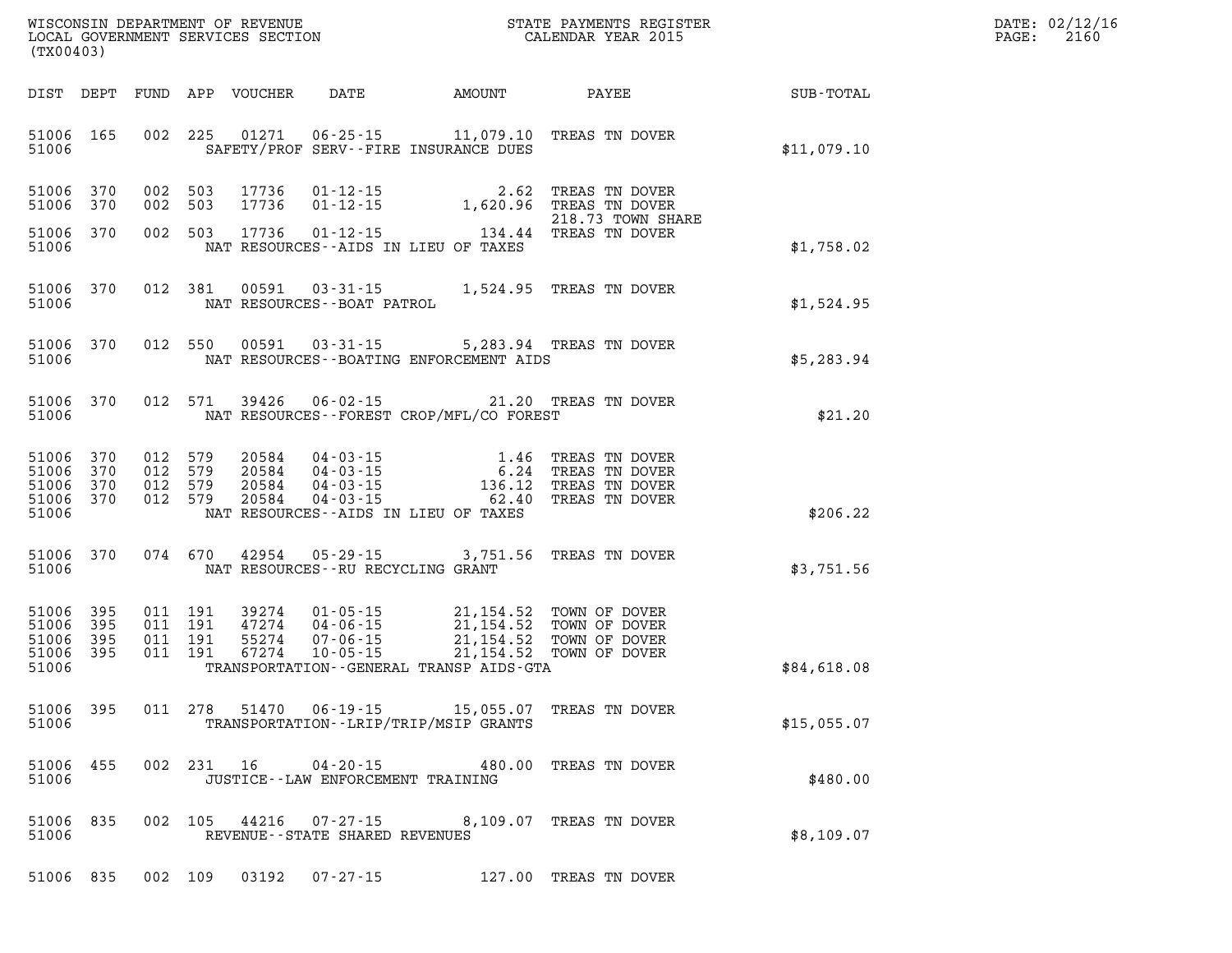| (TX00403)      |      |      |     | WISCONSIN DEPARTMENT OF REVENUE<br>LOCAL GOVERNMENT SERVICES SECTION |                                                |           | STATE PAYMENTS REGISTER<br>CALENDAR YEAR 2015 | DATE: 02/12/16<br>$\mathtt{PAGE}$ :<br>2161 |  |
|----------------|------|------|-----|----------------------------------------------------------------------|------------------------------------------------|-----------|-----------------------------------------------|---------------------------------------------|--|
| DIST           | DEPT | FUND | APP | <b>VOUCHER</b>                                                       | DATE                                           | AMOUNT    | PAYEE                                         | SUB-TOTAL                                   |  |
| 51006          |      |      |     |                                                                      | REVENUE--EXEMPT COMPUTER AID                   |           |                                               | \$127.00                                    |  |
| 51006<br>51006 | 835  | 002  | 501 | 00003<br>DOA - PAYMENT                                               | $02 - 02 - 15$<br>FOR MUNICIPAL SERVICES AID   | 42,819.84 | TREAS TN DOVER                                | \$42,819.84                                 |  |
| 51006<br>51006 | 835  | 021  | 363 | 35826                                                                | $03 - 23 - 15$<br>REVENUE - - LOTTERY CREDIT - | 10,570.93 | TREAS TN DOVER                                | \$10,570.93                                 |  |
| 51006          |      |      |     |                                                                      | DISTRICT TOTAL APPROPRIATIONS                  |           |                                               | \$185,404.98                                |  |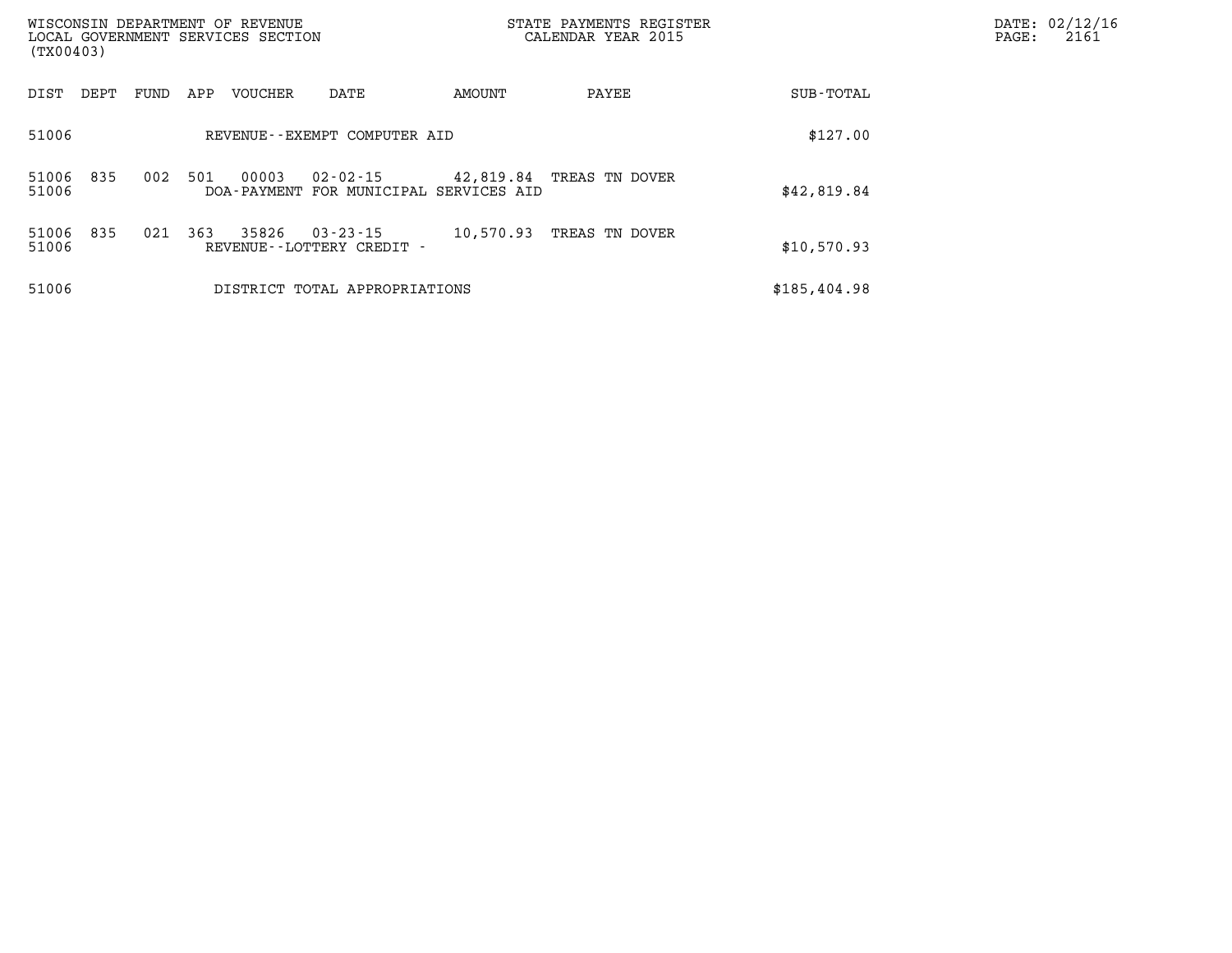| (TX00403)                                         |              |                                          |            | WISCONSIN DEPARTMENT OF REVENUE<br>LOCAL GOVERNMENT SERVICES SECTION | STATE PAYMENTS REGISTER<br>CALENDAR YEAR 2015                                                            |           |                                                            | DATE: 02/12/16<br>$\mathtt{PAGE:}$<br>2162 |  |
|---------------------------------------------------|--------------|------------------------------------------|------------|----------------------------------------------------------------------|----------------------------------------------------------------------------------------------------------|-----------|------------------------------------------------------------|--------------------------------------------|--|
| DIST DEPT                                         |              |                                          |            | FUND APP VOUCHER                                                     | DATE AMOUNT                                                                                              |           | PAYEE                                                      | SUB-TOTAL                                  |  |
| 51010 165<br>51010                                |              | 002 225                                  |            | 01272                                                                | 06-25-15<br>SAFETY/PROF SERV--FIRE INSURANCE DUES                                                        |           | 26,345.30 TREAS TN NORWAY                                  | \$26,345.30                                |  |
| 51010 370<br>51010                                |              |                                          | 012 381    |                                                                      | NAT RESOURCES--BOAT PATROL                                                                               |           | 00627  04-03-15  3,843.76  TREAS TN NORWAY                 | \$3,843.76                                 |  |
| 51010 370<br>51010                                |              |                                          | 012 550    |                                                                      | NAT RESOURCES--BOATING ENFORCEMENT AIDS                                                                  |           | 00627  04-03-15  13,318.63  TREAS TN NORWAY                | \$13,318.63                                |  |
| 51010                                             | 51010 370    |                                          | 012 571    |                                                                      | 39427 06-02-15<br>NAT RESOURCES - - FOREST CROP/MFL/CO FOREST                                            |           | 23.43 TREAS TN NORWAY                                      | \$23.43                                    |  |
| 51010 370<br>51010<br>51010 370<br>51010          | 370          | 012 579<br>012 579<br>012 579            |            | 20585<br>20585<br>20585                                              | $04 - 03 - 15$<br>04 - 03 - 15 164 . 62<br>04 - 03 - 15 104 . 08<br>NAT RESOURCES--AIDS IN LIEU OF TAXES | 164.62    | 1.00 TREAS TN NORWAY<br>TREAS TN NORWAY<br>TREAS TN NORWAY | \$269.70                                   |  |
| 51010 370<br>51010                                |              | 074 670                                  |            | 42955                                                                | NAT RESOURCES - - RU RECYCLING GRANT                                                                     |           | 05-29-15 24,347.50 TREAS TN NORWAY                         | \$24,347.50                                |  |
| 51010 395<br>51010<br>51010<br>51010 395<br>51010 | 395<br>- 395 | 011 191<br>011 191<br>011 191<br>011 191 |            | 39275<br>47275<br>55275<br>67275                                     | $10 - 05 - 15$<br>TRANSPORTATION - - GENERAL TRANSP AIDS - GTA                                           | 33,129.09 | 33,129.09 TOWN OF NORWAY                                   | \$132,516.36                               |  |
|                                                   |              |                                          |            |                                                                      |                                                                                                          |           |                                                            |                                            |  |
| 51010 455<br>51010                                |              |                                          | 002 231 12 |                                                                      | 03-23-15<br>JUSTICE - - LAW ENFORCEMENT TRAINING                                                         |           | 960.00 TREAS TN NORWAY                                     | \$960.00                                   |  |
| 51010 835<br>51010                                |              |                                          | 002 105    |                                                                      | REVENUE--STATE SHARED REVENUES                                                                           |           | 44217 07-27-15 13,437.69 TREAS TN NORWAY                   | \$13,437.69                                |  |
| 51010 835<br>51010                                |              |                                          |            | 002 109 03193                                                        | $07 - 27 - 15$<br>REVENUE--EXEMPT COMPUTER AID                                                           |           | 260.00 TREAS TN NORWAY                                     | \$260.00                                   |  |
| 51010                                             |              |                                          |            |                                                                      | DISTRICT TOTAL APPROPRIATIONS                                                                            |           |                                                            | \$215, 322.37                              |  |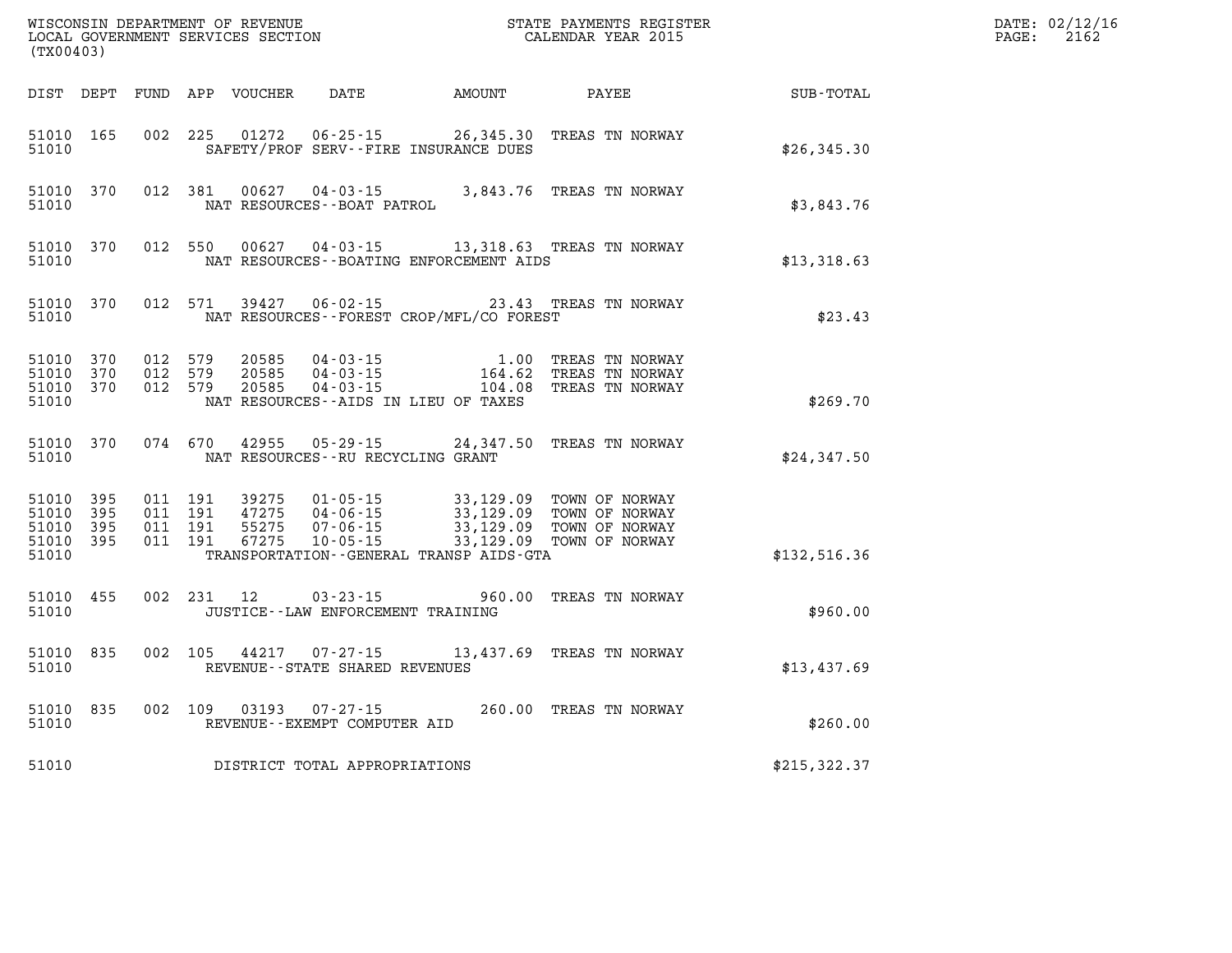| (TX00403)                                                 |           |  |                                          | WISCONSIN DEPARTMENT OF REVENUE<br>LOCAL GOVERNMENT SERVICES SECTION<br>CALENDAR YEAR 2015                                                                                                                   |              | DATE: 02/12/16<br>PAGE: 2163 |
|-----------------------------------------------------------|-----------|--|------------------------------------------|--------------------------------------------------------------------------------------------------------------------------------------------------------------------------------------------------------------|--------------|------------------------------|
|                                                           |           |  |                                          | DIST DEPT FUND APP VOUCHER DATE AMOUNT PAYEE SUB-TOTAL                                                                                                                                                       |              |                              |
| 51012                                                     |           |  | SAFETY/PROF SERV--FIRE INSURANCE DUES    | 51012 165 002 225 01273 06-25-15 15,959.12 TREAS TN RAYMOND                                                                                                                                                  | \$15,959.12  |                              |
| 51012                                                     |           |  | NAT RESOURCES--FOREST CROP/MFL/CO FOREST | 51012 370 012 571 39428 06-02-15 43.02 TREAS TN RAYMOND                                                                                                                                                      | \$43.02      |                              |
| 51012                                                     |           |  | NAT RESOURCES--RU RECYCLING GRANT        | 51012 370 074 670 42956 05-29-15 1,500.00 TREAS TN RAYMOND                                                                                                                                                   | \$1,500.00   |                              |
| 51012 395<br>51012 395<br>51012 395<br>51012 395<br>51012 |           |  | TRANSPORTATION--GENERAL TRANSP AIDS-GTA  | 011 191 39276 01-05-15 30,360.07 TOWN OF RAYMOND<br>011 191 47276 04-06-15 30,360.07 TOWN OF RAYMOND<br>011 191 55276 07-06-15 30,360.07 TOWN OF RAYMOND<br>011 191 67276 10-05-15 30,360.09 TOWN OF RAYMOND | \$121,440.30 |                              |
| 51012                                                     |           |  |                                          | 51012 435 005 162 01DHS 09-11-15 4,957.98 TOWN OF RAYMOND FIRE & RESCUE<br>HS--AMBULANCE FUNDING ASSISTANCE GRANTS                                                                                           | \$4.957.98   |                              |
| 51012                                                     |           |  | HS--PREPAID MEDICAL TRANSPORT REIMBURSE  | 51012 435 005 163 01LGS 11-16-15 2,000.00 DHS PREPAID MEDICAL TRANSPORT                                                                                                                                      | \$2,000.00   |                              |
| 51012                                                     | 51012 835 |  | REVENUE--STATE SHARED REVENUES           | 002 105 44218 07-27-15 7,854.29 TREAS TN RAYMOND                                                                                                                                                             | \$7,854.29   |                              |
| 51012                                                     | 51012 835 |  | REVENUE--EXEMPT COMPUTER AID             | 002 109 03194 07-27-15 7,090.00 TREAS TN RAYMOND                                                                                                                                                             | \$7,090.00   |                              |
| 51012                                                     |           |  | DOA-PAYMENT FOR MUNICIPAL SERVICES AID   | 51012 835 002 501 00003 02-02-15 46.82 TREAS TN RAYMOND                                                                                                                                                      | \$46.82      |                              |
| 51012                                                     |           |  | DISTRICT TOTAL APPROPRIATIONS            |                                                                                                                                                                                                              | \$160,891.53 |                              |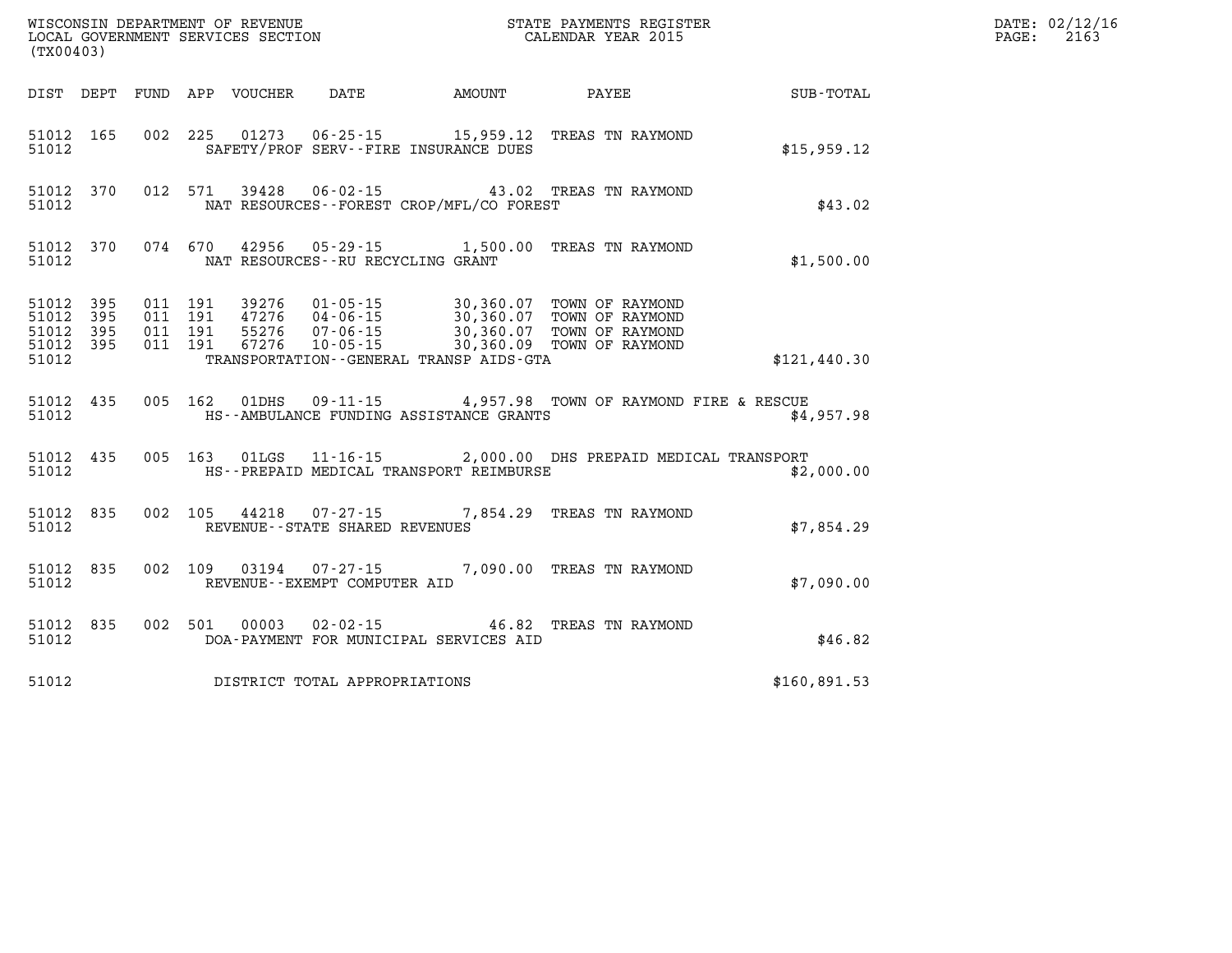| WISCONSIN DEPARTMENT OF REVENUE      | PAYMENTS REGISTER<br>3TATE | DATE: | 02/12/16 |
|--------------------------------------|----------------------------|-------|----------|
| GOVERNMENT SERVICES SECTION<br>LOCAL | CALENDAR YEAR 2015         | PAGE  | 2164     |

| (TX00403)                                                                         |                                                |                |                                                                                      | LOCAL GOVERNMENT SERVICES SECTION                                    |                                                                      |                                                                        | CALENDAR YEAR 2015                                                                                                                                                                                                                                                 |              | PAGE: | 2164 |
|-----------------------------------------------------------------------------------|------------------------------------------------|----------------|--------------------------------------------------------------------------------------|----------------------------------------------------------------------|----------------------------------------------------------------------|------------------------------------------------------------------------|--------------------------------------------------------------------------------------------------------------------------------------------------------------------------------------------------------------------------------------------------------------------|--------------|-------|------|
| DIST DEPT                                                                         |                                                |                |                                                                                      |                                                                      |                                                                      |                                                                        |                                                                                                                                                                                                                                                                    |              |       |      |
| 51016 165<br>51016                                                                |                                                |                |                                                                                      |                                                                      |                                                                      | SAFETY/PROF SERV--FIRE INSURANCE DUES                                  | 002 225 01274 06-25-15 24,936.25 TREAS TN WATERFORD                                                                                                                                                                                                                | \$24,936.25  |       |      |
| 51016 370<br>51016 370                                                            |                                                |                | 002 503<br>002 503                                                                   |                                                                      |                                                                      |                                                                        | 17737  01-12-15  30,653.73  TREAS TN WATERFORD<br>18138  01-30-15  25,815.95  TREAS TN WATERFORD<br>3519.70 TOWN SHARE                                                                                                                                             |              |       |      |
| 51016                                                                             |                                                |                |                                                                                      |                                                                      |                                                                      | NAT RESOURCES--AIDS IN LIEU OF TAXES                                   |                                                                                                                                                                                                                                                                    | \$56,469.68  |       |      |
| 51016 370<br>51016                                                                |                                                |                |                                                                                      |                                                                      | NAT RESOURCES--BOAT PATROL                                           |                                                                        | 012 381 00663 04-03-15 2,557.88 TREAS TN WATERFORD                                                                                                                                                                                                                 | \$2,557.88   |       |      |
| 51016 370<br>51016                                                                |                                                |                |                                                                                      |                                                                      |                                                                      | NAT RESOURCES--BOATING ENFORCEMENT AIDS                                | 012 550 00663 04-03-15 8,863.06 TREAS TN WATERFORD                                                                                                                                                                                                                 | \$8,863.06   |       |      |
| 51016 370<br>51016                                                                |                                                |                |                                                                                      |                                                                      |                                                                      | NAT RESOURCES - - FOREST CROP/MFL/CO FOREST                            | 012 571 39429 06-02-15 16.00 TREAS TN WATERFORD                                                                                                                                                                                                                    | \$16.00      |       |      |
| 51016<br>51016 370<br>51016                                                       | 370                                            |                | 012 579<br>012 579                                                                   |                                                                      |                                                                      | NAT RESOURCES--AIDS IN LIEU OF TAXES                                   | 20586  04-03-15  802.38 TREAS TN WATERFORD<br>20586  04-03-15  277.00 TREAS TN WATERFORD                                                                                                                                                                           | \$1,079.38   |       |      |
| 51016 370<br>51016                                                                |                                                |                |                                                                                      | 074 670 42957                                                        |                                                                      | NAT RESOURCES -- RU RECYCLING GRANT                                    | 05-29-15 17,824.08 TREAS TN WATERFORD                                                                                                                                                                                                                              | \$17,824.08  |       |      |
| 51016 395<br>51016<br>51016<br>51016<br>51016<br>51016<br>51016<br>51016<br>51016 | 395<br>395<br>395<br>395<br>395<br>395<br>-395 |                | 011 185<br>011 185<br>011 185<br>011 185<br>011 185<br>011 185<br>011 185<br>011 185 | 44178<br>44178<br>53781<br>54036<br>57102<br>61506<br>61506<br>67645 |                                                                      | TRANSPORTATION - - HIGHWAY SAFETY - FEDERAL                            | 04-06-15<br>04-06-15<br>04-06-15<br>07-16-15<br>07-16-15<br>07-17-15<br>1,858.60<br>08-17-15<br>1,858.60<br>TREAS TN WATERFORD<br>08-17-15<br>1,429.08<br>TREAS TN WATERFORD<br>10-01-15<br>2,410.88<br>TREAS TN WATERFORD<br>10-01-15<br>2,326.80<br>TREAS TN WAT | \$11,360.60  |       |      |
| 51016 395<br>51016<br>51016<br>51016<br>51016                                     | 395<br>395<br>395                              | 011<br>011 191 | 011 191<br>191                                                                       | 011 191 39277<br>47277<br>55277<br>67277                             | $01 - 05 - 15$<br>$04 - 06 - 15$<br>$07 - 06 - 15$<br>$10 - 05 - 15$ | 43,184.00<br>43,184.00<br>TRANSPORTATION - - GENERAL TRANSP AIDS - GTA | 43,184.00 TOWN OF WATERFORD<br>TOWN OF WATERFORD<br>TOWN OF WATERFORD<br>43,184.03 TOWN OF WATERFORD                                                                                                                                                               | \$172,736.03 |       |      |
| 51016<br>51016<br>51016                                                           | 395<br>395                                     | 011            | 011 278<br>278                                                                       | 41009<br>41682                                                       | $02 - 25 - 15$<br>$03 - 05 - 15$                                     | 15,443.86<br>104,043.79<br>TRANSPORTATION - - LRIP/TRIP/MSIP GRANTS    | TREAS TN WATERFORD<br>TREAS TN WATERFORD                                                                                                                                                                                                                           | \$119,487.65 |       |      |

**51016 455 002 231 11 03-19-15 1,440.00 TREAS TN WATERFORD**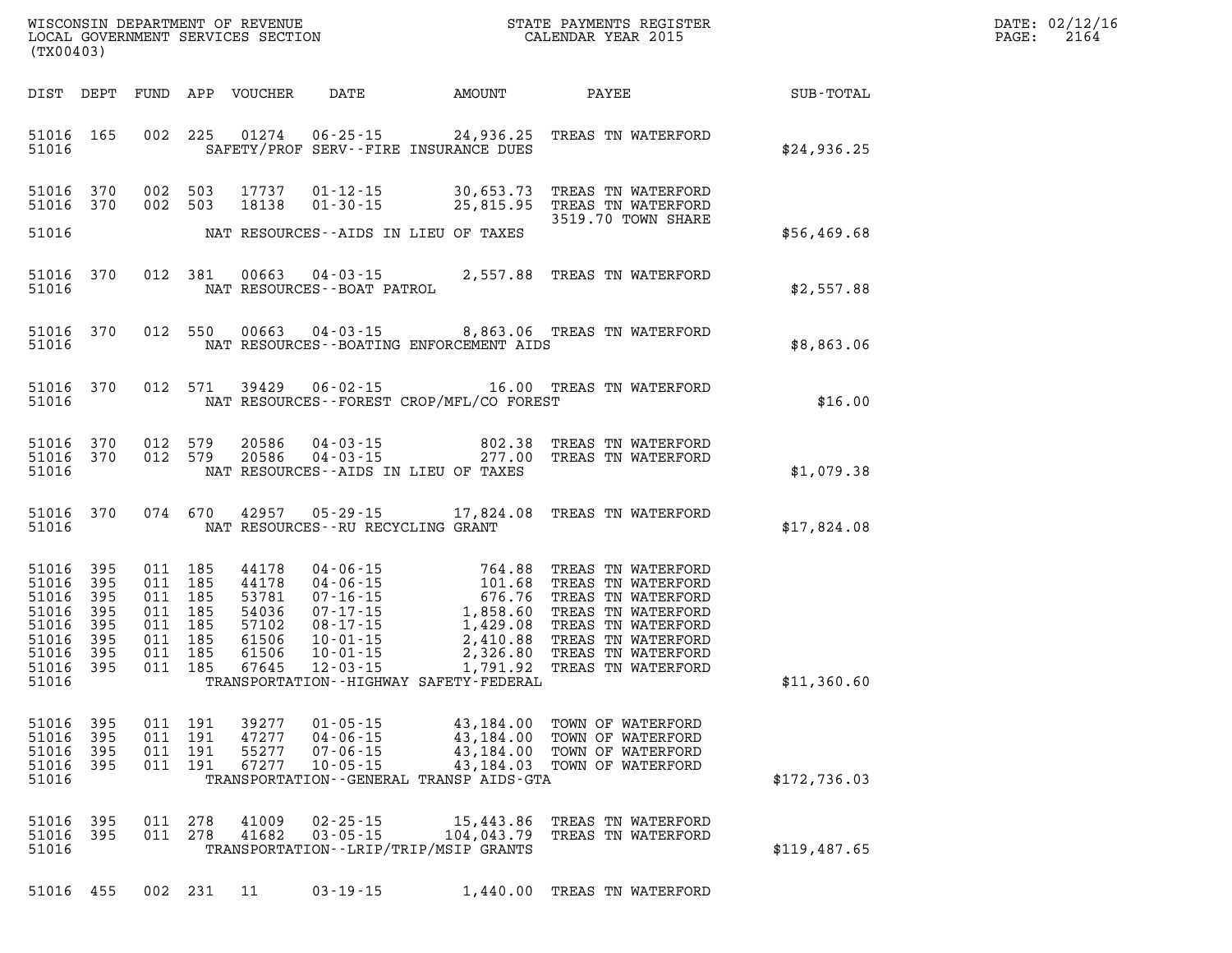| (TX00403)      |      |      |     | WISCONSIN DEPARTMENT OF REVENUE<br>LOCAL GOVERNMENT SERVICES SECTION |                                                     |           | STATE PAYMENTS REGISTER<br>CALENDAR YEAR 2015 |              | DATE: 02/12/16<br>PAGE:<br>2165 |
|----------------|------|------|-----|----------------------------------------------------------------------|-----------------------------------------------------|-----------|-----------------------------------------------|--------------|---------------------------------|
| DIST           | DEPT | FUND | APP | <b>VOUCHER</b>                                                       | DATE                                                | AMOUNT    | PAYEE                                         | SUB-TOTAL    |                                 |
| 51016          |      |      |     |                                                                      | JUSTICE -- LAW ENFORCEMENT TRAINING                 |           |                                               | \$1,440.00   |                                 |
| 51016<br>51016 | 835  | 002  | 105 | 44219                                                                | $07 - 27 - 15$<br>REVENUE - - STATE SHARED REVENUES | 11,224.26 | TREAS TN WATERFORD                            | \$11, 224.26 |                                 |
| 51016<br>51016 | 835  | 002  | 109 | 03195                                                                | 07-27-15<br>REVENUE--EXEMPT COMPUTER AID            | 210.00    | TREAS TN WATERFORD                            | \$210.00     |                                 |
| 51016          |      |      |     |                                                                      | DISTRICT TOTAL APPROPRIATIONS                       |           |                                               | \$428,204.87 |                                 |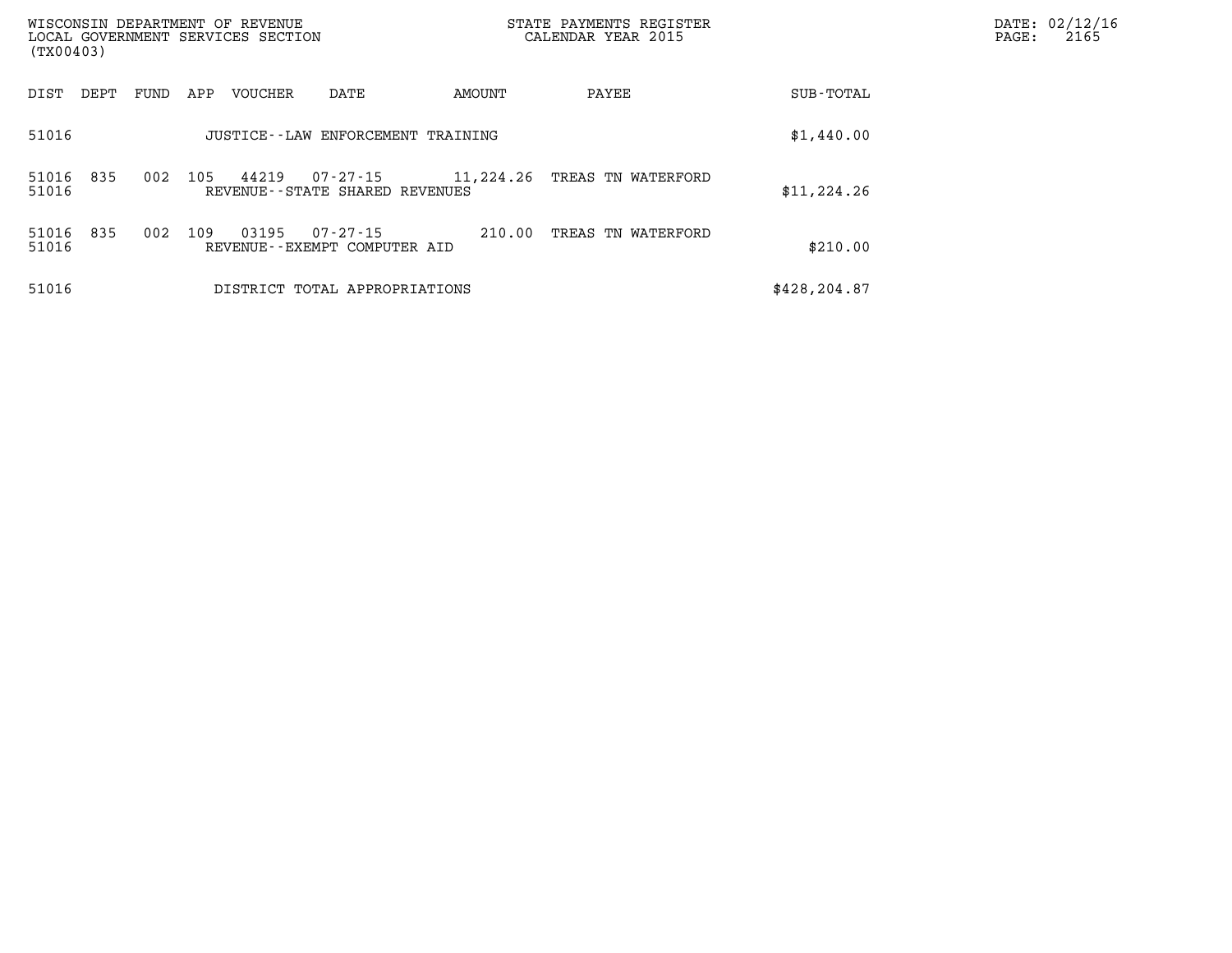| (TX00403) |                                     |  |                                                                    | STATE PAYMENTS REGISTER                                                                                                                                                                                             |               | DATE: 02/12/16<br>PAGE: 2166 |
|-----------|-------------------------------------|--|--------------------------------------------------------------------|---------------------------------------------------------------------------------------------------------------------------------------------------------------------------------------------------------------------|---------------|------------------------------|
|           |                                     |  | DIST DEPT FUND APP VOUCHER DATE AMOUNT PAYEE                       |                                                                                                                                                                                                                     | SUB-TOTAL     |                              |
| 51018     | 51018 165                           |  | SAFETY/PROF SERV--FIRE INSURANCE DUES                              | 002 225 01275 06-25-15 18,733.36 TREAS TN YORKVILLE                                                                                                                                                                 | \$18,733.36   |                              |
| 51018     | 51018 370                           |  | NAT RESOURCES - - FOREST CROP/MFL/CO FOREST                        | 012 571 39430 06-02-15 2.40 TREAS TN YORKVILLE                                                                                                                                                                      | \$2.40        |                              |
| 51018     |                                     |  | NAT RESOURCES--RU RECYCLING GRANT                                  | 51018 370 074 670 42958 05-29-15 5,507.26 TREAS TN YORKVILLE                                                                                                                                                        | \$5,507.26    |                              |
| 51018 395 | 51018 395<br>51018 395<br>51018 395 |  |                                                                    | 011 191 39278 01-05-15 27,793.98 TOWN OF YORKVILLE<br>011 191 47278 04-06-15<br>011 191 55278 07-06-15<br>011 191 55278 07-06-15<br>011 191 67278 10-05-15<br>011 191 67278 10-05-15<br>27,794.01 TOWN OF YORKVILLE |               |                              |
| 51018     |                                     |  | TRANSPORTATION - - GENERAL TRANSP AIDS - GTA                       |                                                                                                                                                                                                                     | \$111, 175.95 |                              |
| 51018     | 51018 395                           |  | TRANSPORTATION - - LRIP/TRIP/MSIP GRANTS                           | 011 278 61332 09-25-15 15,110.51 TREAS TN YORKVILLE                                                                                                                                                                 | \$15, 110.51  |                              |
| 51018     |                                     |  | 51018 835 002 105 44220 07-27-15<br>REVENUE--STATE SHARED REVENUES | 5,954.25 TREAS TN YORKVILLE                                                                                                                                                                                         | \$5,954.25    |                              |
| 51018     | 51018 835                           |  | 002 109 03196 07-27-15<br>REVENUE--EXEMPT COMPUTER AID             | 5,483.00 TREAS TN YORKVILLE                                                                                                                                                                                         | \$5,483.00    |                              |
| 51018     | 51018 835                           |  | REVENUE--LOTTERY CREDIT -                                          | 021 363 35827 03-23-15 23,485.92 TREAS TN YORKVILLE                                                                                                                                                                 | \$23,485.92   |                              |
| 51018     |                                     |  | DISTRICT TOTAL APPROPRIATIONS                                      |                                                                                                                                                                                                                     | \$185,452.65  |                              |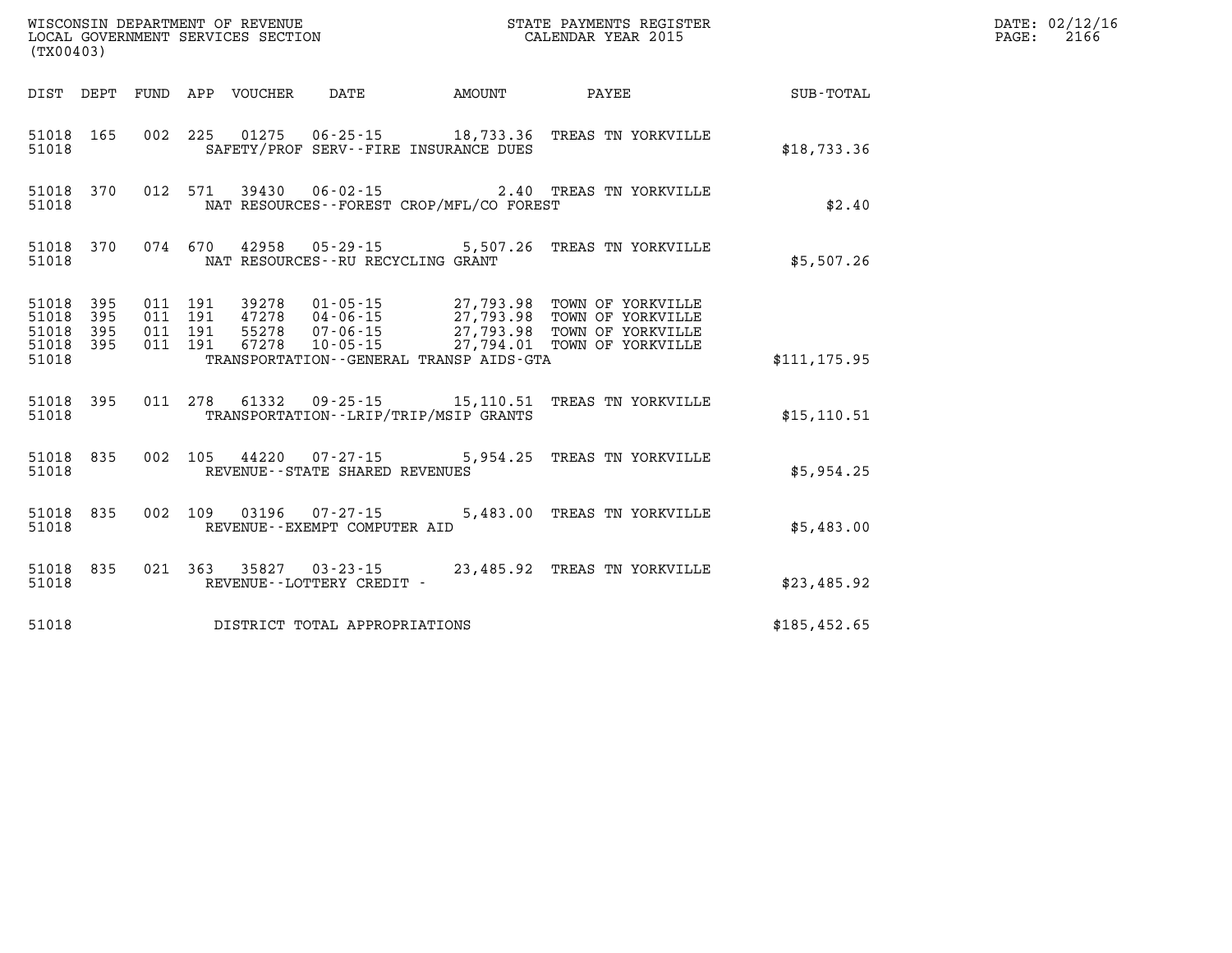|       | DATE: 02/12/16 |
|-------|----------------|
| PAGE: | 2167           |

| (TX00403)                                                 |  |  |                                |  |                                                                                                                                                                                                                                                                                 | $\mathbb{R}^n$ | DATE: 02/12/1<br>$\mathtt{PAGE}$ :<br>2167 |  |
|-----------------------------------------------------------|--|--|--------------------------------|--|---------------------------------------------------------------------------------------------------------------------------------------------------------------------------------------------------------------------------------------------------------------------------------|----------------|--------------------------------------------|--|
|                                                           |  |  |                                |  | DIST DEPT FUND APP VOUCHER DATE AMOUNT PAYEE SUB-TOTAL                                                                                                                                                                                                                          |                |                                            |  |
| 51104 165<br>51104                                        |  |  |                                |  | 002 225 01276 06-25-15 74,974.41 TREAS VIL CALEDONIA<br>SAFETY/PROF SERV--FIRE INSURANCE DUES                                                                                                                                                                                   |                | \$74,974.41                                |  |
| 51104 370<br>51104                                        |  |  |                                |  | 012 571 39431 06-02-15 22.20 TREAS VIL CALEDONIA<br>NAT RESOURCES - FOREST CROP/MFL/CO FOREST                                                                                                                                                                                   |                | \$22.20                                    |  |
|                                                           |  |  |                                |  | 51104 370 074 670 42959 05-29-15 61,128.33 TREAS VIL CALEDONIA \$61,128.33                                                                                                                                                                                                      |                |                                            |  |
| 51104 395<br>51104 395<br>51104 395<br>51104 395<br>51104 |  |  |                                |  | 011 162 40078 01-05-15 9,321.64 VILLAGE OF CALEDONIA<br>011 162 48078 04-06-15 9,321.64 VILLAGE OF CALEDONIA<br>011 162 56078 07-06-15 9,321.64 VILLAGE OF CALEDONIA<br>011 162 68078 10-05-15 9,321.64 VILLAGE OF CALEDONIA<br>TRANSPORTATION--CONNECTING HIGHWAY AIDS         |                | \$37,286.56                                |  |
| 51104 395<br>51104 395<br>51104 395<br>51104 395<br>51104 |  |  |                                |  | 011 191 39279 01-05-15 240,572.44 VILLAGE OF CALEDONIA<br>011 191 47279 04-06-15 240,572.44 VILLAGE OF CALEDONIA<br>011 191 55279 07-06-15 240,572.44 VILLAGE OF CALEDONIA<br>011 191 67279 10-05-15 240,572.47 VILLAGE OF CALEDONIA<br>TRANSPORTATION--GENERAL TRANSP AIDS-GTA |                | \$962, 289.79                              |  |
| 51104                                                     |  |  |                                |  | 51104 395 011 278 58201 08-26-15 58,852.74 TREAS VIL CALEDONIA<br>TRANSPORTATION - - LRIP/TRIP/MSIP GRANTS                                                                                                                                                                      |                | \$58,852.74                                |  |
| 51104 435<br>51104                                        |  |  |                                |  | 005 163 01LGS 11-16-15 14,199.79 DHS PREPAID MEDICAL TRANSPORT<br>HS--PREPAID MEDICAL TRANSPORT REIMBURSE                                                                                                                                                                       |                | \$14,199.79                                |  |
| 51104 455<br>51104                                        |  |  |                                |  | 002 231 08 03-12-15 4,800.00 TREAS VIL CALEDONIA<br>JUSTICE - - LAW ENFORCEMENT TRAINING                                                                                                                                                                                        |                | \$4,800.00                                 |  |
| 51104 835<br>51104                                        |  |  | REVENUE--STATE SHARED REVENUES |  | 002 105 44221 07-27-15 356,117.58 TREAS VIL CALEDONIA                                                                                                                                                                                                                           |                | \$356, 117.58                              |  |
| 51104 835<br>51104 835<br>51104                           |  |  | REVENUE--EXEMPT COMPUTER AID   |  | 002 109 03197 07-27-15 8,223.00 TREAS VIL CALEDONIA<br>002 109 05267 07-27-15 20,619.00 TREAS VIL CALEDONIA                                                                                                                                                                     |                | \$28,842.00                                |  |
| 51104                                                     |  |  | DISTRICT TOTAL APPROPRIATIONS  |  |                                                                                                                                                                                                                                                                                 |                | \$1,598,513.40                             |  |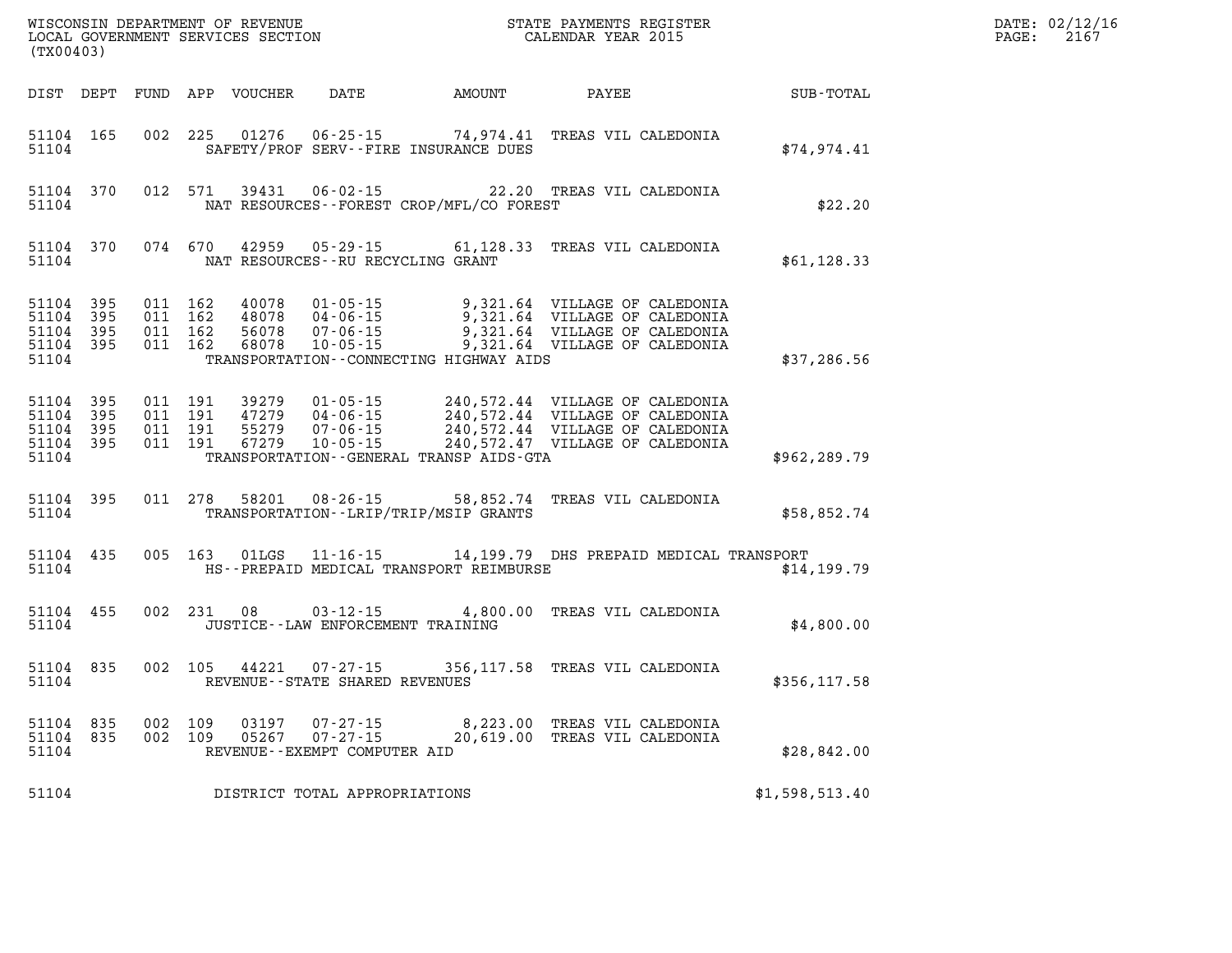|                         | WISCONSIN DEPARTMENT OF REVENUE<br>STATE PAYMENTS REGISTER<br>CALENDAR YEAR 2015<br>LOCAL GOVERNMENT SERVICES SECTION<br>(TX00403) |                   |                   |                         |                                     |                                                                      |                                                                                                          |             |
|-------------------------|------------------------------------------------------------------------------------------------------------------------------------|-------------------|-------------------|-------------------------|-------------------------------------|----------------------------------------------------------------------|----------------------------------------------------------------------------------------------------------|-------------|
| DIST                    | DEPT                                                                                                                               | FUND              | APP               | VOUCHER                 | DATE                                | AMOUNT                                                               | PAYEE                                                                                                    | SUB-TOTAL   |
| 51121<br>51121          | 165                                                                                                                                | 002               | 225               |                         |                                     | $01277$ $06-25-15$ 1,450.98<br>SAFETY/PROF SERV--FIRE INSURANCE DUES | TREAS VIL ELMWOOD PARK                                                                                   | \$1,450.98  |
| 51121<br>51121          | 370                                                                                                                                | 074               | 670               |                         | NAT RESOURCES -- RU RECYCLING GRANT |                                                                      | 42960  05-29-15  2,781.46  TREAS VIL ELMWOOD PARK                                                        | \$2,781.46  |
| 51121<br>51121<br>51121 | 395<br>395<br>395                                                                                                                  | 011<br>011<br>011 | 191<br>191<br>191 | 39280<br>47280<br>55280 | 01-05-15<br>04-06-15<br>07-06-15    |                                                                      | 2,030.51 VILLAGE OF ELMWOOD PARK<br>2,030.51 VILLAGE OF ELMWOOD PARK<br>2,030.51 VILLAGE OF ELMWOOD PARK |             |
| 51121<br>51121          | 395                                                                                                                                | 011               | 191               | 67280                   | $10 - 05 - 15$                      | TRANSPORTATION - - GENERAL TRANSP AIDS - GTA                         | 2,030.54 VILLAGE OF ELMWOOD PARK                                                                         | \$8,122.07  |
| 51121<br>51121          | 835                                                                                                                                | 002               | 105               | 44222                   | REVENUE--STATE SHARED REVENUES      | $07 - 27 - 15$ 3,082.89                                              | TREAS VIL ELMWOOD PARK                                                                                   | \$3,082.89  |
| 51121<br>51121          | 835                                                                                                                                | 002               | 109               | 03198                   | REVENUE - - EXEMPT COMPUTER AID     | $07 - 27 - 15$ 23.00                                                 | TREAS VIL ELMWOOD PARK                                                                                   | \$23.00     |
| 51121                   |                                                                                                                                    |                   |                   |                         | DISTRICT TOTAL APPROPRIATIONS       |                                                                      |                                                                                                          | \$15,460.40 |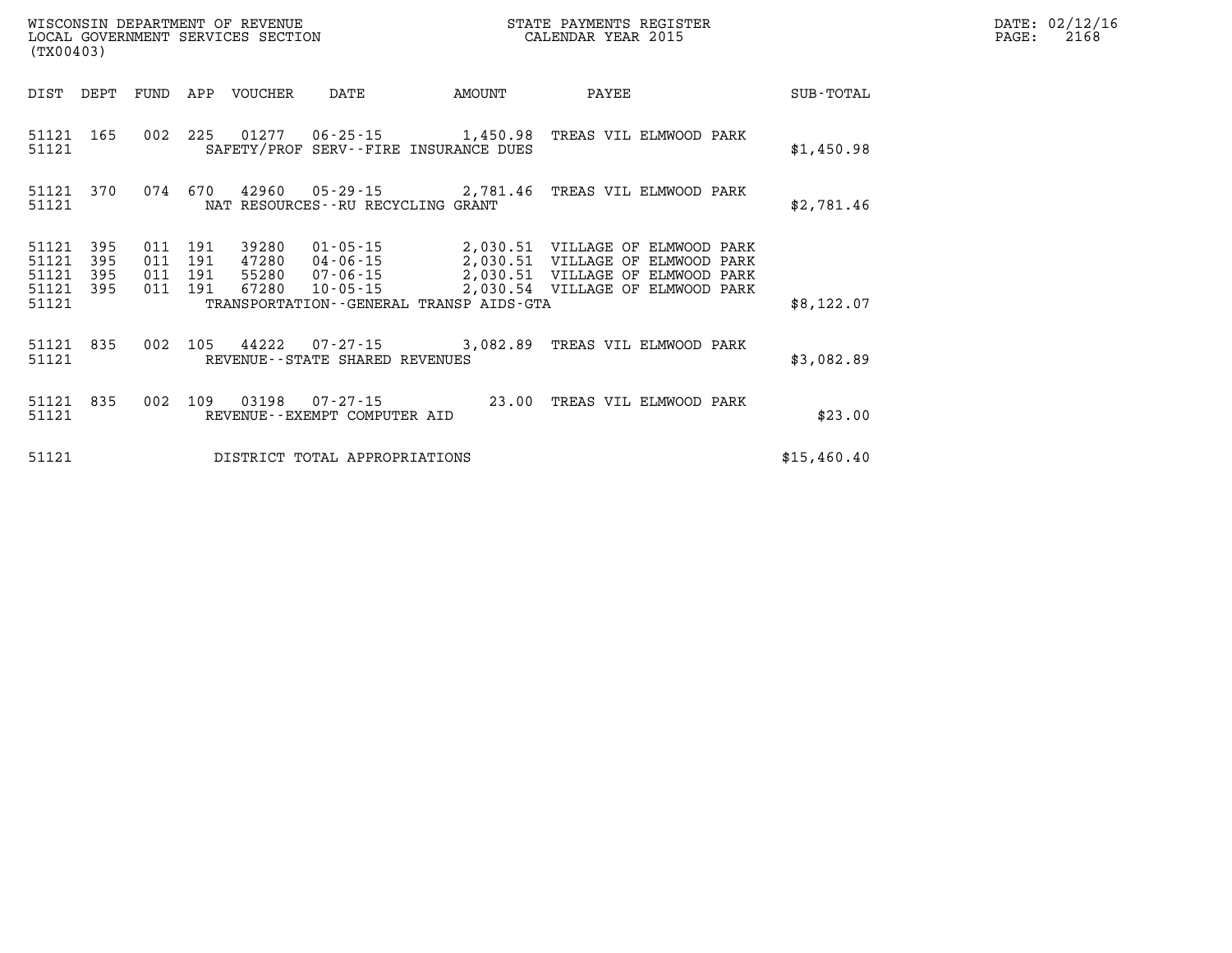| (TX00403)                                                                                                                                                                                                                                                                              |                                                                                                                                                                                                                                                                          |                                                                                                                                                                                                                                                                                            |                                                                                                                                                                                                                                                                            |                                                                                                                                                                                                                                                                                                                                                                                                                                                                                 |                                                                                                                                  |                                                                                                                                                                                                                                                                                                                                                                                                                                                                                                                                                                                                                                                                                                                                                                            |             | DATE: 02/12/16<br>2169<br>PAGE: |
|----------------------------------------------------------------------------------------------------------------------------------------------------------------------------------------------------------------------------------------------------------------------------------------|--------------------------------------------------------------------------------------------------------------------------------------------------------------------------------------------------------------------------------------------------------------------------|--------------------------------------------------------------------------------------------------------------------------------------------------------------------------------------------------------------------------------------------------------------------------------------------|----------------------------------------------------------------------------------------------------------------------------------------------------------------------------------------------------------------------------------------------------------------------------|---------------------------------------------------------------------------------------------------------------------------------------------------------------------------------------------------------------------------------------------------------------------------------------------------------------------------------------------------------------------------------------------------------------------------------------------------------------------------------|----------------------------------------------------------------------------------------------------------------------------------|----------------------------------------------------------------------------------------------------------------------------------------------------------------------------------------------------------------------------------------------------------------------------------------------------------------------------------------------------------------------------------------------------------------------------------------------------------------------------------------------------------------------------------------------------------------------------------------------------------------------------------------------------------------------------------------------------------------------------------------------------------------------------|-------------|---------------------------------|
| DIST DEPT                                                                                                                                                                                                                                                                              |                                                                                                                                                                                                                                                                          |                                                                                                                                                                                                                                                                                            | FUND APP VOUCHER                                                                                                                                                                                                                                                           | DATE AMOUNT                                                                                                                                                                                                                                                                                                                                                                                                                                                                     |                                                                                                                                  | PAYEE                                                                                                                                                                                                                                                                                                                                                                                                                                                                                                                                                                                                                                                                                                                                                                      | SUB-TOTAL   |                                 |
| 51151 165<br>51151                                                                                                                                                                                                                                                                     |                                                                                                                                                                                                                                                                          | 002 225                                                                                                                                                                                                                                                                                    |                                                                                                                                                                                                                                                                            | 01278  06-25-15  91,547.40<br>SAFETY/PROF SERV--FIRE INSURANCE DUES                                                                                                                                                                                                                                                                                                                                                                                                             |                                                                                                                                  | TREAS VIL MT PLEASANT                                                                                                                                                                                                                                                                                                                                                                                                                                                                                                                                                                                                                                                                                                                                                      | \$91,547.40 |                                 |
| 51151 370<br>51151                                                                                                                                                                                                                                                                     |                                                                                                                                                                                                                                                                          | 074 658                                                                                                                                                                                                                                                                                    | 01454                                                                                                                                                                                                                                                                      | NAT RESOURCES - - URBAN NON-POINT GRANTS                                                                                                                                                                                                                                                                                                                                                                                                                                        | $01 - 07 - 15$ 40,050.00                                                                                                         | TREAS VIL MT PLEASANT                                                                                                                                                                                                                                                                                                                                                                                                                                                                                                                                                                                                                                                                                                                                                      | \$40,050.00 |                                 |
| 51151 370<br>51151                                                                                                                                                                                                                                                                     |                                                                                                                                                                                                                                                                          | 074 670                                                                                                                                                                                                                                                                                    |                                                                                                                                                                                                                                                                            | NAT RESOURCES - - RU RECYCLING GRANT                                                                                                                                                                                                                                                                                                                                                                                                                                            |                                                                                                                                  | 42961  05-29-15  24,720.83  TREAS VIL MT PLEASANT                                                                                                                                                                                                                                                                                                                                                                                                                                                                                                                                                                                                                                                                                                                          | \$24,720.83 |                                 |
| 51151 370<br>51151                                                                                                                                                                                                                                                                     |                                                                                                                                                                                                                                                                          | 074 673                                                                                                                                                                                                                                                                                    | 42961                                                                                                                                                                                                                                                                      | NAT RESOURCES--RU CONSOLIDATED GRANT                                                                                                                                                                                                                                                                                                                                                                                                                                            |                                                                                                                                  | 05-29-15 6,883.80 TREAS VIL MT PLEASANT                                                                                                                                                                                                                                                                                                                                                                                                                                                                                                                                                                                                                                                                                                                                    | \$6,883.80  |                                 |
| 51151 395<br>51151<br>51151 395<br>51151 395<br>51151                                                                                                                                                                                                                                  | 395                                                                                                                                                                                                                                                                      | 011 162<br>011 162<br>011 162<br>011 162                                                                                                                                                                                                                                                   | 40079<br>48079<br>56079<br>68079                                                                                                                                                                                                                                           | TRANSPORTATION - - CONNECTING HIGHWAY AIDS                                                                                                                                                                                                                                                                                                                                                                                                                                      |                                                                                                                                  |                                                                                                                                                                                                                                                                                                                                                                                                                                                                                                                                                                                                                                                                                                                                                                            | \$9,839.51  |                                 |
| 51151 395<br>51151 395<br>51151<br>51151<br>51151<br>51151<br>51151<br>51151<br>51151<br>51151<br>51151<br>51151<br>51151<br>51151<br>51151<br>51151<br>51151<br>51151 395<br>51151<br>51151<br>51151<br>51151<br>51151<br>51151<br>51151<br>51151<br>51151<br>51151<br>51151<br>51151 | 395<br>395<br>395<br>395<br>395<br>395<br>395<br>395<br>395<br>395<br>395<br>395<br>395<br>395<br>395<br>- 395<br>395<br>011<br>395<br>011<br>395<br>011<br>395<br>011<br>395<br>011<br>395<br>011<br>395<br>011<br>395<br>011<br>395<br>011<br>395<br>011<br>395<br>011 | 011 185<br>011 185<br>011 185<br>011 185<br>011 185<br>011 185<br>011 185<br>011 185<br>011 185<br>011 185<br>011 185<br>011 185<br>011 185<br>011 185<br>011 185<br>011 185<br>011 185<br>011 185<br>011 185<br>185<br>185<br>185<br>185<br>185<br>185<br>185<br>185<br>185<br>185<br>185 | 44179<br>44179<br>44179<br>44179<br>44179<br>44179<br>44179<br>47747<br>52415<br>53160<br>53160<br>56711<br>56711<br>56711<br>58567<br>58567<br>58567<br>58567<br>61507<br>61507<br>61660<br>63398<br>63398<br>63398<br>63398<br>63398<br>63398<br>65964<br>65964<br>65964 | $\begin{array}{cccc} 04-06-15 & 1,032.68 \\ 04-06-15 & 2,040.82 \\ 04-06-15 & 1,647.50 \\ 04-06-15 & 1,051.73 \\ 04-06-15 & 2,178.56 \\ 04-06-15 & 2,178.56 \\ 04-06-15 & 2,253.63 \\ 05-15-15 & 2,126.96 \\ 07-03-15 & 3,558.92 \\ 07-10-15 & 3,558.92 \\ 08-13-15 & 3,$<br>$10 - 01 - 15$<br>$10 - 02 - 15$<br>$10 - 20 - 15$<br>$10 - 20 - 15$<br>$10 - 20 - 15$<br>$10 - 20 - 15$<br>$10 - 20 - 15$<br>$10 - 20 - 15$<br>$11 - 13 - 15$<br>$11 - 13 - 15$<br>$11 - 13 - 15$ | 3,668.76<br>6,122.52<br>4,131.10<br>2,084.79<br>5,788.67<br>2,084.79<br>7,237.97<br>4,267.67<br>7,200.21<br>1,000.46<br>5,657.90 | TREAS VIL MT PLEASANT<br>TREAS VIL MT PLEASANT<br>TREAS VIL MT PLEASANT<br>TREAS VIL MT PLEASANT<br>TREAS VIL MT PLEASANT<br>TREAS VIL MT PLEASANT<br>TREAS VIL MT PLEASANT<br>TREAS VIL MT PLEASANT<br>TREAS VIL MT PLEASANT<br>TREAS VIL MT PLEASANT<br>TREAS VIL MT PLEASANT<br>TREAS VIL MT PLEASANT<br>TREAS VIL MT PLEASANT<br>TREAS VIL MT PLEASANT<br>TREAS VIL MT PLEASANT<br>TREAS VIL MT PLEASANT<br>TREAS VIL MT PLEASANT<br>TREAS VIL MT PLEASANT<br>TREAS VIL MT PLEASANT<br>TREAS VIL MT PLEASANT<br>TREAS VIL MT PLEASANT<br>TREAS VIL MT PLEASANT<br>TREAS VIL MT PLEASANT<br>TREAS VIL MT PLEASANT<br>TREAS VIL MT PLEASANT<br>TREAS VIL MT PLEASANT<br>TREAS VIL MT PLEASANT<br>TREAS VIL MT PLEASANT<br>TREAS VIL MT PLEASANT<br>TREAS VIL MT PLEASANT |             |                                 |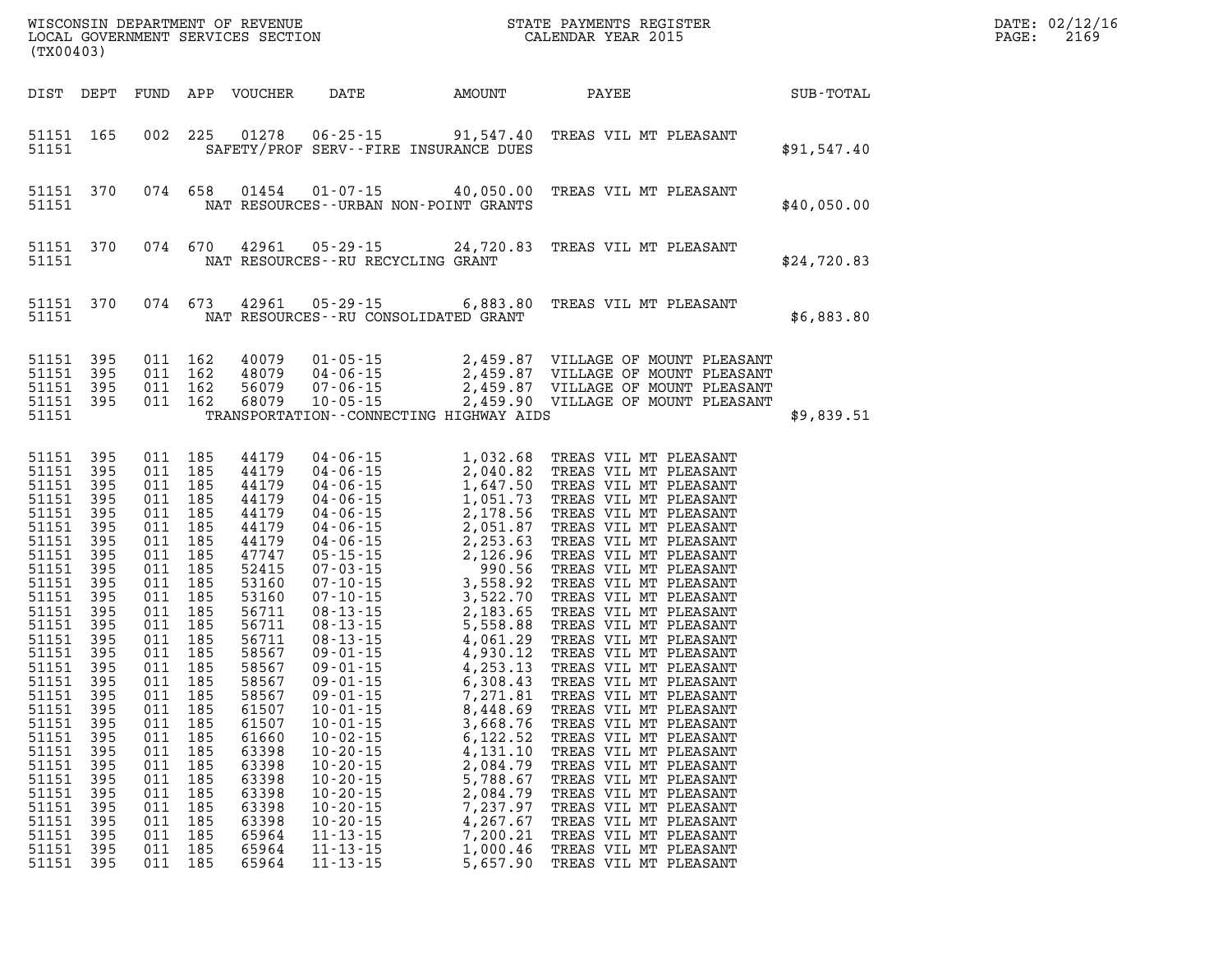| DATE: | 02/12/16 |
|-------|----------|
| PAGE: | 2170     |

| DIST DEPT                                                                                         | DATE AMOUNT<br>FUND APP VOUCHER                                                                                                   |       | PAYEE                                                                                                                                                                                | <b>SUB-TOTAL</b> |
|---------------------------------------------------------------------------------------------------|-----------------------------------------------------------------------------------------------------------------------------------|-------|--------------------------------------------------------------------------------------------------------------------------------------------------------------------------------------|------------------|
| 395<br>51151<br>011<br>51151<br>395<br>011<br>51151<br>395<br>011<br>51151<br>395<br>51151        | 185<br>66637<br>185<br>66637<br>$11 - 20 - 15$<br>185<br>66637<br>011 185<br>67298<br>TRANSPORTATION - - HIGHWAY SAFETY - FEDERAL |       | 11-20-15 777.74 TREAS VIL MT PLEASANT<br>11-20-15 2,963.72 TREAS VIL MT PLEASANT<br>1,198.54 TREAS VIL MT PLEASANT<br>11-30-15 9,904.35 TREAS VIL MT PLEASANT                        | \$129,561.12     |
| 011<br>51151<br>395<br>395<br>011<br>51151<br>395<br>011<br>51151<br>395<br>011<br>51151<br>51151 | 191<br>39281<br>191<br>47281<br>191<br>55281<br>191<br>67281<br>$10 - 05 - 15$<br>TRANSPORTATION - - GENERAL TRANSP AIDS - GTA    |       | 01-05-15 271,053.88 VILLAGE OF MOUNT PLEASANT 04-06-15 271,053.88 VILLAGE OF MOUNT PLEASANT<br>07-06-15 271,053.88 VILLAGE OF MOUNT PLEASANT<br>271,053.91 VILLAGE OF MOUNT PLEASANT | \$1,084,215.55   |
| 435<br>005<br>51151<br>51151                                                                      | 162<br>01DHS<br>HS--AMBULANCE FUNDING ASSISTANCE GRANTS                                                                           |       | 09-11-15 7,256.89 SOUTH SHORE CONS FIRE DEPT                                                                                                                                         | \$7,256.89       |
| 435<br>005<br>51151<br>51151                                                                      | 163<br>01LGS<br>HS--PREPAID MEDICAL TRANSPORT REIMBURSE                                                                           |       | 11-16-15 33,036.26 DHS PREPAID MEDICAL TRANSPORT                                                                                                                                     | \$33,036.26      |
| 002<br>455<br>51151<br>51151                                                                      | 15<br>221<br>$07 - 21 - 15$<br>JUSTICE -- LAW ENFORCEMENT SERVICES AID                                                            | 30.00 | TREAS VIL MT PLEASANT                                                                                                                                                                | \$30.00          |
| 455<br>51151<br>455<br>002<br>51151<br>51151                                                      | 002 231<br>05898<br>231<br>16<br>JUSTICE - - LAW ENFORCEMENT TRAINING                                                             |       | 05-01-15 1,500.00 TREAS VIL MT PLEASANT<br>04-20-15 6,560.00 TREAS VIL MT PLEASANT                                                                                                   | \$8,060.00       |
| 002<br>835<br>51151<br>51151                                                                      | 105<br>44223<br>REVENUE - - STATE SHARED REVENUES                                                                                 |       | 07-27-15 41,617.99 TREAS VIL MT PLEASANT                                                                                                                                             | \$41,617.99      |
| 002<br>835<br>51151<br>835<br>002<br>51151<br>51151                                               | 109<br>03199<br>109<br>05268<br>REVENUE--EXEMPT COMPUTER AID                                                                      |       | 07-27-15 59,813.00 TREAS VIL MT PLEASANT<br>07-27-15 209,940.00 TREAS VIL MT PLEASANT                                                                                                | \$269,753.00     |
| 835<br>51151<br>51151                                                                             | 021 363<br>35828<br>$03 - 23 - 15$<br>REVENUE--LOTTERY CREDIT -                                                                   |       | 211.00 TREAS VIL MT PLEASANT                                                                                                                                                         | \$211.00         |
| 51151                                                                                             | DISTRICT TOTAL APPROPRIATIONS                                                                                                     |       |                                                                                                                                                                                      | \$1,746,783.35   |

**WISCONSIN DEPARTMENT OF REVENUE STATE STATE PAYMENTS REGISTER**<br>LOCAL GOVERNMENT SERVICES SECTION STATE: OF BALENDAR YEAR 2015

LOCAL GOVERNMENT SERVICES SECTION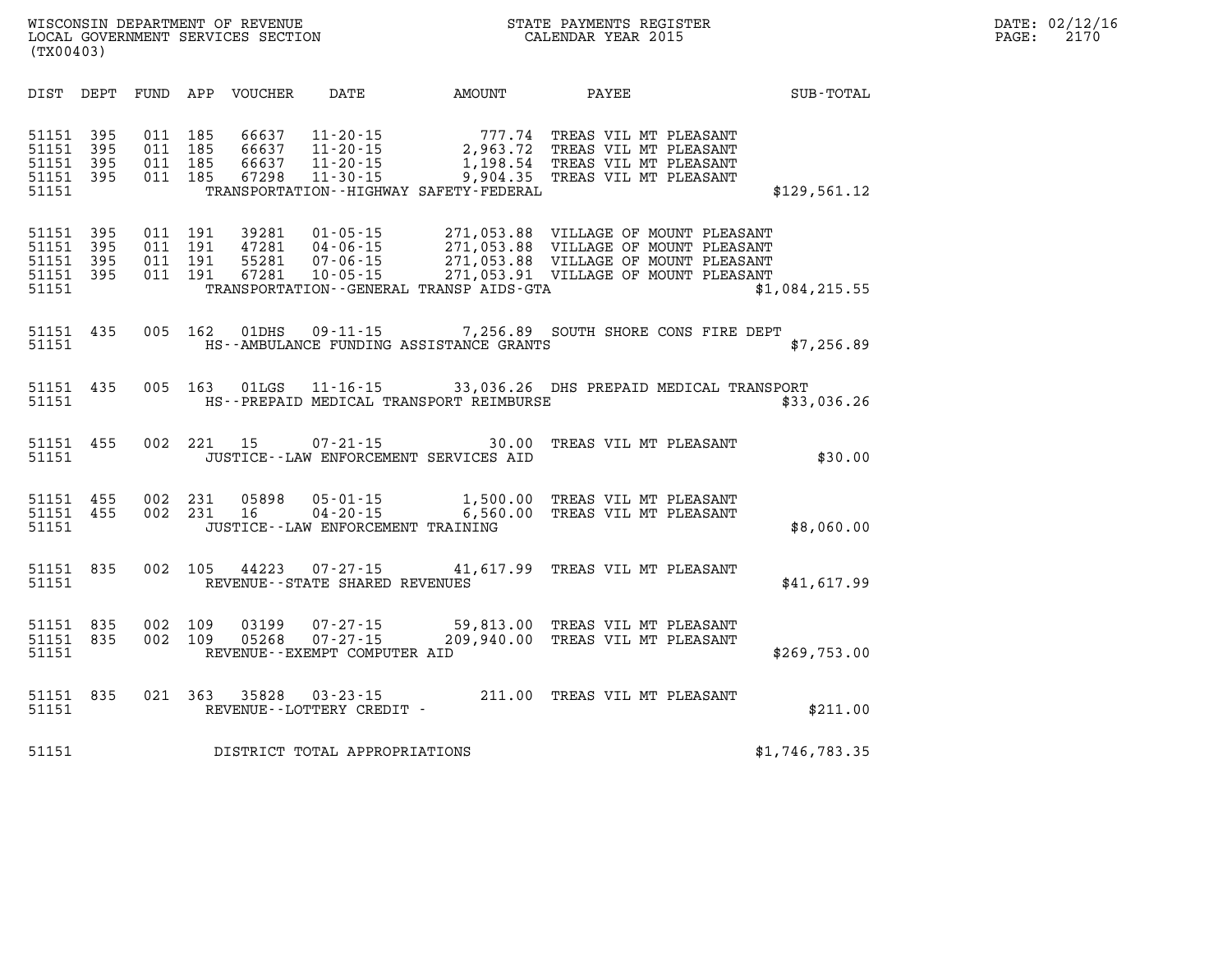| WISCONSIN DEPARTMENT OF REVENUE<br>LOCAL GOVERNMENT SERVICES SECTION<br>(TX00403) |                          |                                  |            |                                  |                                          |                                                            | STATE PAYMENTS REGISTER<br>CALENDAR YEAR 2015                                                                                                                 |             | DATE: 02/12/16<br>2171<br>$\mathtt{PAGE}$ : |
|-----------------------------------------------------------------------------------|--------------------------|----------------------------------|------------|----------------------------------|------------------------------------------|------------------------------------------------------------|---------------------------------------------------------------------------------------------------------------------------------------------------------------|-------------|---------------------------------------------|
| DIST                                                                              | DEPT                     | FUND                             | APP        | VOUCHER                          | DATE                                     | AMOUNT                                                     | PAYEE                                                                                                                                                         | SUB-TOTAL   |                                             |
| 51161                                                                             | 51161 165                | 002                              | 225        | 01279                            |                                          | 06-25-15 1,263.28<br>SAFETY/PROF SERV--FIRE INSURANCE DUES | TREAS VIL NORTH BAY                                                                                                                                           | \$1,263.28  |                                             |
| 51161 370<br>51161                                                                |                          | 074                              | 670        | 42962                            | NAT RESOURCES - - RU RECYCLING GRANT     |                                                            |                                                                                                                                                               | \$1,665.33  |                                             |
| 51161<br>51161<br>51161<br>51161<br>51161                                         | 395<br>395<br>395<br>395 | 011<br>011 191<br>011 191<br>011 | 191<br>191 | 39282<br>47282<br>55282<br>67282 | 01-05-15                                 | TRANSPORTATION - - GENERAL TRANSP AIDS - GTA               | 4,902.69 VILLAGE OF NORTH BAY<br>04-06-15 4,902.69 VILLAGE OF NORTH BAY<br>07-06-15  4,902.69  VILLAGE OF NORTH BAY<br>10-05-15 4,902.70 VILLAGE OF NORTH BAY | \$19,610.77 |                                             |
| 51161 835<br>51161                                                                |                          |                                  | 002 109    | 03200                            | 07-27-15<br>REVENUE--EXEMPT COMPUTER AID |                                                            | 7.00 TREAS VIL NORTH BAY                                                                                                                                      | \$7.00      |                                             |
| 51161                                                                             |                          |                                  |            |                                  | DISTRICT TOTAL APPROPRIATIONS            |                                                            |                                                                                                                                                               | \$22,546.38 |                                             |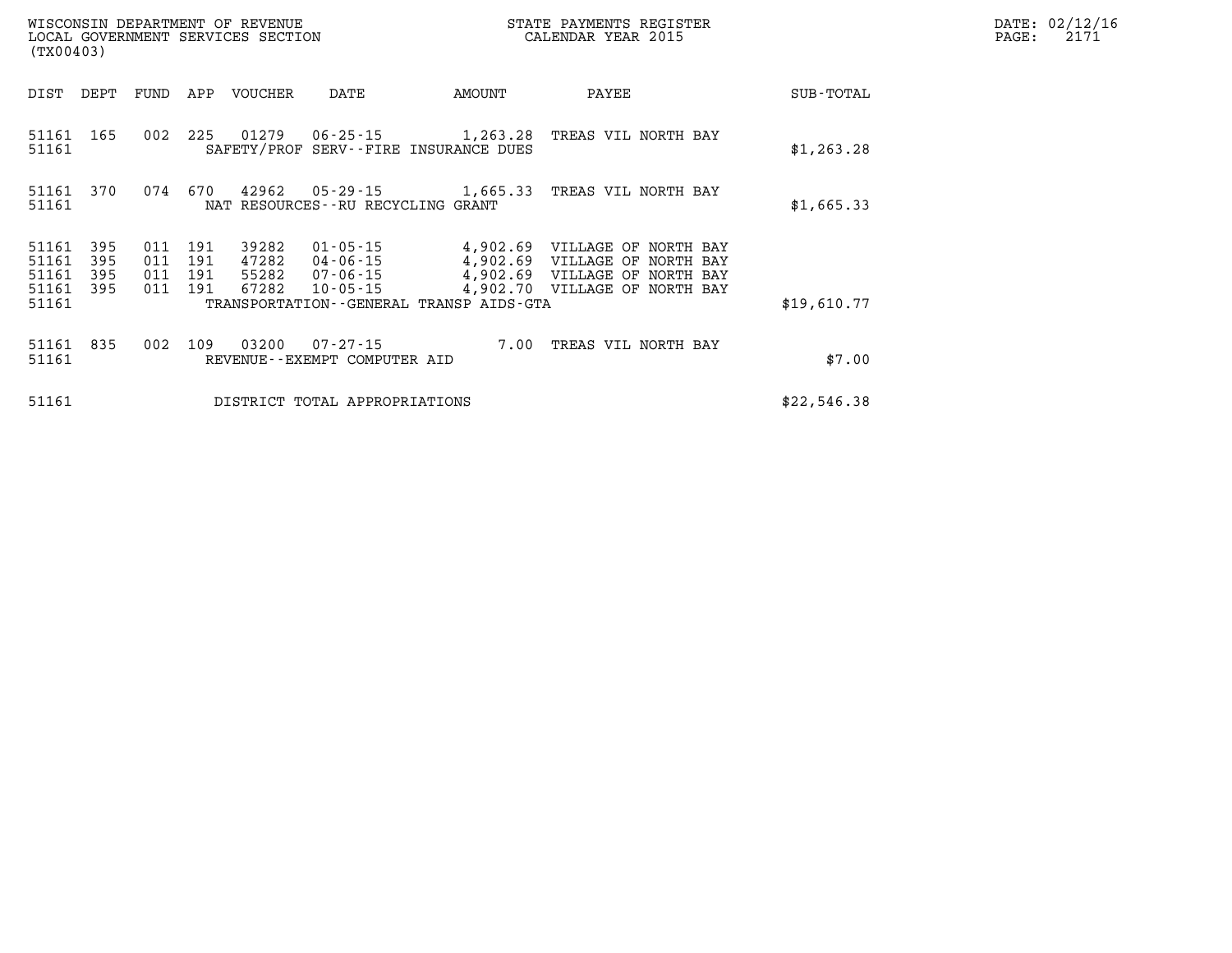| DATE:             | 02/12/16 |
|-------------------|----------|
| $\mathtt{PAGE}$ : | 2172     |

|                         | WISCONSIN DEPARTMENT OF REVENUE<br>STATE PAYMENTS REGISTER<br>LOCAL GOVERNMENT SERVICES SECTION<br>CALENDAR YEAR 2015<br>(TX00403) |                   |                                              |                                                     |                                                            |                                                                                          |                  |
|-------------------------|------------------------------------------------------------------------------------------------------------------------------------|-------------------|----------------------------------------------|-----------------------------------------------------|------------------------------------------------------------|------------------------------------------------------------------------------------------|------------------|
| DIST                    | DEPT                                                                                                                               | <b>FUND</b>       | APP<br>VOUCHER                               | DATE                                                | AMOUNT                                                     | PAYEE                                                                                    | <b>SUB-TOTAL</b> |
| 51176<br>51176          | 165                                                                                                                                | 002               | 225<br>01280                                 | $06 - 25 - 15$                                      | 11,855.41<br>SAFETY/PROF SERV--FIRE INSURANCE DUES         | TREAS VIL ROCHESTER                                                                      | \$11,855.41      |
| 51176<br>51176          | 370<br>370                                                                                                                         | 002<br>002        | 503<br>17738<br>503<br>17738                 | $01 - 12 - 15$<br>$01 - 12 - 15$                    | 162.86<br>21,880.11                                        | TREAS VIL ROCHESTER<br>TREAS VIL ROCHESTER<br>2771.08 VILL SHARE                         |                  |
| 51176                   |                                                                                                                                    |                   |                                              |                                                     | NAT RESOURCES--AIDS IN LIEU OF TAXES                       |                                                                                          | \$22,042.97      |
| 51176<br>51176          | 370                                                                                                                                | 012               | 571<br>39432                                 | 06-02-15                                            | NAT RESOURCES--FOREST CROP/MFL/CO FOREST                   | 81.80 TREAS VIL ROCHESTER                                                                | \$81.80          |
| 51176<br>51176<br>51176 | 370<br>370                                                                                                                         | 012<br>012        | 579<br>20587<br>579<br>20587                 | $04 - 03 - 15$<br>$04 - 03 - 15$                    | 289.04<br>500.95<br>NAT RESOURCES -- AIDS IN LIEU OF TAXES | TREAS VIL ROCHESTER<br>TREAS VIL ROCHESTER                                               | \$789.99         |
| 51176<br>51176          | 370                                                                                                                                |                   | 074 670<br>42963                             | NAT RESOURCES -- RU RECYCLING GRANT                 | $05 - 29 - 15$ 6, 154.84                                   | TREAS VIL ROCHESTER                                                                      | \$6,154.84       |
| 51176<br>51176<br>51176 | 395<br>395<br>395                                                                                                                  | 011<br>011<br>011 | 191<br>39283<br>191<br>47283<br>191<br>55283 | 01-05-15<br>$04 - 06 - 15$<br>07-06-15              | 19,912.00                                                  | 19,912.00 VILLAGE OF ROCHESTER<br>19,912.00 VILLAGE OF ROCHESTER<br>VILLAGE OF ROCHESTER |                  |
| 51176<br>51176          | 395                                                                                                                                | 011               | 67283<br>191                                 | $10 - 05 - 15$                                      | 19,912.03<br>TRANSPORTATION--GENERAL TRANSP AIDS-GTA       | VILLAGE OF ROCHESTER                                                                     | \$79,648.03      |
| 51176<br>51176          | 835                                                                                                                                | 002               | 105<br>44224                                 | $07 - 27 - 15$<br>REVENUE - - STATE SHARED REVENUES | 9,999.62                                                   | TREAS VIL ROCHESTER                                                                      | \$9,999.62       |
| 51176<br>51176          | 835                                                                                                                                | 002               | 109<br>03201                                 | $07 - 27 - 15$<br>REVENUE - - EXEMPT COMPUTER AID   |                                                            | 311.00 TREAS VIL ROCHESTER                                                               | \$311.00         |
| 51176                   |                                                                                                                                    |                   | DISTRICT TOTAL APPROPRIATIONS                |                                                     |                                                            |                                                                                          | \$130,883.66     |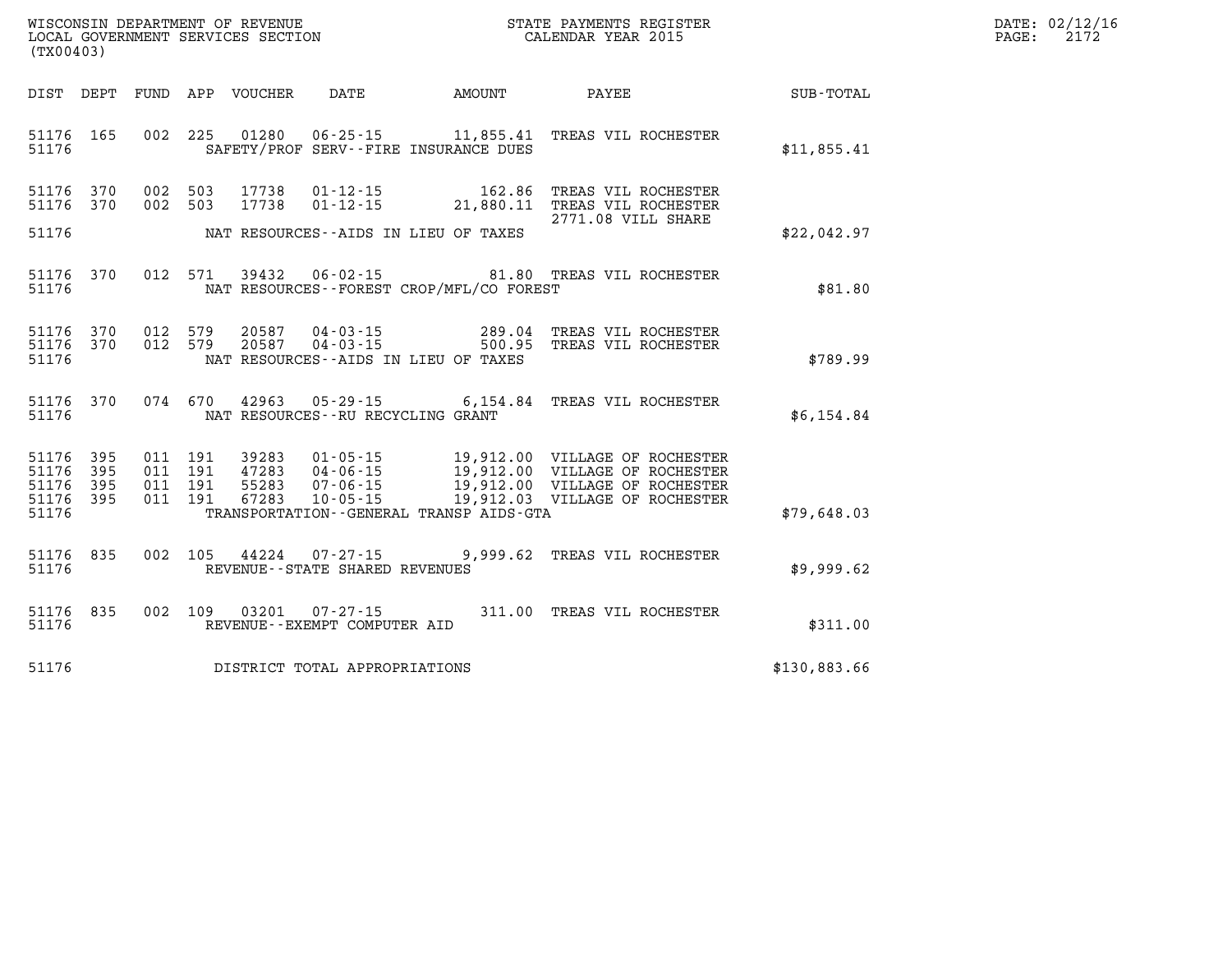| WISCONSIN DEPARTMENT OF REVENUE<br>LOCAL GOVERNMENT SERVICES SECTION<br>LOCAL GOVERNMENT SERVICES SECTION<br>CALENDAR YEAR 2015<br>(TX00403) |       |  |                                        |                                   |                                              |                                                                                                                                    |               | DATE: 02/12/16<br>$\mathtt{PAGE:}$<br>2173 |
|----------------------------------------------------------------------------------------------------------------------------------------------|-------|--|----------------------------------------|-----------------------------------|----------------------------------------------|------------------------------------------------------------------------------------------------------------------------------------|---------------|--------------------------------------------|
|                                                                                                                                              |       |  | DIST DEPT FUND APP VOUCHER DATE AMOUNT |                                   |                                              | PAYEE SUB-TOTAL                                                                                                                    |               |                                            |
| 51181                                                                                                                                        |       |  |                                        |                                   | SAFETY/PROF SERV--FIRE INSURANCE DUES        | 51181 165 002 225 01281 06-25-15 18,864.68 TREAS VIL STURTEVANT                                                                    | \$18,864.68   |                                            |
| 51181                                                                                                                                        |       |  |                                        | NAT RESOURCES--RU RECYCLING GRANT |                                              | 51181 370 074 670 42964 05-29-15 18,708.66 TREAS VIL STURTEVANT                                                                    | \$18,708.66   |                                            |
| 51181                                                                                                                                        |       |  |                                        |                                   | TRANSPORTATION - - GENERAL TRANSP AIDS - GTA |                                                                                                                                    | \$362,872.95  |                                            |
| 51181                                                                                                                                        |       |  |                                        |                                   | TRANSPORTATION--LRIP/TRIP/MSIP GRANTS        | 51181 395 011 278 40009 02-17-15 18,439.47 TREAS VIL STURTEVANT                                                                    | \$18,439.47   |                                            |
| 51181                                                                                                                                        |       |  | JUSTICE--LAW ENFORCEMENT TRAINING      |                                   |                                              | 51181 455 002 231 10 03-19-15 1,280.00 TREAS VIL STURTEVANT                                                                        | \$1,280.00    |                                            |
|                                                                                                                                              | 51181 |  | REVENUE--STATE SHARED REVENUES         |                                   |                                              | 51181 835 002 105 44225 07-27-15 259,803.66 TREAS VIL STURTEVANT                                                                   | \$259,803.66  |                                            |
| 51181                                                                                                                                        |       |  | REVENUE--EXEMPT COMPUTER AID           |                                   |                                              | 51181 835 002 109 03202 07-27-15 10,843.00 TREAS VIL STURTEVANT<br>51181 835 002 109 05269 07-27-15 88,921.00 TREAS VIL STURTEVANT | \$99,764.00   |                                            |
| 51181                                                                                                                                        |       |  |                                        |                                   | DOA-PAYMENT FOR MUNICIPAL SERVICES AID       | 51181 835 002 501 00003 02-02-15 113,197.28 TREAS VIL STURTEVANT                                                                   | \$113, 197.28 |                                            |
| 51181                                                                                                                                        |       |  | DISTRICT TOTAL APPROPRIATIONS          |                                   |                                              |                                                                                                                                    | \$892,930.70  |                                            |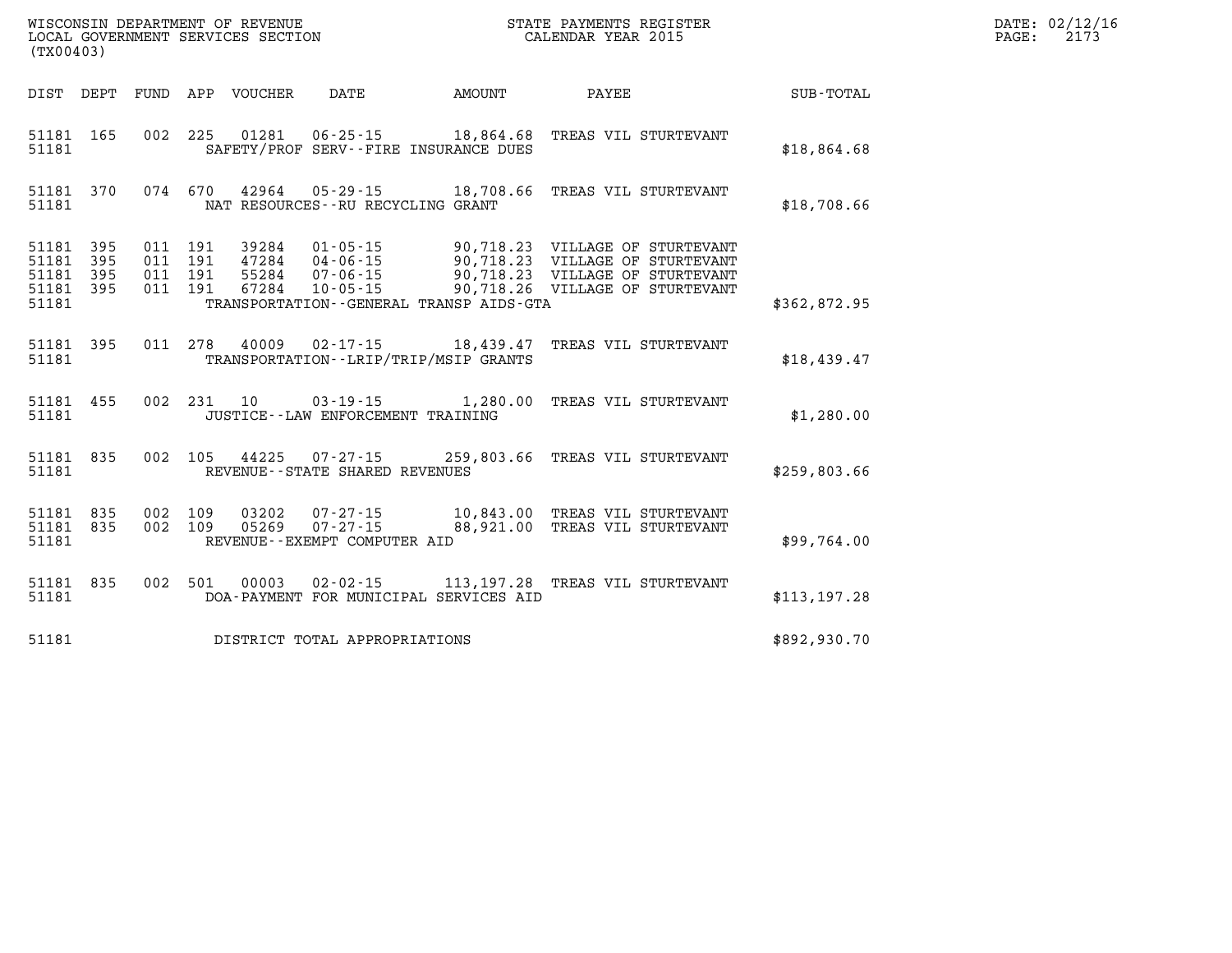| WISCONSIN DEPARTMENT OF REVENUE   | STATE PAYMENTS REGISTER |      | DATE: 02/12/16 |
|-----------------------------------|-------------------------|------|----------------|
| LOCAL GOVERNMENT SERVICES SECTION | CALENDAR YEAR 2015      | PAGE |                |

| (TX00403)                                 |                          |                          |                          |                                  |                                                                      |                                                    |                                                                                                                                              |               |
|-------------------------------------------|--------------------------|--------------------------|--------------------------|----------------------------------|----------------------------------------------------------------------|----------------------------------------------------|----------------------------------------------------------------------------------------------------------------------------------------------|---------------|
| DIST                                      | DEPT                     | FUND                     | APP                      | VOUCHER                          | DATE                                                                 | AMOUNT                                             | PAYEE                                                                                                                                        | SUB-TOTAL     |
| 51186<br>51186                            | 165                      | 002                      | 225                      | 01282                            | $06 - 25 - 15$                                                       | 11,627.95<br>SAFETY/PROF SERV--FIRE INSURANCE DUES | TREAS VIL UNION GROVE                                                                                                                        | \$11,627.95   |
| 51186<br>51186                            | 370                      | 074                      | 670                      | 42965                            | $05 - 29 - 15$<br>NAT RESOURCES -- RU RECYCLING GRANT                | 12,667.96                                          | TREAS VIL UNION GROVE                                                                                                                        | \$12,667.96   |
| 51186<br>51186<br>51186<br>51186<br>51186 | 395<br>395<br>395<br>395 | 011<br>011<br>011<br>011 | 162<br>162<br>162<br>162 | 40080<br>48080<br>56080<br>68080 | $01 - 05 - 15$<br>$04 - 06 - 15$<br>$07 - 06 - 15$<br>$10 - 05 - 15$ | TRANSPORTATION--CONNECTING HIGHWAY AIDS            | 2,262.80 VILLAGE OF UNION GROVE<br>2,262.80 VILLAGE OF UNION GROVE<br>2,262.80 VILLAGE OF UNION GROVE<br>2,262.83 VILLAGE OF UNION GROVE     | \$9,051.23    |
| 51186<br>51186<br>51186<br>51186<br>51186 | 395<br>395<br>395<br>395 | 011<br>011<br>011<br>011 | 191<br>191<br>191<br>191 | 39285<br>47285<br>55285<br>67285 | $01 - 05 - 15$<br>$04 - 06 - 15$<br>$07 - 06 - 15$<br>$10 - 05 - 15$ | TRANSPORTATION--GENERAL TRANSP AIDS-GTA            | 70,588.89 VILLAGE OF UNION GROVE<br>70,588.89 VILLAGE OF UNION GROVE<br>70,588.89 VILLAGE OF UNION GROVE<br>70,588.89 VILLAGE OF UNION GROVE | \$282, 355.56 |
| 51186<br>51186                            | 435                      | 005                      | 162                      | 01DHS                            | $09 - 11 - 15$                                                       | HS--AMBULANCE FUNDING ASSISTANCE GRANTS            | 5,134.06 UNION GROVE - YORKVILLE FIRE                                                                                                        | \$5,134.06    |
| 51186<br>51186                            | 435                      | 005                      | 163                      | 01LGS                            | $11 - 16 - 15$                                                       | HS--PREPAID MEDICAL TRANSPORT REIMBURSE            | 5,969.71 DHS PREPAID MEDICAL TRANSPORT                                                                                                       | \$5,969.71    |
| 51186<br>51186                            | 835                      | 002                      | 105                      | 44226                            | $07 - 27 - 15$<br>REVENUE--STATE SHARED REVENUES                     | 93,251.31                                          | TREAS VIL UNION GROVE                                                                                                                        | \$93,251.31   |
| 51186<br>51186<br>51186                   | 835<br>835               | 002<br>002               | 109<br>109               | 03203<br>05270                   | $07 - 27 - 15$<br>$07 - 27 - 15$<br>REVENUE - - EXEMPT COMPUTER AID  | 5,927.00                                           | 1,374.00 TREAS VIL UNION GROVE<br>TREAS VIL UNION GROVE                                                                                      | \$7,301.00    |
| 51186<br>51186                            | 835                      | 021                      | 363                      | 35829                            | $03 - 23 - 15$<br>REVENUE--LOTTERY CREDIT -                          |                                                    | 4,814.04 TREAS VIL UNION GROVE                                                                                                               | \$4,814.04    |
| 51186                                     |                          |                          |                          |                                  | DISTRICT TOTAL APPROPRIATIONS                                        |                                                    |                                                                                                                                              | \$432,172.82  |

WISCONSIN DEPARTMENT OF REVENUE **STATE PAYMENTS REGISTER**<br>LOCAL GOVERNMENT SERVICES SECTION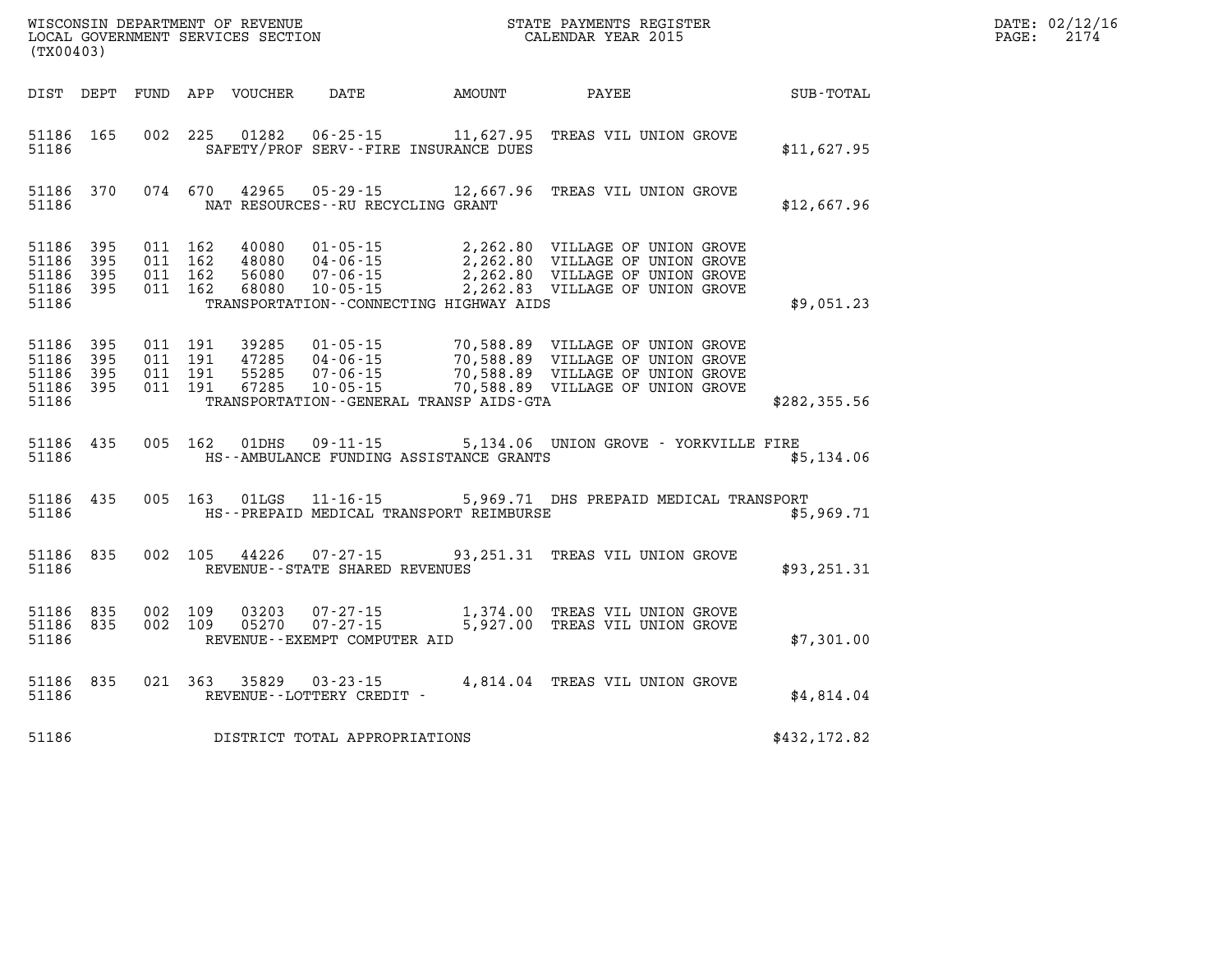| (TX00403)                       |                        |         |         |                |                                                |                                         | WISCONSIN DEPARTMENT OF REVENUE<br>LOCAL GOVERNMENT SERVICES SECTION<br>(TWO 1403)                                                                                                                                                                                                                                                                            |               | DATE: 02/12/16<br>$\mathtt{PAGE:}$<br>2175 |
|---------------------------------|------------------------|---------|---------|----------------|------------------------------------------------|-----------------------------------------|---------------------------------------------------------------------------------------------------------------------------------------------------------------------------------------------------------------------------------------------------------------------------------------------------------------------------------------------------------------|---------------|--------------------------------------------|
| DIST DEPT                       |                        |         |         |                |                                                |                                         | FUND APP VOUCHER DATE AMOUNT PAYEE                                                                                                                                                                                                                                                                                                                            | SUB-TOTAL     |                                            |
| 51191                           | 51191 165              |         |         |                |                                                | SAFETY/PROF SERV--FIRE INSURANCE DUES   | 002 225 01283 06-25-15 16,284.80 TREAS VIL WATERFORD                                                                                                                                                                                                                                                                                                          | \$16, 284.80  |                                            |
| 51191                           | 51191 370              |         |         |                | NAT RESOURCES - - RU RECYCLING GRANT           |                                         | 074 670 42966 05-29-15 12,306.52 TREAS VIL WATERFORD                                                                                                                                                                                                                                                                                                          | \$12,306.52   |                                            |
| 51191 395<br>51191 395<br>51191 | 51191 395<br>51191 395 |         |         |                |                                                | TRANSPORTATION--GENERAL TRANSP AIDS-GTA | $\begin{array}{cccc} 011 & 191 & 39286 & 01\cdot 05\cdot 15 & 37,366.15 & \text{VILLAGE OF WATERFORM} \\ 011 & 191 & 47286 & 04\cdot 06\cdot 15 & 37,366.15 & \text{VILLAGE OF WATERFORM} \\ 011 & 191 & 55286 & 07\cdot 06\cdot 15 & 37,366.15 & \text{VILLAGE OF WATERFORM} \\ 011 & 191 & 67286 & 10\cdot 05\cdot 15 & 37,366.18 & \text{VILLAGE OF WATER$ | \$149, 464.63 |                                            |
| 51191                           | 51191 395              |         |         | 011 278 46580  |                                                | TRANSPORTATION--LRIP/TRIP/MSIP GRANTS   | 04-29-15 18,439.49 TREAS VIL WATERFORD                                                                                                                                                                                                                                                                                                                        | \$18,439.49   |                                            |
| 51191                           | 51191 435              |         |         | 005 162 01DHS  | $09 - 11 - 15$                                 | HS--AMBULANCE FUNDING ASSISTANCE GRANTS | 5,247.04 VILL OF WATERFORD RESCUE                                                                                                                                                                                                                                                                                                                             | \$5,247.04    |                                            |
| 51191                           | 51191 455              |         |         | 002 231 11     | JUSTICE -- LAW ENFORCEMENT TRAINING            |                                         | 03-19-15 160.00 TREAS VIL WATERFORD                                                                                                                                                                                                                                                                                                                           | \$160.00      |                                            |
| 51191                           | 51191 835              |         |         | 002 105 44227  | REVENUE--STATE SHARED REVENUES                 |                                         | 07-27-15 18,976.73 TREAS VIL WATERFORD                                                                                                                                                                                                                                                                                                                        | \$18,976.73   |                                            |
| 51191 835<br>51191 835<br>51191 |                        | 002 109 | 002 109 | 03204<br>05271 | $07 - 27 - 15$<br>REVENUE--EXEMPT COMPUTER AID |                                         | 07-27-15 10,489.00 TREAS VIL WATERFORD<br>44,724.00 TREAS VIL WATERFORD                                                                                                                                                                                                                                                                                       | \$55,213.00   |                                            |
| 51191                           | 51191 835              |         |         |                |                                                |                                         |                                                                                                                                                                                                                                                                                                                                                               | \$17,150.44   |                                            |
| 51191                           |                        |         |         |                | DISTRICT TOTAL APPROPRIATIONS                  |                                         |                                                                                                                                                                                                                                                                                                                                                               | \$293, 242.65 |                                            |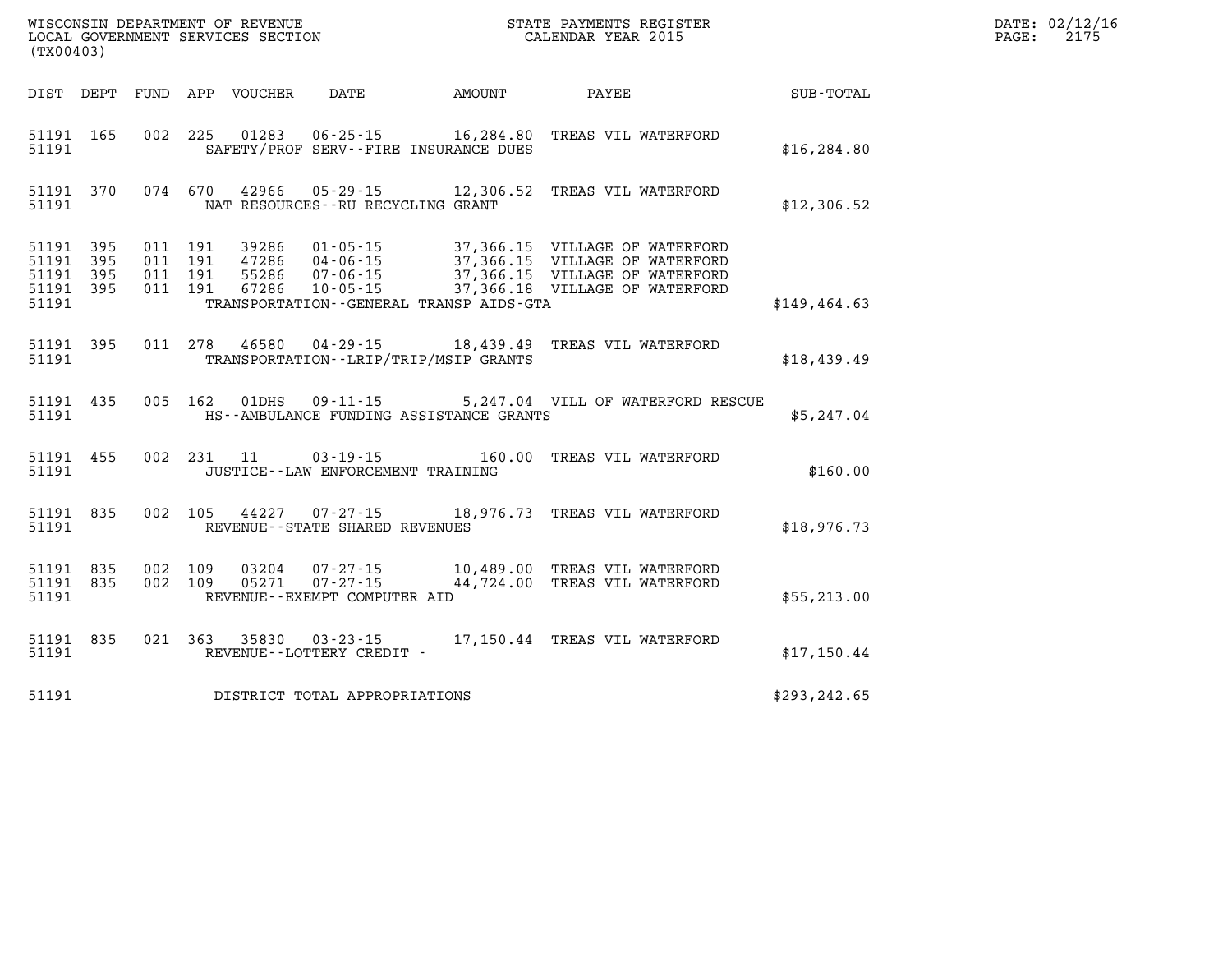|                                      | LOCAL GOVERNMENT SERVICES SECTION<br>(TX00403) |  |                                          |                            |                                                                          |        | CALENDAR YEAR 2015                                                                                                                                                                             |             |  |  |
|--------------------------------------|------------------------------------------------|--|------------------------------------------|----------------------------|--------------------------------------------------------------------------|--------|------------------------------------------------------------------------------------------------------------------------------------------------------------------------------------------------|-------------|--|--|
|                                      |                                                |  |                                          | DIST DEPT FUND APP VOUCHER | DATE                                                                     | AMOUNT | PAYEE                                                                                                                                                                                          | SUB-TOTAL   |  |  |
| 51192                                | 51192 165                                      |  |                                          |                            | 002 225 01284 06-25-15 9,295.13<br>SAFETY/PROF SERV--FIRE INSURANCE DUES |        | TREAS VIL WIND POINT                                                                                                                                                                           | \$9,295.13  |  |  |
| 51192                                |                                                |  |                                          |                            | NAT RESOURCES--RU RECYCLING GRANT                                        |        | 51192 370 074 670 42967 05-29-15 8,639.88 TREAS VIL WIND POINT                                                                                                                                 | \$8,639.88  |  |  |
| 51192<br>51192<br>51192<br>51192 395 | 395<br>395<br>395                              |  | 011 191<br>011 191<br>011 191<br>011 191 | 39287                      |                                                                          |        | 01-05-15 12,269.50 VILLAGE OF WIND POINT<br>97287 04-06-15 12,269.50 VILLAGE OF WIND POINT<br>55287 07-06-15 12,269.50 VILLAGE OF WIND POINT<br>67287 10-05-15 12,269.51 VILLAGE OF WIND POINT |             |  |  |
| 51192                                |                                                |  |                                          |                            | TRANSPORTATION--GENERAL TRANSP AIDS-GTA                                  |        |                                                                                                                                                                                                | \$49,078.01 |  |  |
| 51192                                | 51192 835                                      |  |                                          |                            | REVENUE--STATE SHARED REVENUES                                           |        | 002 105 44228 07-27-15 3,589.97 TREAS VIL WIND POINT                                                                                                                                           | \$3,589.97  |  |  |
| 51192 835<br>51192                   |                                                |  | 002 109                                  | 03205                      | REVENUE--EXEMPT COMPUTER AID                                             |        |                                                                                                                                                                                                | \$1,256.00  |  |  |
| 51192                                |                                                |  |                                          |                            | DISTRICT TOTAL APPROPRIATIONS                                            |        |                                                                                                                                                                                                | \$71,858.99 |  |  |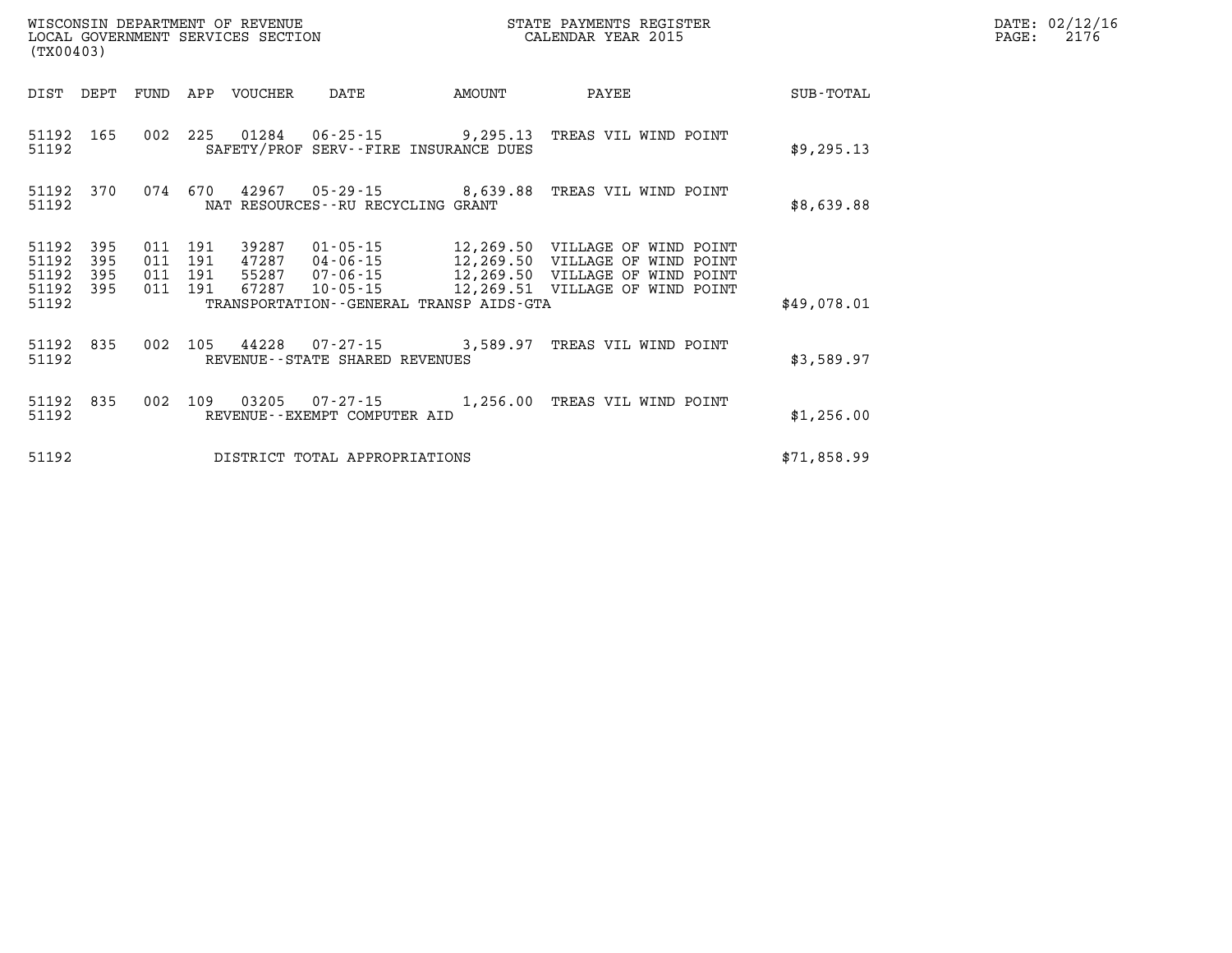| DATE: | 02/12/16 |
|-------|----------|
| PAGE: | 2177     |

| (TX00403)                                 |                          |                          |                          |                                  |                                                                      |                                                                                                 |                                                                                      |                |
|-------------------------------------------|--------------------------|--------------------------|--------------------------|----------------------------------|----------------------------------------------------------------------|-------------------------------------------------------------------------------------------------|--------------------------------------------------------------------------------------|----------------|
| DIST                                      | DEPT                     | <b>FUND</b>              | APP                      | <b>VOUCHER</b>                   | DATE                                                                 | AMOUNT                                                                                          | PAYEE                                                                                | SUB-TOTAL      |
| 51206<br>51206                            | 165                      | 002                      | 225                      | 01285                            | $06 - 25 - 15$<br>SAFETY/PROF SERV--FIRE INSURANCE DUES              | 33,238.16                                                                                       | TREAS CITY BURLINGTON                                                                | \$33, 238.16   |
| 51206                                     | 370                      | 002                      | 503                      | 17739                            | $01 - 12 - 15$                                                       | 1,585.79                                                                                        | TREAS CITY BURLINGTON<br>678.94 CITY SHARE                                           |                |
| 51206<br>51206                            | 370                      | 002                      | 503                      | 17739                            | $01 - 12 - 15$<br>NAT RESOURCES--AIDS IN LIEU OF TAXES               | 291.50                                                                                          | TREAS CITY BURLINGTON                                                                | \$1,877.29     |
| 51206<br>51206                            | 370                      | 012                      | 587                      | 01445                            | $01 - 07 - 15$<br>NAT RESOURCES--URBAN FORESTRY GRANTS               | 25,000.00                                                                                       | TREAS CITY BURLINGTON                                                                | \$25,000.00    |
| 51206<br>51206                            | 370                      | 074                      | 670                      | 42968                            | $05 - 29 - 15$<br>NAT RESOURCES - - RU RECYCLING GRANT               | 30,270.89                                                                                       | TREAS CITY BURLINGTON                                                                | \$30,270.89    |
| 51206<br>51206<br>51206<br>51206<br>51206 | 395<br>395<br>395<br>395 | 011<br>011<br>011<br>011 | 162<br>162<br>162<br>162 | 40081<br>48081<br>56081<br>68081 | $01 - 05 - 15$<br>$04 - 06 - 15$<br>$07 - 06 - 15$<br>$10 - 05 - 15$ | 702.82<br>702.82<br>702.82<br>702.83<br>TRANSPORTATION--CONNECTING HIGHWAY AIDS                 | CITY OF BURLINGTON<br>CITY OF BURLINGTON<br>CITY OF BURLINGTON<br>CITY OF BURLINGTON | \$2,811.29     |
| 51206<br>51206<br>51206<br>51206<br>51206 | 395<br>395<br>395<br>395 | 011<br>011<br>011<br>011 | 191<br>191<br>191<br>191 | 39288<br>47288<br>55288<br>67288 | $01 - 05 - 15$<br>$04 - 06 - 15$<br>$07 - 06 - 15$<br>$10 - 05 - 15$ | 146,959.29<br>146,959.29<br>146,959.29<br>146,959.31<br>TRANSPORTATION--GENERAL TRANSP AIDS-GTA | CITY OF BURLINGTON<br>CITY OF BURLINGTON<br>CITY OF BURLINGTON<br>CITY OF BURLINGTON | \$587,837.18   |
| 51206<br>51206                            | 455                      | 002                      | 231                      | 08                               | $03 - 12 - 15$<br>JUSTICE -- LAW ENFORCEMENT TRAINING                | 3,200.00                                                                                        | TREAS CITY BURLINGTON                                                                | \$3,200.00     |
| 51206<br>51206                            | 835                      | 002                      | 105                      | 44229                            | $07 - 27 - 15$<br>REVENUE - - STATE SHARED REVENUES                  | 280, 234. 27                                                                                    | TREAS CITY BURLINGTON                                                                | \$280, 234.27  |
| 51206<br>51206<br>51206                   | 835<br>835               | 002<br>002               | 109<br>109               | 03206<br>05272                   | $07 - 27 - 15$<br>$07 - 27 - 15$<br>REVENUE--EXEMPT COMPUTER AID     | 38,018.00<br>18,600.00                                                                          | TREAS CITY BURLINGTON<br>TREAS CITY BURLINGTON                                       | \$56,618.00    |
| 51206<br>51206                            | 835                      | 002                      | 501                      | 00003                            | $02 - 02 - 15$                                                       | 1,906.58<br>DOA-PAYMENT FOR MUNICIPAL SERVICES AID                                              | TREAS CITY BURLINGTON                                                                | \$1,906.58     |
| 51206                                     |                          |                          |                          |                                  | DISTRICT TOTAL APPROPRIATIONS                                        |                                                                                                 |                                                                                      | \$1,022,993.66 |

WISCONSIN DEPARTMENT OF REVENUE **STATE PAYMENTS REGISTER**<br>LOCAL GOVERNMENT SERVICES SECTION

LOCAL GOVERNMENT SERVICES SECTION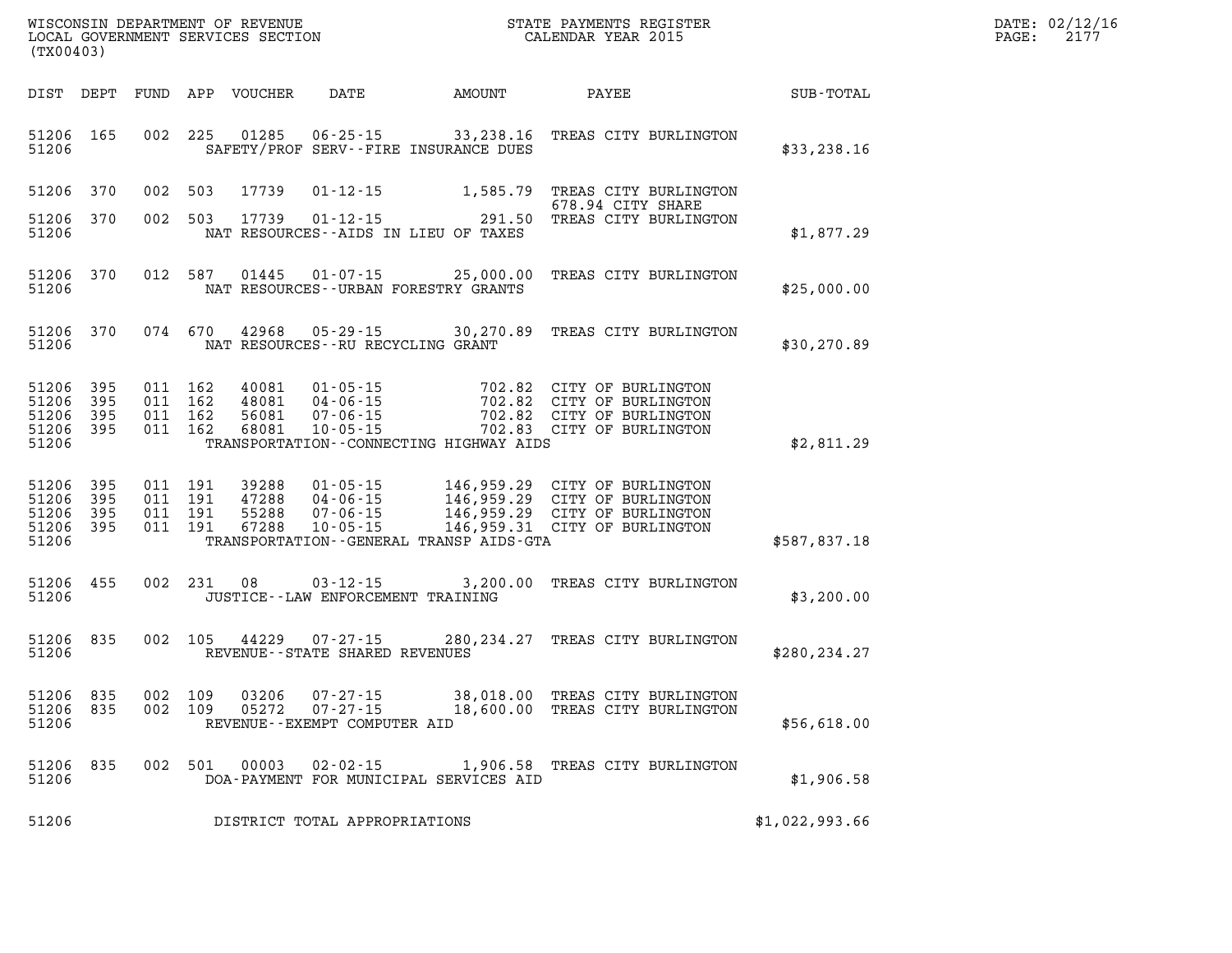| WISCONSIN DEPARTMENT OF REVENUE<br>LOCAL GOVERNMENT SERVICES SECTION<br>(TX00403) |                                        |                                        |                                        |                                                    |                                                                                                          |                                                                                | STATE PAYMENTS REGISTER<br>CALENDAR YEAR 2015                                                                              |                |
|-----------------------------------------------------------------------------------|----------------------------------------|----------------------------------------|----------------------------------------|----------------------------------------------------|----------------------------------------------------------------------------------------------------------|--------------------------------------------------------------------------------|----------------------------------------------------------------------------------------------------------------------------|----------------|
| DIST                                                                              | DEPT                                   | FUND                                   | APP                                    | VOUCHER                                            | DATE                                                                                                     | AMOUNT                                                                         | PAYEE                                                                                                                      | SUB-TOTAL      |
| 51276<br>51276<br>51276                                                           | 115<br>115                             | 074<br>074                             | 778<br>778                             | 02260                                              | $02 - 10 - 15$<br>AGRICULTURE -- CLEAN SWEEP GRANTS                                                      | 5,900.00<br>$02263$ $02-11-15$ 9,461.31                                        | TREAS CITY RACINE<br>TREAS CITY RACINE                                                                                     | \$15,361.31    |
| 51276<br>51276                                                                    | 165                                    | 002                                    | 225                                    |                                                    |                                                                                                          | 01286 06-25-15 127,939.40<br>SAFETY/PROF SERV--FIRE INSURANCE DUES             | TREAS CITY RACINE                                                                                                          | \$127,939.40   |
| 51276<br>51276                                                                    | 370                                    | 074                                    | 658                                    | 02511                                              | $05 - 05 - 15$                                                                                           | 969.84<br>NAT RESOURCES - - URBAN NON - POINT GRANTS                           | TREAS CITY RACINE                                                                                                          | \$969.84       |
| 51276<br>51276                                                                    | 370                                    | 074                                    | 670                                    |                                                    |                                                                                                          | 42969 05-29-15 295,525.99<br>NAT RESOURCES - - RU RECYCLING GRANT              | TREAS CITY RACINE                                                                                                          | \$295,525.99   |
| 51276<br>51276                                                                    | 370                                    | 074                                    | 673                                    |                                                    |                                                                                                          | 42969 05-29-15 20,474.25<br>NAT RESOURCES--RU CONSOLIDATED GRANT               | TREAS CITY RACINE                                                                                                          | \$20,474.25    |
| 51276<br>51276<br>51276                                                           | 370<br>370                             | 095<br>095                             | 519<br>519                             | 00360<br>00361                                     | $09 - 01 - 15$                                                                                           | 119,596.00<br>09-01-15 29,515.93<br>NAT RESOURCES - - URBAN NON - POINT GRANTS | TREAS CITY RACINE<br>TREAS CITY RACINE                                                                                     | \$149, 111.93  |
| 51276<br>51276<br>51276<br>51276<br>51276                                         | 395<br>395<br>395<br>395               | 011<br>011<br>011<br>011               | 162<br>162<br>162<br>162               | 40082<br>48082<br>56082<br>68082                   | $01 - 05 - 15$<br>$04 - 06 - 15$<br>07-06-15<br>$10 - 05 - 15$                                           | TRANSPORTATION - CONNECTING HIGHWAY AIDS                                       | 61,777.82 CITY OF RACINE<br>61,777.82 CITY OF RACINE<br>61,777.82 CITY OF RACINE<br>61,777.84 CITY OF RACINE               | \$247,111.30   |
| 51276<br>51276                                                                    | 395                                    | 011                                    | 164                                    | 51894                                              | TRANSPORTATION - - LIFT BRIDGE AIDS                                                                      | 06-29-15 657,613.56                                                            | TREAS CITY RACINE                                                                                                          | \$657,613.56   |
| 51276<br>51276                                                                    | 395                                    | 011                                    | 175                                    | 43705                                              | $03 - 31 - 15$                                                                                           | TRANSPORTATION - - PARATRANSIT AIDS, STATE                                     | 79,736.00 TREAS CITY RACINE                                                                                                | \$79,736.00    |
| 51276<br>51276<br>51276<br>51276                                                  | 395<br>395<br>395                      | 011<br>011<br>011                      | 176<br>176<br>176                      | 58047<br>60047<br>62047                            | $06 - 25 - 15$<br>$07 - 06 - 15$<br>$09 - 30 - 15$                                                       | 518,743.00<br>518,743.00<br>TRANSPORTATION--BICYCLE & PEDESTRIAN AID           | 518,743.00 CITY OF RACINE<br>CITY OF RACINE<br>CITY OF RACINE                                                              | \$1,556,229.00 |
| 51276<br>51276<br>51276<br>51276<br>51276<br>51276                                | 395<br>395<br>395<br>395<br>395<br>395 | 011<br>011<br>011<br>011<br>011<br>011 | 185<br>185<br>185<br>185<br>185<br>185 | 44180<br>44180<br>44180<br>44180<br>44180<br>45803 | $04 - 06 - 15$<br>$04 - 06 - 15$<br>$04 - 06 - 15$<br>$04 - 06 - 15$<br>$04 - 06 - 15$<br>$04 - 23 - 15$ | 782.04<br>658.82<br>823.92<br>752.61<br>831.61<br>1,516.92                     | TREAS CITY RACINE<br>TREAS CITY RACINE<br>TREAS CITY RACINE<br>TREAS CITY RACINE<br>TREAS CITY RACINE<br>TREAS CITY RACINE |                |

**DATE: 02/12/16<br>PAGE: 2178**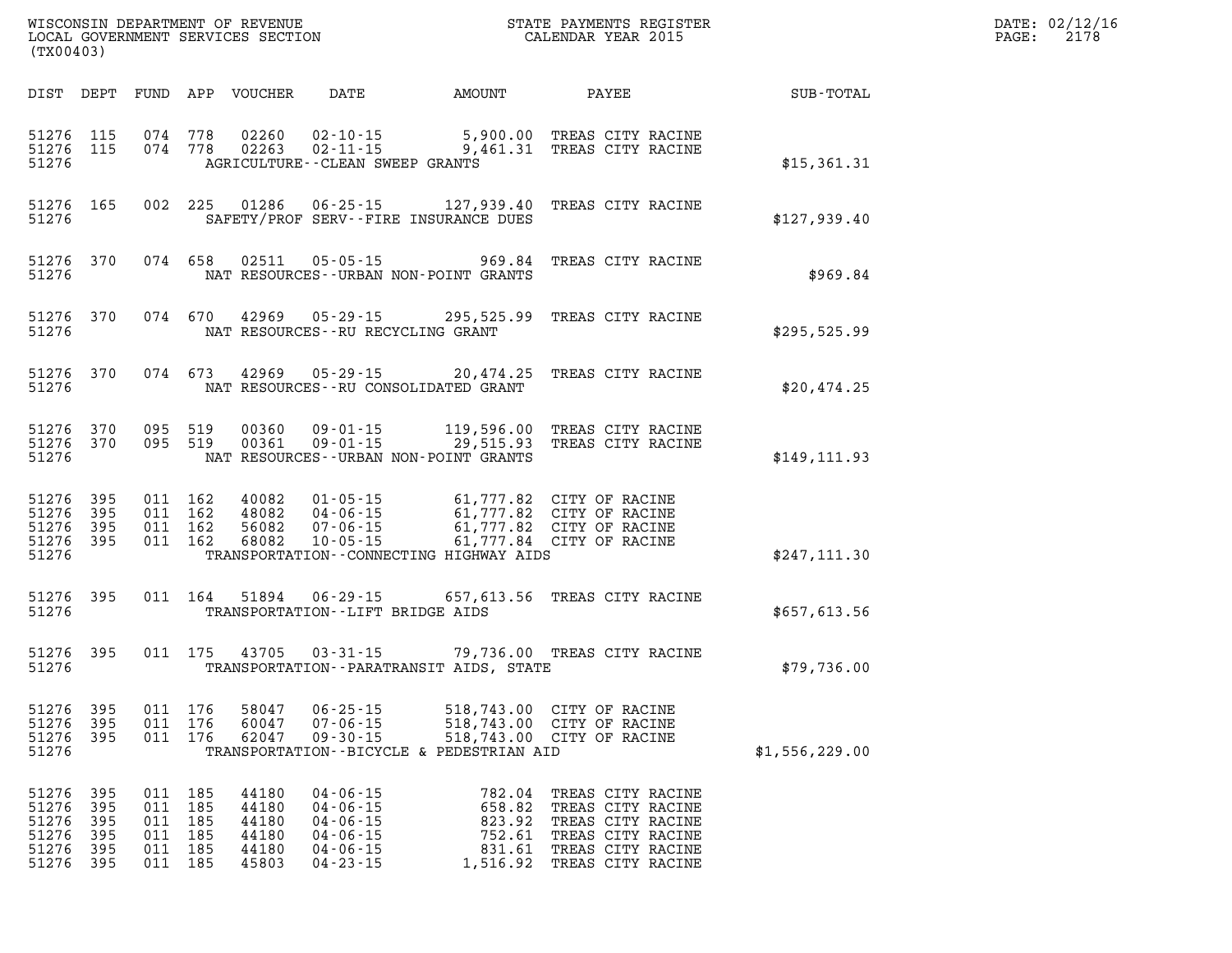| DIST                                                                                            | DEPT                                                               | FUND                                                               | APP                                                                | <b>VOUCHER</b>                                                                         | DATE                                                                                                                                                                               | AMOUNT                                                                                                                                                            | PAYEE                                                                                                                                                                                                          | SUB-TOTAL      |
|-------------------------------------------------------------------------------------------------|--------------------------------------------------------------------|--------------------------------------------------------------------|--------------------------------------------------------------------|----------------------------------------------------------------------------------------|------------------------------------------------------------------------------------------------------------------------------------------------------------------------------------|-------------------------------------------------------------------------------------------------------------------------------------------------------------------|----------------------------------------------------------------------------------------------------------------------------------------------------------------------------------------------------------------|----------------|
| 51276<br>51276<br>51276<br>51276<br>51276<br>51276<br>51276<br>51276<br>51276<br>51276<br>51276 | 395<br>395<br>395<br>395<br>395<br>395<br>395<br>395<br>395<br>395 | 011<br>011<br>011<br>011<br>011<br>011<br>011<br>011<br>011<br>011 | 185<br>185<br>185<br>185<br>185<br>185<br>185<br>185<br>185<br>185 | 47748<br>50956<br>52416<br>54471<br>56712<br>58697<br>61788<br>65965<br>65965<br>66988 | $05 - 15 - 15$<br>$06 - 18 - 15$<br>$07 - 03 - 15$<br>$07 - 21 - 15$<br>$08 - 13 - 15$<br>$09 - 02 - 15$<br>$10 - 05 - 15$<br>$11 - 13 - 15$<br>$11 - 13 - 15$<br>$11 - 24 - 15$   | 781.48<br>2,034.25<br>3,031.05<br>1,965.75<br>1,516.88<br>1,534.75<br>1,534.77<br>1,235.15<br>1,235.15<br>1,235.15<br>TRANSPORTATION - - HIGHWAY SAFETY - FEDERAL | TREAS CITY RACINE<br>TREAS CITY RACINE<br>TREAS CITY RACINE<br>TREAS CITY RACINE<br>TREAS CITY RACINE<br>TREAS CITY RACINE<br>TREAS CITY RACINE<br>TREAS CITY RACINE<br>TREAS CITY RACINE<br>TREAS CITY RACINE | \$21,470.30    |
| 51276<br>51276<br>51276<br>51276<br>51276                                                       | 395<br>395<br>395<br>395                                           | 011<br>011<br>011<br>011                                           | 191<br>191<br>191<br>191                                           | 39289<br>47289<br>55289<br>67289                                                       | $01 - 05 - 15$<br>$04 - 06 - 15$<br>$07 - 06 - 15$<br>$10 - 05 - 15$                                                                                                               | 895,004.49<br>895,004.49<br>895,004.49<br>895,004.49<br>TRANSPORTATION--GENERAL TRANSP AIDS-GTA                                                                   | CITY OF RACINE<br>CITY OF RACINE<br>CITY OF RACINE<br>CITY OF RACINE                                                                                                                                           | \$3,580,017.96 |
| 51276<br>51276<br>51276<br>51276<br>51276<br>51276<br>51276<br>51276<br>51276                   | 435<br>435<br>435<br>435<br>435<br>435<br>435<br>435               | 005<br>005<br>005<br>005<br>005<br>005<br>005<br>005               | 000<br>000<br>000<br>000<br>000<br>000<br>000<br>000               | 90511<br>90514<br>90517<br>90518<br>90601<br>90604<br>90607<br>90609                   | $01 - 01 - 15$<br>$02 - 01 - 15$<br>$04 - 01 - 15$<br>$05 - 01 - 15$<br>$08 - 01 - 15$<br>$09 - 01 - 15$<br>$10 - 01 - 15$<br>$11 - 02 - 15$<br>HEALTH SERVICES - - STATE/FED AIDS | 36,522.00<br>57,396.00<br>46,049.00<br>45,647.00<br>37,117.00<br>190,109.00<br>9,103.00<br>72,023.00                                                              | CITY OF RACINE<br>CITY OF RACINE<br>CITY OF RACINE<br>CITY OF RACINE<br>CITY OF RACINE<br>CITY OF RACINE<br>CITY OF RACINE<br>CITY OF RACINE                                                                   | \$493,966.00   |
| 51276<br>51276                                                                                  | 435                                                                | 005                                                                | 162                                                                | O1DHS                                                                                  | $09 - 11 - 15$                                                                                                                                                                     | HS--AMBULANCE FUNDING ASSISTANCE GRANTS                                                                                                                           | 11,333.44 RACINE FIRE DEPT                                                                                                                                                                                     | \$11,333.44    |
| 51276<br>51276                                                                                  | 435                                                                | 005                                                                | 163                                                                | 01LGS                                                                                  | $11 - 16 - 15$                                                                                                                                                                     | HS--PREPAID MEDICAL TRANSPORT REIMBURSE                                                                                                                           | 166,688.20 DHS PREPAID MEDICAL TRANSPORT                                                                                                                                                                       | \$166,688.20   |
| 51276<br>51276<br>51276<br>51276                                                                | 455<br>455<br>455                                                  | 002<br>002<br>002                                                  | 231<br>231<br>231                                                  | 05938<br>06627<br>18                                                                   | $05 - 04 - 15$<br>$06 - 10 - 15$<br>$04 - 20 - 15$<br>JUSTICE - - LAW ENFORCEMENT TRAINING                                                                                         | 18,600.00<br>16,698.03<br>10,520.00                                                                                                                               | TREAS CITY RACINE<br>TREAS CITY RACINE<br>TREAS CITY RACINE                                                                                                                                                    | \$45,818.03    |
| 51276<br>51276<br>51276                                                                         | 455<br>455                                                         | 002<br>002                                                         | 275<br>275                                                         | 03571<br>06812                                                                         | $01 - 09 - 15$<br>$06 - 23 - 15$                                                                                                                                                   | 60,717.00<br>60,717.00<br>DOJ--UNIFORM BEAT PATROL OFFICER GRANT                                                                                                  | TREAS CITY RACINE<br>TREAS CITY RACINE                                                                                                                                                                         | \$121,434.00   |
| 51276<br>51276                                                                                  | 455<br>455                                                         | 002<br>002                                                         | 278<br>278                                                         | 00553<br>05820                                                                         | $08 - 18 - 15$<br>$04 - 27 - 15$                                                                                                                                                   | 22, 218.11<br>40,226.13                                                                                                                                           | TREAS CITY RACINE<br>TREAS CITY RACINE                                                                                                                                                                         |                |

**51276 455 002 278 05978 05-06-15 19,455.76 TREAS CITY RACINE**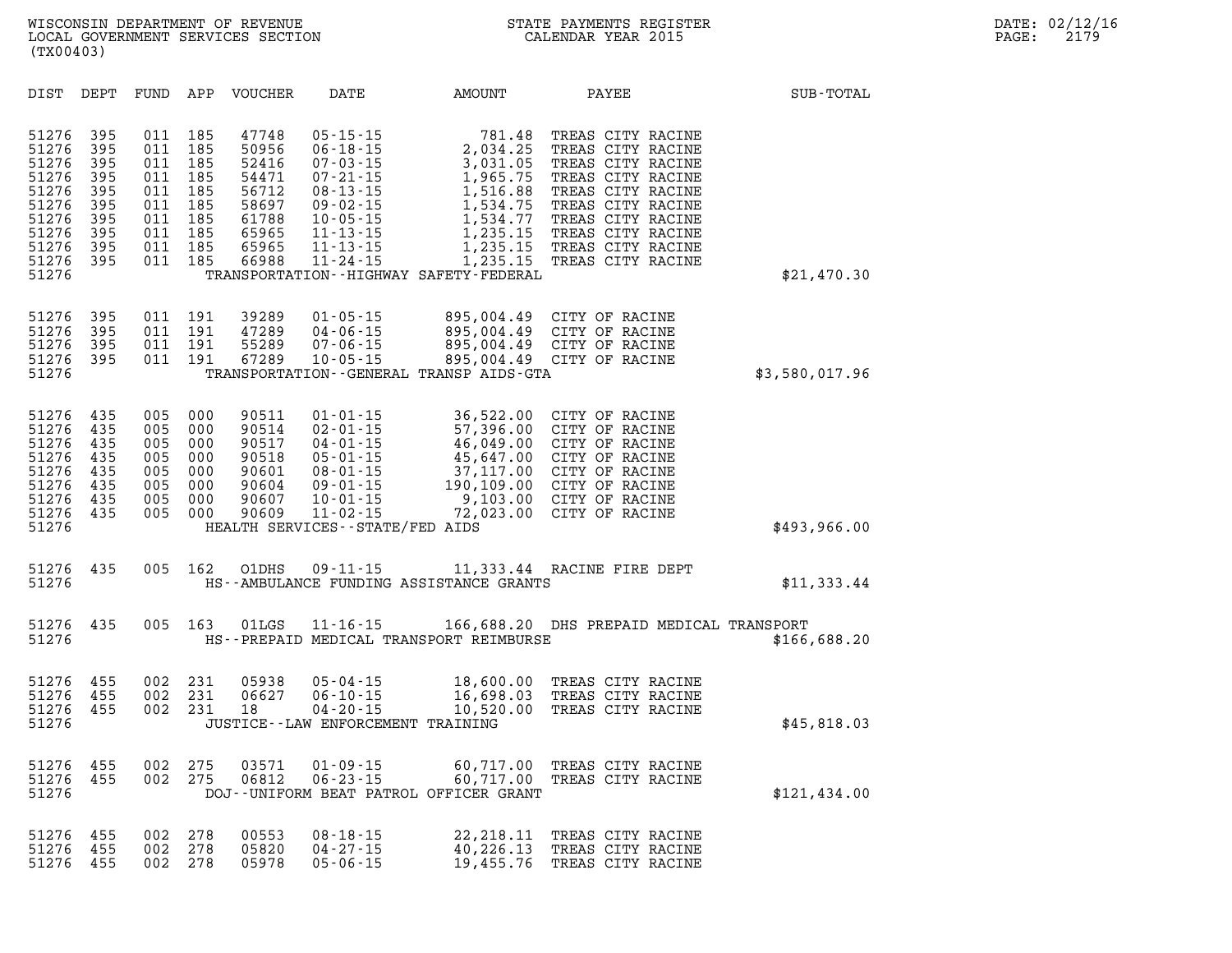| DATE: | 02/12/16 |
|-------|----------|
| PAGE: | 2180     |

| DIST<br>DEPT                                          | FUND              | VOUCHER<br>APP                      | DATE                                                                | AMOUNT                                                                         | PAYEE                                                       | <b>SUB-TOTAL</b> |
|-------------------------------------------------------|-------------------|-------------------------------------|---------------------------------------------------------------------|--------------------------------------------------------------------------------|-------------------------------------------------------------|------------------|
| 51276                                                 |                   |                                     |                                                                     | JUSTICE -- YOUTH DIVERSION GRANT PROGRAM                                       |                                                             | \$81,900.00      |
| 51276<br>465<br>51276<br>465<br>51276<br>465<br>51276 | 002<br>002<br>002 | 306<br>306<br>01178<br>306<br>01224 | 01067   02-02-15<br>$04 - 27 - 15$<br>$05 - 28 - 15$                | 24,547.56<br>24,547.56<br>24,547.56<br>MILITARY AFFAIRS-EMER MGMT--HAZMAT AIDS | TREAS CITY RACINE<br>TREAS CITY RACINE<br>TREAS CITY RACINE | \$73,642.68      |
| 51276<br>835<br>51276                                 | 002               | 105                                 | 44230<br>07-27-15<br>REVENUE - - STATE SHARED REVENUES              | 6,352,011.53 TREAS CITY RACINE                                                 |                                                             | \$6,352,011.53   |
| 835<br>51276<br>835<br>51276<br>51276                 | 002<br>002        | 109<br>05273<br>109                 | 03207<br>07-27-15<br>$07 - 27 - 15$<br>REVENUE--EXEMPT COMPUTER AID | 592,231.00<br>221,750.00                                                       | TREAS CITY RACINE<br>TREAS CITY RACINE                      | \$813,981.00     |
| 51276<br>835<br>51276<br>835<br>51276                 | 002<br>002        | 302<br>10103<br>11103<br>302        | $07 - 27 - 15$<br>$07 - 27 - 15$                                    | 5, 222, 347. 21<br>1,577,597.69<br>REVENUE-FIRST DOLLAR/SCHOOL LEVY CREDITS    | TREAS CITY RACINE<br>TREAS CITY RACINE                      | \$6,799,944.90   |
| 51276<br>835<br>51276                                 | 002               | 501<br>00003                        | $02 - 02 - 15$                                                      | 106,089.49 TREAS CITY RACINE<br>DOA-PAYMENT FOR MUNICIPAL SERVICES AID         |                                                             | \$106,089.49     |
| 51276<br>835<br>51276                                 | 021               | 363<br>37242                        | $03 - 23 - 15$<br>REVENUE--LOTTERY CREDIT -                         | 1,678,821.50                                                                   | TREAS CITY RACINE                                           | \$1,678,821.50   |
| 51276                                                 |                   |                                     | DISTRICT TOTAL APPROPRIATIONS                                       |                                                                                |                                                             | \$23,497,191.61  |

WISCONSIN DEPARTMENT OF REVENUE **STATE PAYMENTS REGISTER**<br>LOCAL GOVERNMENT SERVICES SECTION

LOCAL GOVERNMENT SERVICES SECTION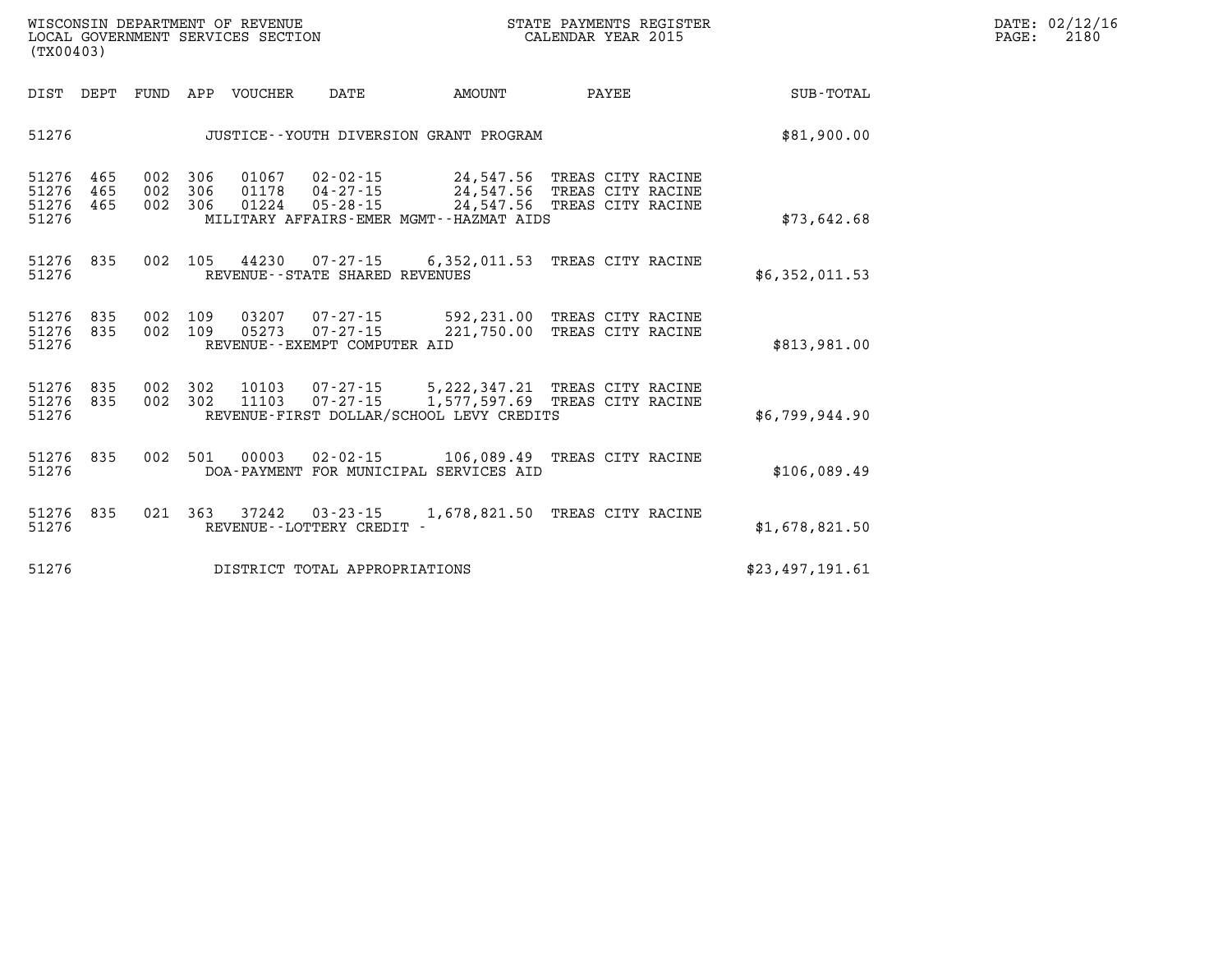| <b>District</b> | <b>District Name (Payee)</b> | Dept. | <b>Agency Name</b>             | Fund  | Appropriation | <b>Payment Description</b>          | Voucher  | Date                   | <b>Payment Amount</b> |
|-----------------|------------------------------|-------|--------------------------------|-------|---------------|-------------------------------------|----------|------------------------|-----------------------|
| M51000          | Racine County                | 11500 | Dept of Ag, Trade & Cons Protc | 10000 | 70300         | Soil_Water Resource Mgmt            | 00003232 | 12/10/2015 \$          | 39,547.42             |
| M51000          | Racine County                | 11500 | Dept of Ag, Trade & Cons Protc | 27400 | 76300         | Soil_Water Mgmt_Cnty Staffing       | 00003232 | 12/10/2015 \$          | 90,790.00             |
| M51000          | <b>Racine County</b>         | 11500 | Dept of Ag, Trade & Cons Protc | 36300 | <b>WE100</b>  | AGRICULTURE-SOIL & WATER            | 00003835 | 12/21/2015 \$          | 6,562.50              |
| M51000          | <b>Racine County</b>         | 11500 | Dept of Ag, Trade & Cons Protc | 36300 | <b>WE100</b>  | <b>AGRICULTURE-SOIL &amp; WATER</b> | 00003836 | 12/21/2015 \$          | 25,506.00             |
| M51000          | <b>Racine County</b>         | 11500 | Dept of Ag, Trade & Cons Protc | 36300 | <b>WE100</b>  | AGRICULTURE-SOIL & WATER            | 00003837 | 12/21/2015 \$          | 6,200.00              |
| M51000          | Racine County                | 11500 | Dept of Ag, Trade & Cons Protc | 36300 | <b>WE100</b>  | <b>AGRICULTURE-SOIL &amp; WATER</b> | 00003839 | 12/21/2015 \$          | 3,750.00              |
| M51000          | Racine County                | 11500 | Dept of Ag, Trade & Cons Protc | 36300 | <b>WE100</b>  | <b>AGRICULTURE-SOIL &amp; WATER</b> | 00003840 | 12/21/2015 \$          | 1,715.00              |
| M51000          | Racine County                | 16500 | Dept of Safety & Prof Services | 10000 | 23600         | <b>POWTS Replacement Rehab</b>      | 00000360 | 11/12/2015 \$          | 18,209.90             |
| M51000          | Racine County                | 25500 | Dept of Public Instruction     | 10000 | 24100         | Federal aids, local aid             | 00002111 | 11/2/2015 \$           | 7,123.21              |
| M51000          | <b>Racine County</b>         | 25500 | Dept of Public Instruction     | 10000 | 24100         | Federal aids, local aid             | 00007530 | 12/14/2015 \$          | 2,912.53              |
| M51000          | <b>Racine County</b>         | 37000 | Dept of Natural Resources      | 36300 | TA100         | LAND ACQUISITION                    | 00015355 | 12/17/2015 \$          | 98,986.00             |
| M51000          | <b>Racine County</b>         | 41000 | Department of Corrections      | 10000 | 11600         | Reimbursing counties for proba      | 00009427 | 11/27/2015 \$          | 164,541.44            |
| M51000          | Racine County                | 41000 | Department of Corrections      | 10000 | 30200         | Community intervention program      | 00011809 | 12/1/2015 \$           | 12,431.00             |
| M51000          | Racine County                | 41000 | Department of Corrections      | 10000 | 30200         | Community intervention program      | 00011810 | 12/1/2015 \$           | 11,993.00             |
| M51000          | Racine County                | 41000 | Department of Corrections      | 10000 | 31300         | Community youth and family aid      | 00010683 | 11/25/2015 \$          | 240,417.51            |
| M51000          | Racine County                | 45500 | Department of Justice          | 10000 | 25100         | Federal aid, local assistance       | 00001312 | 10/29/2015 \$          | 14,549.24             |
| M51000          | <b>Racine County</b>         | 45500 | Department of Justice          | 10000 | 25100         | Federal aid, local assistance       | 00004051 | 12/23/2015 \$          | 2,061.00              |
| M51000          | <b>Racine County</b>         | 45500 | Department of Justice          | 10000 | 27100         | Alt prosecution alcohol drugs       | 00000814 | 10/26/2015 \$          | 26,011.42             |
| M51000          | Racine County                | 45500 | Department of Justice          | 10000 | 54200         | Federal aid, victim assistance      | 00001651 | 11/10/2015 \$          | 18,759.00             |
| M51000          | Racine County                | 45500 | Department of Justice          | 10000 | 54200         | Federal aid, victim assistance      | 00002793 | 12/7/2015 \$           | 96,110.00             |
| M51000          | Racine County                | 50500 | Department of Administration   | 10000 | 15500         | Federal aid, local assistance       | 00001042 | 10/15/2015 \$          | 92,535.35             |
| M51000          | Racine County                | 50500 | Department of Administration   | 10000 | 15500         | Federal aid, local assistance       | 00003319 | 11/17/2015 \$          | 44,613.14             |
| M51000          | Racine County                | 50500 | Department of Administration   | 10000 | 15500         | Federal aid, local assistance       | 00006152 | 12/15/2015 \$          | 17,631.89             |
| M51000          | <b>Racine County</b>         | 50500 | Department of Administration   | 23500 | 37100         | Low-income assistance grants        | 00001042 | 10/15/2015 \$          | 14,162.74             |
| M51000          | <b>Racine County</b>         | 50500 | Department of Administration   | 23500 | 37100         | Low-income assistance grants        | 00003319 | 11/17/2015 \$          | 14,053.76             |
| M51000          | <b>Racine County</b>         | 50500 | Department of Administration   | 23500 | 37100         | Low-income assistance grants        | 00006152 | 12/15/2015 \$          | 13,507.18             |
| M51000          | Racine County                | 83500 | Department of Revenue          | 10000 | 10500         | County and Municipal Aid            | 00001646 | 11/16/2015 \$          | 2,162,708.44          |
| M51002          | Town Of Burlington           | 83500 | Department of Revenue          | 10000 | 10500         | County and Municipal Aid            | 00001630 | 11/16/2015 \$          | 66,723.68             |
| M51006          | Town Of Dover                | 45500 | Department of Justice          | 10000 | 23100         | Law enforcement train, local        | 00002613 | 12/3/2015 \$           | 160.00                |
| M51006          | Town Of Dover                | 48500 | Department of Veterans Affairs | 15200 | 13600         | Gifts and grants, King              | 00002488 | 11/25/2015 \$          | 53,943.00             |
| M51006          | Town Of Dover                | 83500 | Department of Revenue          | 10000 | 10500         | County and Municipal Aid            | 00001631 | 11/16/2015 \$          | 45,951.38             |
| M51010          | Town Of Norway               | 83500 | Department of Revenue          | 10000 | 10500         | County and Municipal Aid            | 00001632 | 11/16/2015 \$          | 78,115.70             |
| M51012          | Town Of Raymond              | 83500 | Department of Revenue          | 10000 | 10500         | County and Municipal Aid            | 00001633 | 11/16/2015 \$          | 42,710.66             |
| M51016          | Waterford, Town of           | 83500 | Department of Revenue          | 10000 | 10500         | County and Municipal Aid            | 00001634 | 11/16/2015 \$          | 63,738.44             |
| M51018          | Town Of Yorkville            | 83500 | Department of Revenue          | 10000 | 10500         | County and Municipal Aid            |          | 00001635 11/16/2015 \$ | 33,765.82             |
| M51104          | Village Of Caledonia         | 83500 | Department of Revenue          | 10000 | 10500         | County and Municipal Aid            | 00001636 | 11/16/2015 \$          | 527,472.28            |
| M51121          | Village Of Elmwood Park      | 83500 | Department of Revenue          | 10000 | 10500         | County and Municipal Aid            | 00001637 | 11/16/2015 \$          | 10,827.57             |
| M51151          | Village Of Mount Pleasant    | 37000 | Dept of Natural Resources      | 36300 | <b>TA200</b>  | PROPERTY DEVELOP/LOCAL ASSIST       | 00009102 | 11/12/2015 \$          | 32,500.00             |
| M51151          | Village Of Mount Pleasant    | 83500 | Department of Revenue          | 10000 | 10500         | County and Municipal Aid            | 00001638 | 11/16/2015 \$          | 244,924.22            |
| M51176          | Village Of Rochester         | 83500 | Department of Revenue          | 10000 | 10500         | County and Municipal Aid            | 00001639 | 11/16/2015 \$          | 56,659.18             |
| M51181          | Village Of Sturtevant        | 83500 | Department of Revenue          | 10000 | 10500         | County and Municipal Aid            | 00001640 | 11/16/2015 \$          | 707,758.10            |
| M51186          | Village Of Union Grove       | 83500 | Department of Revenue          | 10000 | 10500         | County and Municipal Aid            | 00001641 | 11/16/2015 \$          | 337,551.73            |
| M51191          | Village Of Waterford         | 83500 | Department of Revenue          | 10000 | 10500         | County and Municipal Aid            | 00001642 | 11/16/2015 \$          | 167,907.57            |
| M51192          | Village Of Wind Point        | 83500 | Department of Revenue          | 10000 | 10500         | County and Municipal Aid            |          | 00001643 11/16/2015 \$ | 20,343.16             |